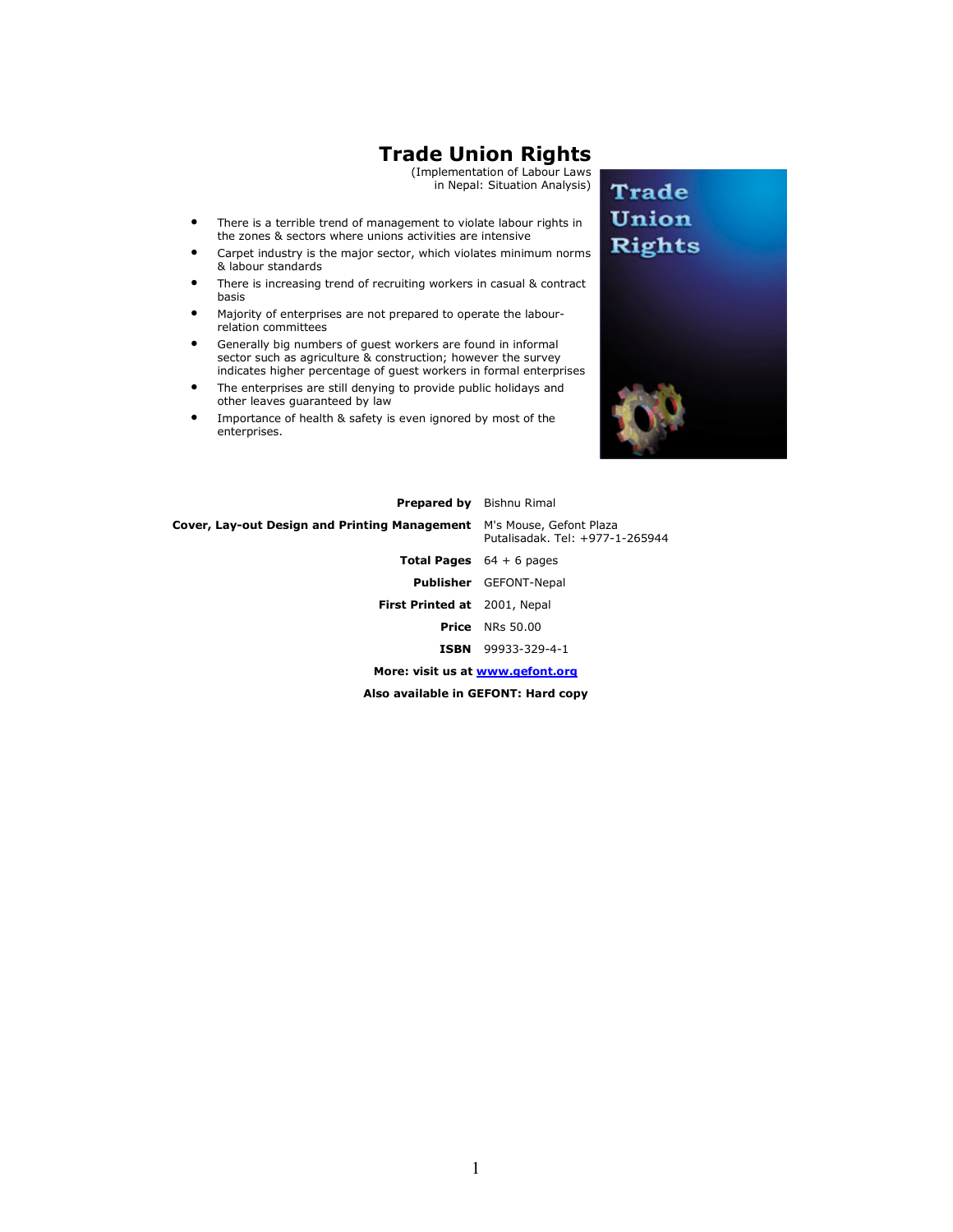# Acknowledgement

This issue of Trade Union Rights has carried out report of GEFONT Situation Analysis on Implementation of Labour Laws in Nepal.

It is an outcome of collective efforts contributed by a team comprising with GEFONT-treasurer Binod Shrestha, Departmental Heads Umesh Upadhyaya, Hari Datt Joshi, Buddhi Acharya and NEC members Kabindra Rimal and Binda Pandey.

It is an out come of contribution made by members of GEFONT Dept. of Labour Relation Ramesh Badal, Nara N. Lueitel, Tulasi Siwakoti and Bishnu Lamsal during survey along with 10 Zone-committees.

Acknowledgement is due to the contribution of all of the central leaders of different affiliates in Kathmandu Valley and numbers of cadres through out the country.

Contribution has been included of Kiran Mali & Manju Thapa and Kiran Mali & Mahendra Shrestha on data processing and Layout/design respectively.

Acknowledgement is due to Mr. Amrit Tuladhar for his contribution on translation and like wise to Dr. Narayan Manandhar for his cooperation. ILO-Kathmandu deserves special thanks for its outstanding co-operation.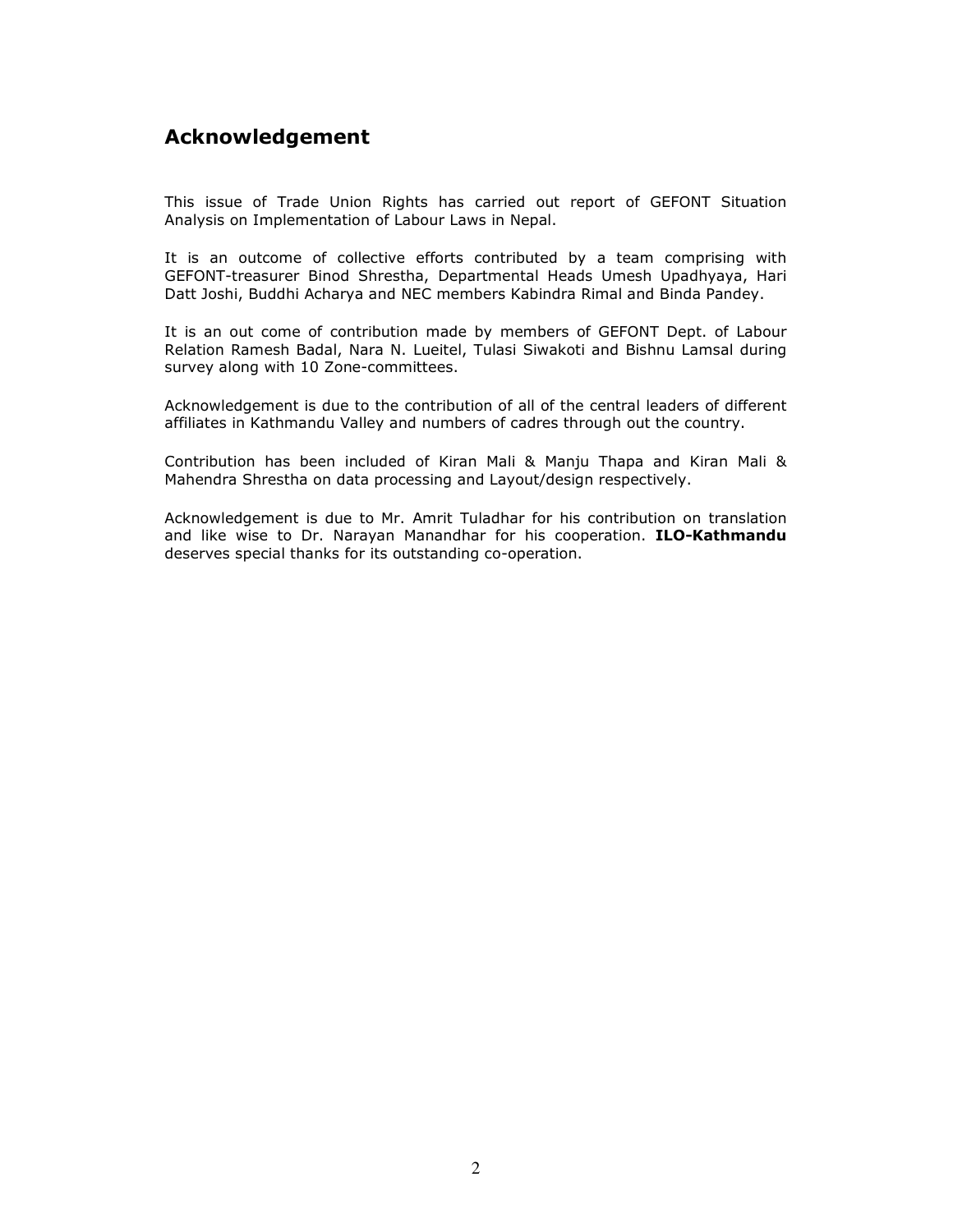# IMPLEMENTATION OF LABOUR LAWS IN NEPAL: SITUATION ANALYSIS

Report of GEFONT's Survey on 750 Enterprises

## Necessity of the Study

Since the enactment of Labour Act-1992, the sole demand of the union movement has been "effective implementation of labour laws". During this period even positive decisions made at policy level have remained ineffective due to their nonimplementation.

On the other hand, the management side kept on challenging diplomatically the union's claim about non-implementation of the act. Leaders of the industrial world asked to make it clear in which areas and which points were not put into action. However, due to diverse situation in the implementation of the Labour Act in enterprises, it was necessary to bring forth a real picture through a survey, though it may be just a pilot survey, which could lead to a concrete resolution at the national level. Keeping this need in mind, the General Federation of Nepalese Trade Unions has carried out this survey to find out the state of the Labour Act implementation.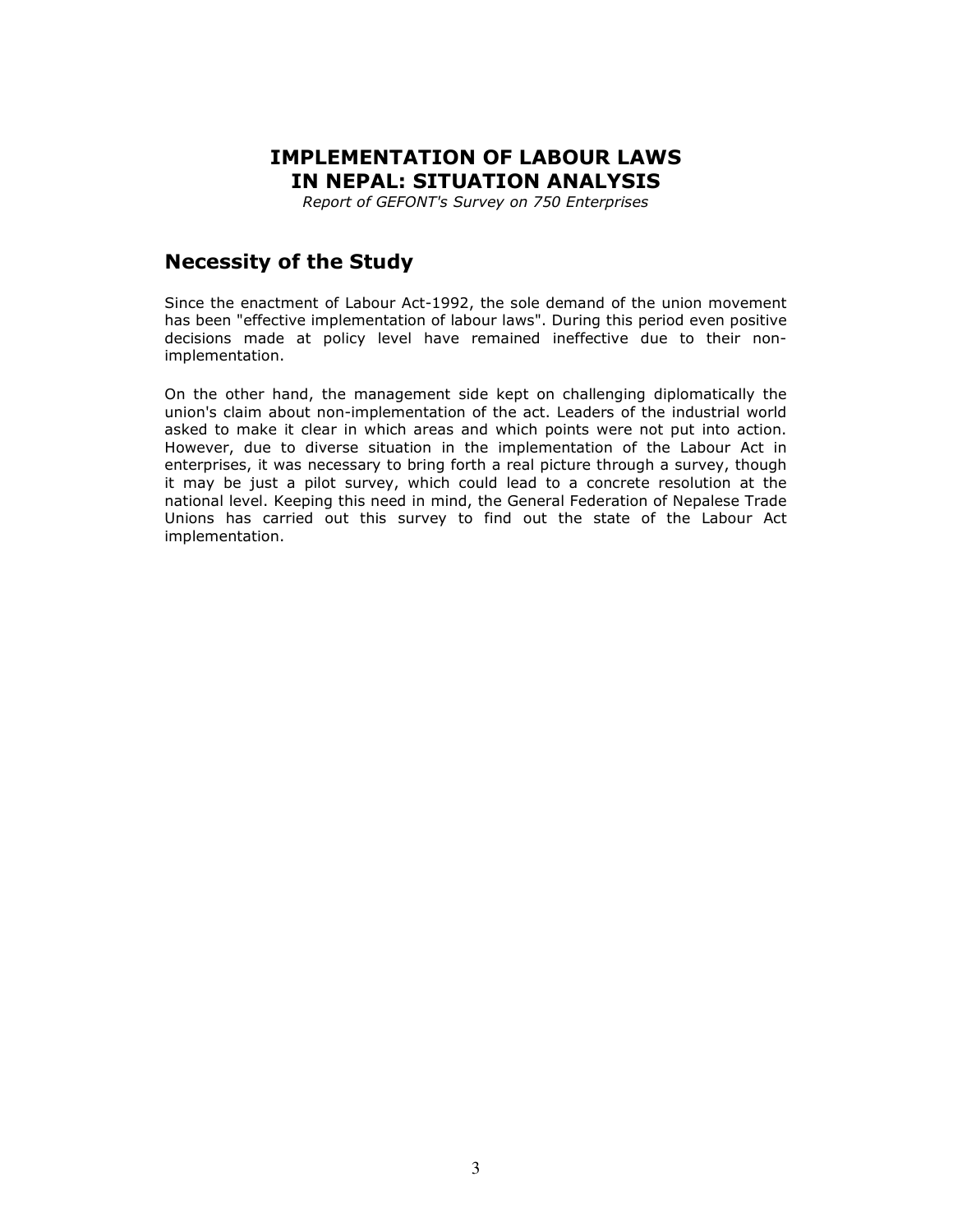# Survey Methodology and Limitation

**1.** GEFONT took it as an indicative survey of selected 750 enterprises, where GEFONT unions are working. Besides the textile, garment, jute, spinning mills, tea plantation, printing press, carpet, cement operating from Mechi to Mahakali, the survey has also encompassed chemical-iron, food and beverage, hotel, and other organised industries. Apart from these, units in the informal labour market as construction, transportation, garbage cleaning, agriculture and auto-mechanics, having collective bargaining perspective, have been incorporated as well. Out of 1795 active unions registered in the Registrar's Office as of mid-April 2001, this figure comes to 42%. This reaches to 88% of 853 enterprises working under GEFONT's umbrella. Zone-wise it covers the highest number (388) in Bagmati and the lowest (1) in Mahakali.

| a. Zone      |                                 | b. Nature of industry         |                         |
|--------------|---------------------------------|-------------------------------|-------------------------|
| Zone         | <b>Number of</b><br>enterprises | <b>Industry</b>               | <b>Numbe</b><br>enterpr |
| Bagmati      | 388                             | Garbage Cleaning              | 5                       |
| <b>Bheri</b> | 6                               | <b>Printing Press</b>         | 40                      |
| Gandaki      | 34                              | Textile-Garment, Jute         | 121                     |
| Janakpur     | 37                              | <b>Tea Plantation</b>         | 24                      |
| Koshi        | 52                              | Transportation                | 37                      |
| Lumbini      | 41                              | Agriculture                   | $\mathcal{P}$           |
| Mahakali     | 1                               | Auto-mechanics                | 31                      |
| Mechi        | 25                              | Chemical Iron                 | 96                      |
| Narayani     | 151                             | Carpet                        | 132                     |
| Sagarmatha   | 15                              | Food & Beverage               | 75                      |
| Total        | 750                             | <b>Hotel &amp; Restaurant</b> | 45                      |
|              |                                 | Manufacturing & others        | 87                      |
|              |                                 |                               |                         |

#### Table 1: Sample Size

| a. Zone |                                 | b. Nature of industry         |                                 |     |  |  |
|---------|---------------------------------|-------------------------------|---------------------------------|-----|--|--|
|         | <b>Number of</b><br>enterprises | <b>Industry</b>               | <b>Number of</b><br>enterprises |     |  |  |
|         | 388                             | Garbage Cleaning              | 5                               |     |  |  |
|         | 6                               | <b>Printing Press</b>         | 40                              |     |  |  |
|         | 34                              | Textile-Garment, Jute         | 121                             |     |  |  |
|         | 37                              | Tea Plantation                | 24                              |     |  |  |
|         | 52                              | Transportation                | 37                              |     |  |  |
|         | 41                              | Agriculture                   |                                 |     |  |  |
|         | $\mathbf{1}$                    | Auto-mechanics                | 31                              |     |  |  |
|         | 25                              | Chemical Iron                 | 96                              |     |  |  |
|         | 151                             | Carpet                        | 132                             |     |  |  |
|         | 15                              | Food & Beverage               | 75                              |     |  |  |
| Total   | 750                             | Hotel & Restaurant            | 45                              |     |  |  |
|         |                                 | Manufacturing & others        | 87                              |     |  |  |
|         |                                 | Public enterprises and others | 26                              |     |  |  |
|         |                                 | Trekking, Travels & Rafting   | 23                              |     |  |  |
|         |                                 | Construction & others         | 6                               |     |  |  |
|         |                                 | <b>Total</b>                  |                                 | 750 |  |  |

2. Altogether there were 35 'yes-no' questions in the survey (Appendix-1). The purpose was to reveal the situation of Labour Law implementation in enterprises. The questionnaire was designed in 7 issues-wise groups- Recruitment, working condition, leaves, trade union right, Occupational Safety and Health, industrial relation, and Guest Workers in Nepal.

The main objective of the survey was to identify enterprises, which were not implementing the Law. The responses received were grouped and analysed. Thirteen among the fixed questions have been taken as the "basic standard" and those enterprises not implementing these have been blacklisted.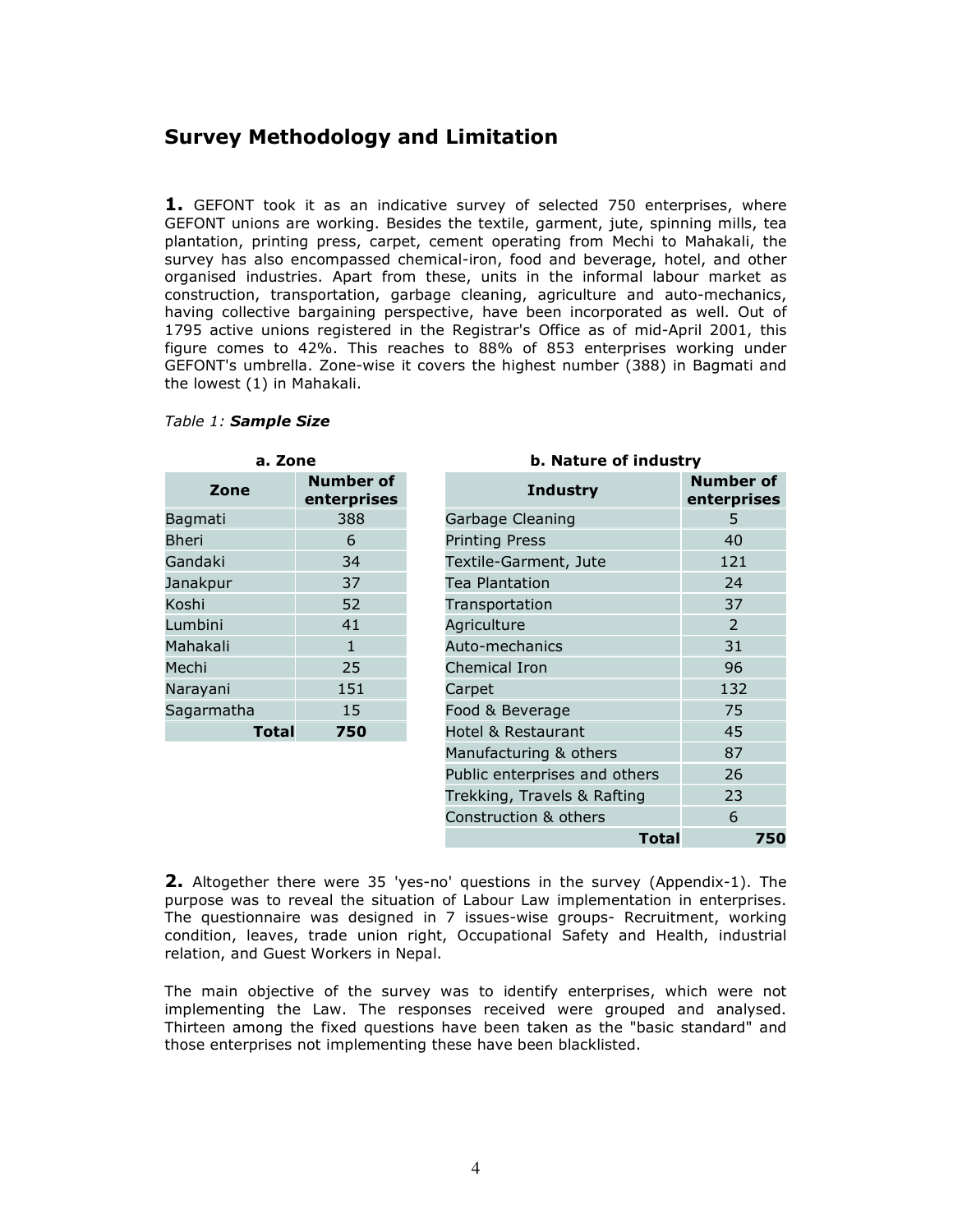3. There were several limitations in this survey. Firstly, it reflects the union's viewpoint alone. The 'yes or no' answer in many issues do not indicate the problem in its totality. For instance, the 'yes' response to the question on 'fixation of working hours' does not specify clearly whether it tallies with the Labour Law or not. Similarly the question "whether there exists any Regulation in the enterprise" does not tell specifically whether it complies with the spirit of the Labour Law or not.

Several questions are irrelevant to the enterprise and hence are "missing data". Only one enterprise has been included from Mahakali Zone in the survey process, that can hardly represent the entire labour market of the Zone. Likewise, the present report cannot reflect the state of the Labour Law implementation in enterprises in different zones either there are no unions or already dissolved.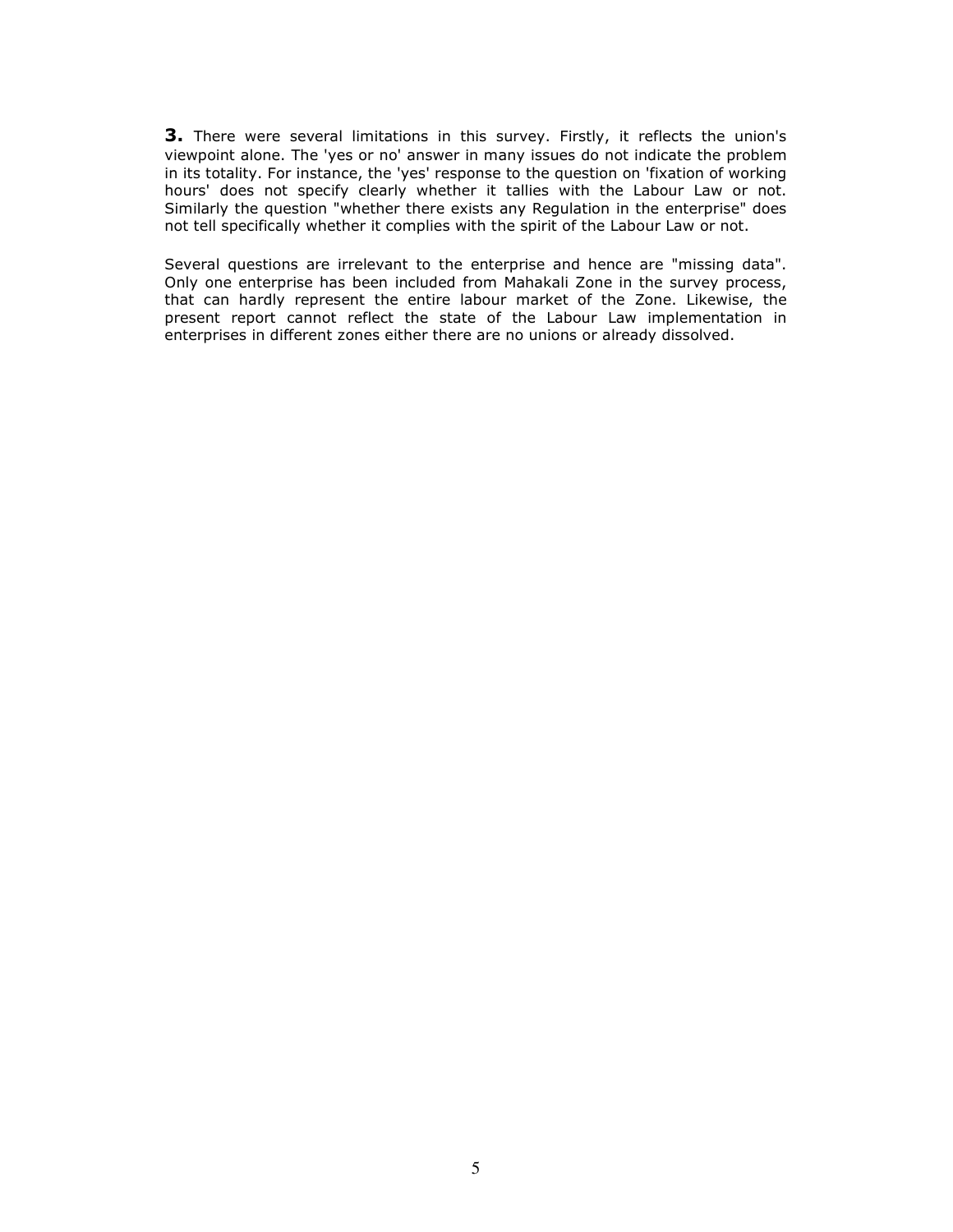# Major Finding of Survey

The facts collected through the survey have been analysed under the following headings:

#### 1. Recruitment process

Under this heading, the question asked was whether there exists the system of Appointment letter, making permanent after working 240 days, advertising for the recruitment and employing in contract in permanent nature of jobs or not.



#### Graph 1: Recruitment process

As the graph shows, out of 750 enterprises, about 38% provided the appointment letter, nearly 21% made workers permanent after 240 days work, 11% advertised before recruiting labourers and about 40% did not employ workers in contract in permanent nature of works. But a large number of enterprises did not practice these basic things. Till today 61 per cent enterprises have not given appointment letters to their workers. 77% have not made their workers permanent after 240 days' work as per the Labour Act 1992. 86% Enterprises do not advertise for recruitment of workers, and 58% have adopted the system of contract even in permanent **nature** nature of the jobs. The situation varies from zone to zone and in sectors. For example, Out of the total enterprises 13% in Sagarmatha, 16% in Janakpur, 29% in Bagmati and 33% in Bheri have provided appointment letters to their workers. This is less than the total percentage i.e. 38. However, 39% in Lumbini, 44% in Gandaki, 60% in Narayani and 84% in Mechi are practising this.

Likewise, no enterprise in Sagarmatha has made workers permanent after 240 days' work. 7% in Lumbini, 8% in Kosi and 8% in Janakpur appear a bit progressive in this regard. Comparatively, enterprises in Bagmati (16%), Bheri (17%) and Lumbini (20%) seem more or less similar in their performance. Enterprises in Narayani and Gandaki are of medium type. 24% and 38% enterprises in these zones respectively have made workers permanent after 240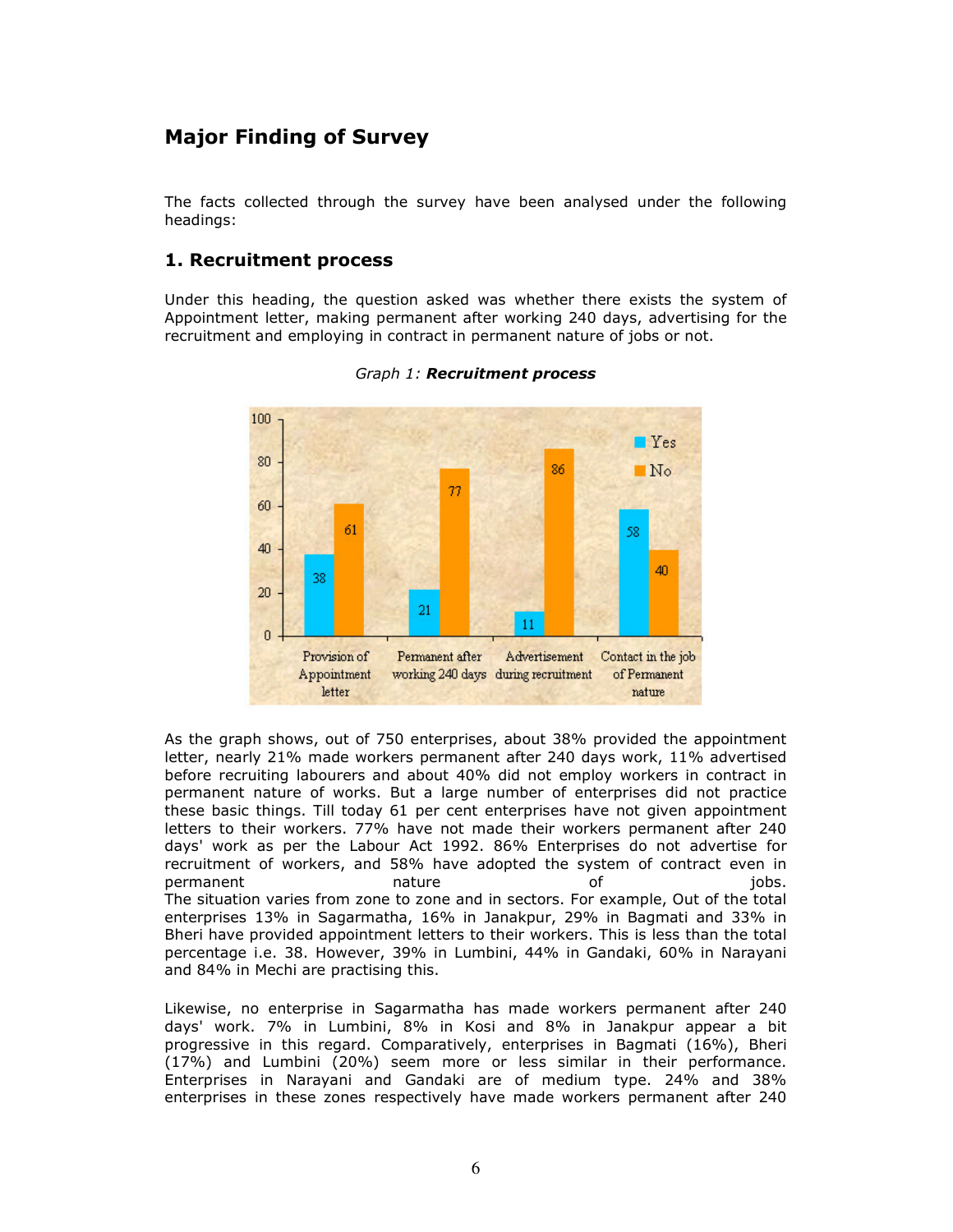days' work. In this case, Mechi seems most advanced because 60% enterprises have implemented this provision stipulated in the Labour Act 1992.

The general tendency of no advertising for the recruitment of workers has already been mentioned above. Enterprises in Bheri (0%), Kosi (2%), Narayani (5%), Sagarmatha (7%) and Lumbini (7%) only practise this. Enterprises in Janakpur (11%), Mechi (12%) and Bagmati (14%) follow this provision.

With the globalisation of capital, the contract labour system has become intense. This is a worldwide trend and Nepal is not an exception. The problem of contract labour is most intense in Sagarmatha Zone, where 73% enterprises employ workers in contract in permanent jobs. Bagmati Zone is in the second place with 66%. The same tendency prevails in Janakpur (65%), Lumbini (59%), Mechi (56%), Kosi (52%), Narayani (48%) and Bheri (33%) respectively. Gandaki Zone seems to be most advanced in this respect with 76% enterprises not practising contract in permanent jobs.

No such system exists in construction sector. There is contract system in permanent works in 67% areas. In agriculture, printing press, carpet and transportation sectors, the practice of providing appointment letter and making permanent after 240 days' work is nominal (2.6%) or almost zero. All enterprises garbage cleaners under the sample provide the appointment letter. But no one there has been made permanent after working for 240 days. 39% of garment textile industries give the Appointment letter. After other various industries comes tea. In tea plantations 79% of enterprises provide the Appointment letter and 63% of tea estates, the highest number; make their workers permanent after they work for 240 days.

No advertisement is done in transportation and agriculture (zero %) for recruitment of workers, but it is quite different in garbage cleaning sector. The greatest numbers (91%) employing worker on contract basis in permanent nature of jobs comes from carpet industry, and then come textile, garment and jute (70%) industries. Such practice prevails in more than 50% enterprises such as tea, construction, transportation, chemical-iron, food and beverage and various organised industries.

### 2. Working Hours and Facilities

Three questions were posed to assess the working condition - "Have working hours been fixed? Do you let them work for more than 8 hours without OT? Are workers paid OT for working excess hours or in holidays?"

The survey shows 63% enterprises have fixed working hours. But speaking in terms of data, only 44% enterprises pay OT for working more than 8 hours in less than 50% places and they provide 50 % plus of the existing basic wage rate. 49% enterprises pay such benefits.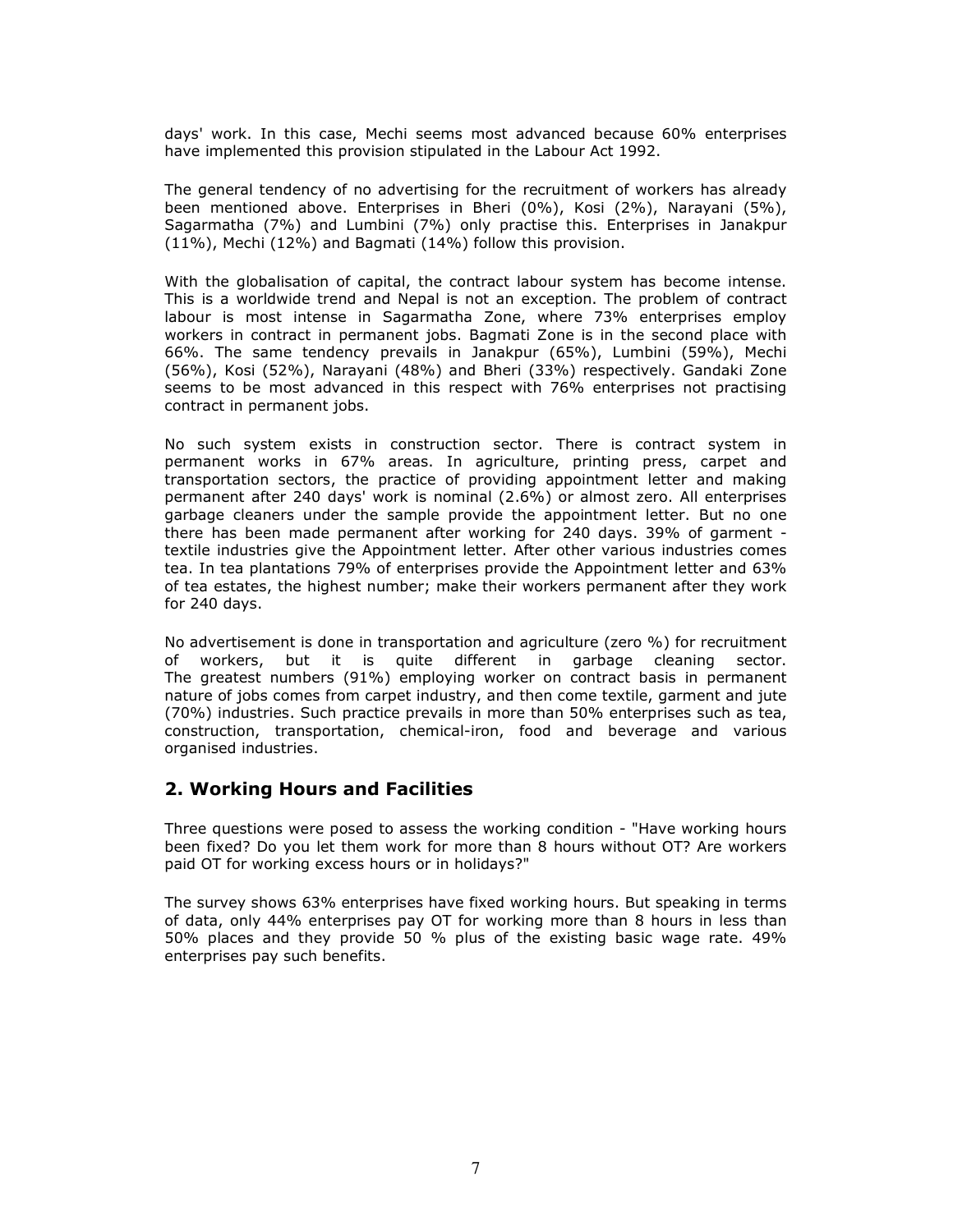

#### Graph 2: Working Hours and Facilities

More than 80% enterprises in Mechi, Narayani and Kosi have fixed working hours. More than 60% enterprises in Gandaki and Bheri have done this as well. In Janakpur, Lumbini and Sagarmatha the figure is 40%.

As for OT and its rate, the position of zones is slightly different. About 50 per cent enterprises in Sagarmatha, Janakpur and Bagmati exploit the labour for more than 8 hours without paying OT. Only 20 to 30% enterprises here pay 50% plus in normal wage rate as OT. 40% enterprises in Lumbini zone do not offer any OT for extra work hours. But more than 60% here pay OT as per accepted norms. Kosi zone is most positive in this respect, where less than 25% enterprises force worker to invest their labour more than 8 hours without paying OT. 65% enterprises pay OT at the usual rate. Almost same is the case in Bheri, Gandaki and Mechi.

Food and Beverage sector is most advanced in the fixation of working hours. 85% enterprises in this sector have fixed working hours and 80% pay OT in due rate. Only 25% enterprises in this industry exploit labour for more than 8 hours without paying OT.

The state of hotel, restaurant and auto workshop seems similar. It is sensed that here they have fixed working hours in 60% enterprises, but 53% are exploiting labour without OT.

As regarding fixation of work hours and provision of facilities, workers in the carpet sector have suffered most. In few enterprises (7%) in this sector, working hours have been fixed. And only 5 % enterprises pay OT.

#### 3. Provision of Leaves

Weekly rest, public holiday, compassionate leave, house leave, sick leave and maternity leave have been incorporated under leaves. As the survey result shows, the highest number of enterprises (64%) provides weekly leave and the lowest number the maternity leave. As for other leaves, compassionate leave in 55%,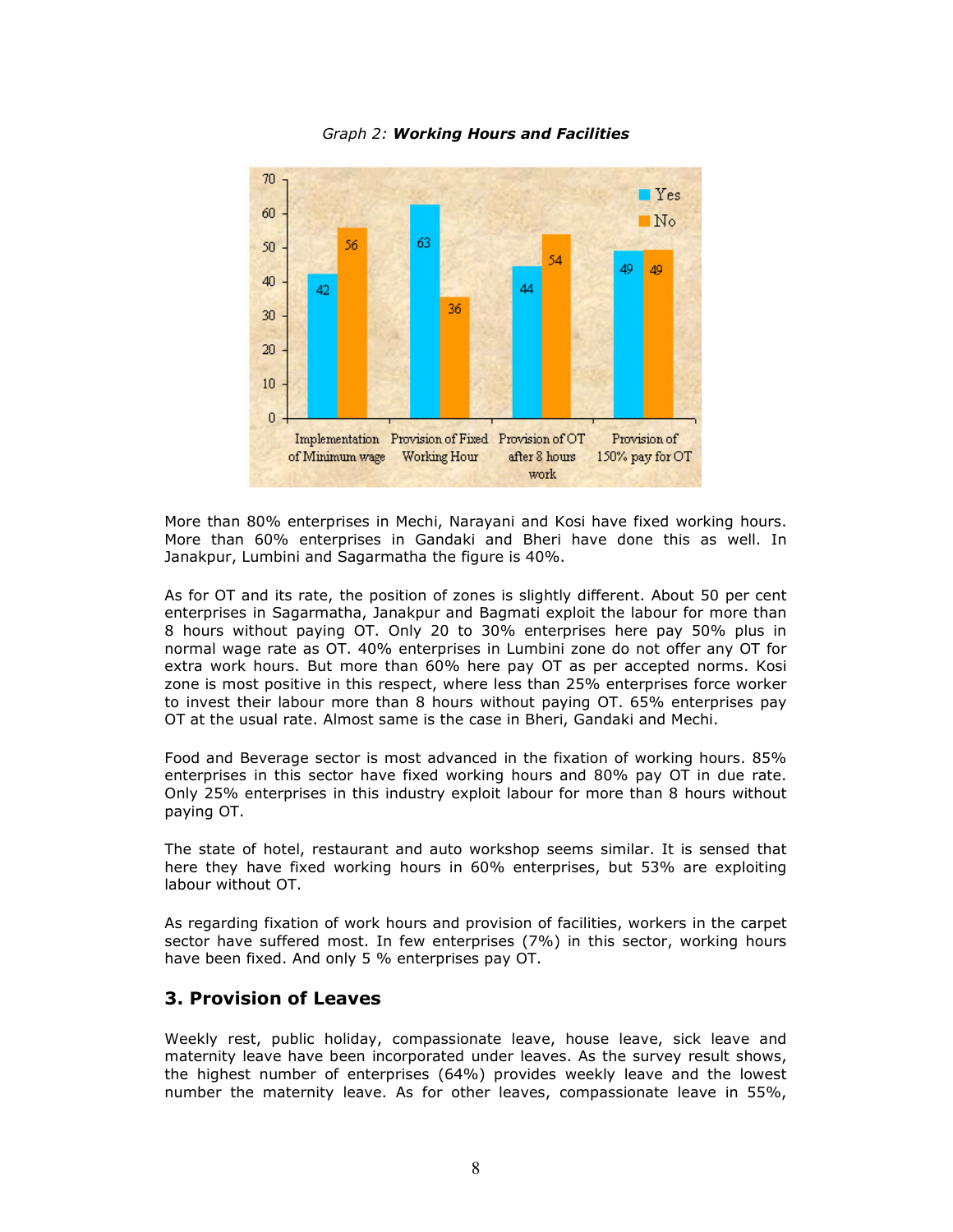public holidays in 54%, sick leave in 50% and house leave in 50% enterprises are available.

In Bagmati zone, in 40-60% enterprises, all leaves are provided except the maternity leave.

In 70-80% enterprises in Kosi, all leaves are provided except the maternity leave. In 60-80% enterprises in Gandaki all leaves are available. In more than 60% enterprises in Narayani, all types of leaves except the maternity leave are granted. Mechi is different from all other zones in the sense that in more than 80% enterprises the maternity leave is provided 92% enterprises the compassionate leave and in more than 80% enterprises, sick leave and public holidays are available. In terms of leaves, enterprises in Janakpur zone seem to be the least liberal. Here less than 20% enterprises only provide public holidays, compassionate leave, house leave, sick leave and maternity leave. Even weekly rest is available in less than 40% enterprises.



Graph 3: Provision of Leaves

In construction sector, weekly rest alone are provided whereas all enterprises in trekking, travels and rafting give sick leave. Among organised industries, carpet sector seems least liberal. In this sector, only less than 10% enterprises provide different leaves. More than 60% chemical iron enterprises grant weekly holidays, public holidays, compassionate leave, house and sick leaves. More than 20% enterprises provide the maternity leave.

### 4. Union Rights

Here in the survey, by "trade union rights" we mean whether there exist in enterprises the condition to submit collective demands, hurdles create by the management in collective bargaining, the state of implementation of CBA and government decisions, harassment from the management etc.

As per the data collected in 40% of enterprises alone, charter of demands can be presented. In 42% enterprises, the management discourages collective bargaining process. In 64% enterprises, collective agreements and decisions made by the government from time to time are not implemented. 37% enterprises have tried to harass during the establishment of unions and 35% enterprises frequently harass workers involved in union activities.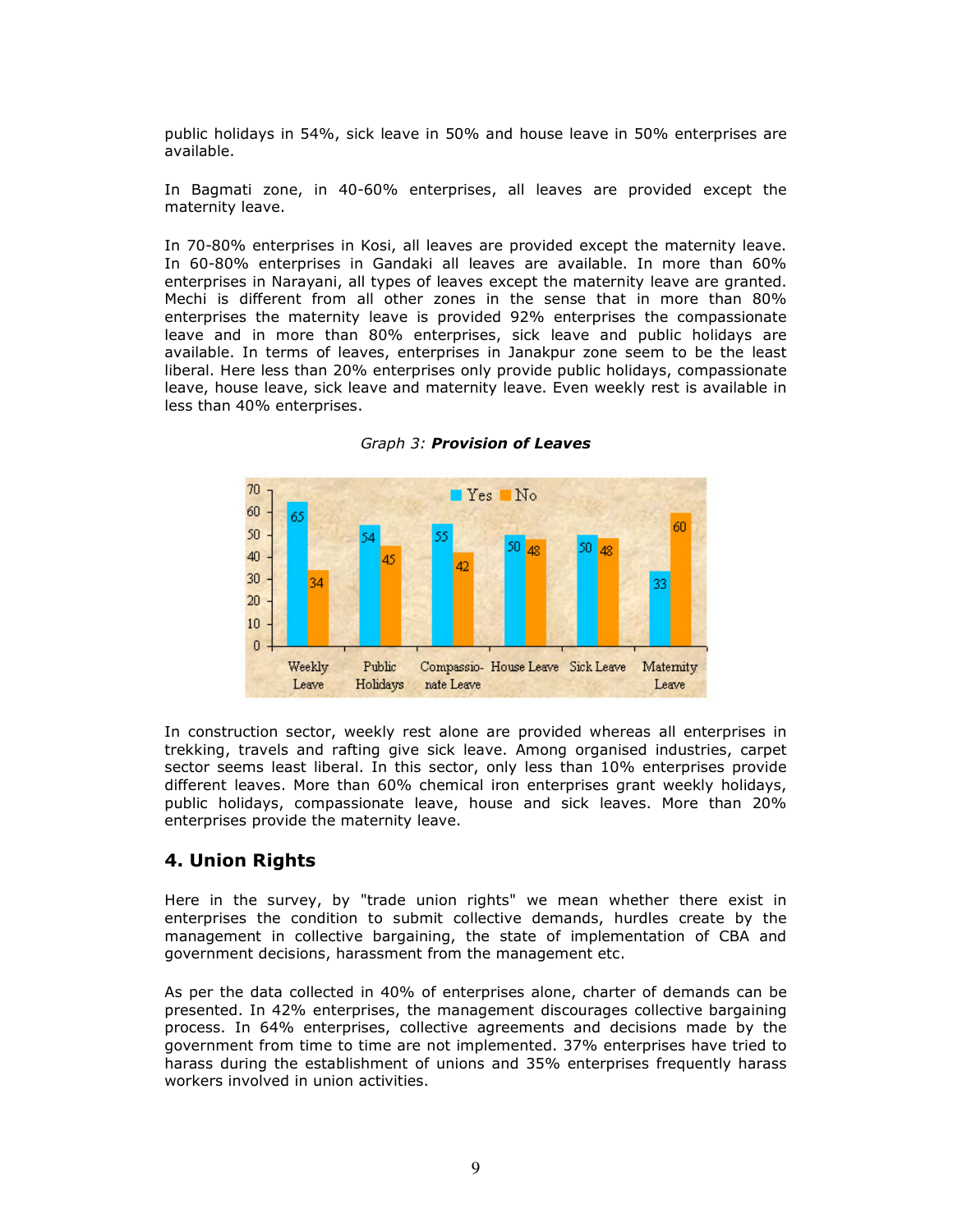The highest number, of enterprises 92% in Mechi can present their collective demands. Then in 85% in Gandaki and 65% in Kosi respectively this situation prevails. In Sagarmatha (27%), Lumbini (27%), Bagmati (30%) and Janakpur (30%) the condition seems more or less the same. Narayani zone is placed in between, with 50% enterprises where demands can be made.



#### Graph 4: Trade Union Rights

The management in 80%, 66%, 59% enterprises respectively in Sagarmatha, Lumbini and Janakpur zones create hurdles in collective bargaining. Similar situation is in 48% in Mechi, 47% in Bagmati and 33% in Bheri zone. In comparison to others, in Gandaki, Kosi and Narayani, the relationship between the union and management is some how relax. Here only 18%, 19% and 30% enterprises respectively pose hurdles in bargaining.

The highest number of agreements is implemented in Kosi, Gandaki and Narayani zone. Where 67%, 59% and 5% enterprises respectively have implemented agreements and governmental directives. The biggest number of enterprises (83%) in Bheri does not implement agreements. Surprisingly enough in capital city Kathmandu & Bagmati zone, 76% enterprises do not implement collective agreements and they pay no respect to government directives as well. The same condition prevails in more than 73% enterprises in Sagarmatha and Lumbini. Likewise, 65% and 60% enterprises in Janakpur and Mechi are not sincere in implementing agreements.

Altogether 67% enterprises in Sagarmatha zone create hurdles in forming unions and 53% even harass workers involved in union activities. More than 53% enterprises in Lumbini do the same. Near about in 40% enterprises in Mechi and Bagmati, such state exists. Gandaki and Narayani zones appear progressive in this regard.

Sector-wise, tea plantation sector seems to be most conducive for union activities. In 87.50% enterprises, collective demands are allowed but in 50% enterprises, the management creates hurdles in collective bargaining and establishment of unions. Workers associated with union activities are harassed in 50% enterprises. Agreements are implemented in only 37% tea plantations.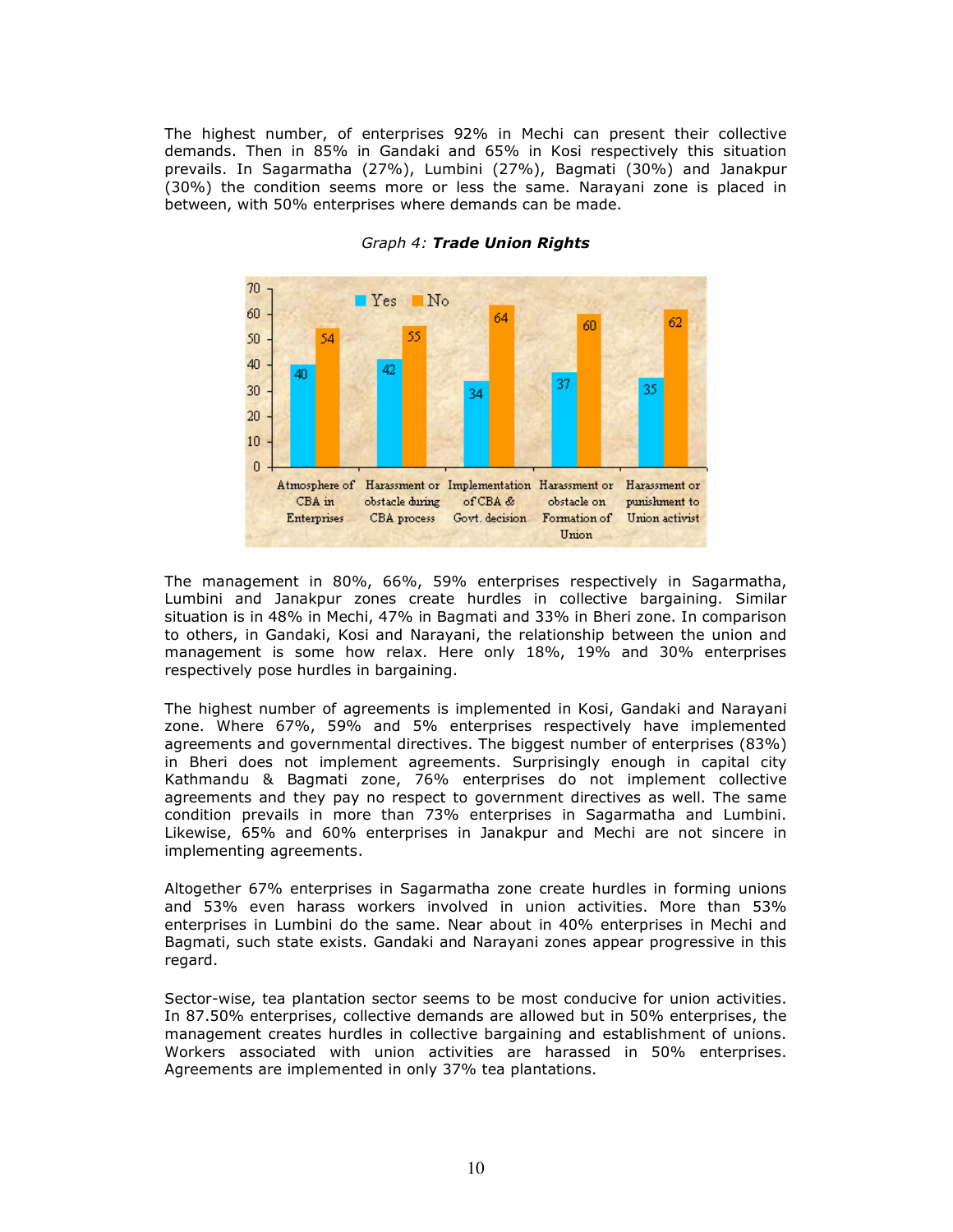In 60% enterprises in hotel and restaurant sector, charter of demands are allowed, agreements are implemented in more than 40% enterprises, and almost the same number of enterprises hurdle the establishment of unions and involvement in union activity.

Food and beverage and chemical iron sectors are more or less identical. Near about 60% enterprises implement agreements. Only in less than 30% enterprises, the establishment of unions and involvement in them are barred. The carpet sector is difficult in terms of union rights. Only 6% in this sector do allow collective bargaining. Here 59% enterprises do not allow bargaining and only 8% implement agreements and government decisions. Garment-textile sector lies in between. Demands can be presented in 25% enterprises, and only 39% implement agreements.

### 5. Occupational Safety & Health

This is a neglected area in Nepal's labour market. We have analysed health checkup facility, treatment facility and compensation during illness, primary health care, treatment and compensation during accident and injury, accident insurance and life insurance.

In this regard the highest number, i.e. 62%, of enterprises has treatment facility during accident and injury. The lowest number, i.e. 13%, has life insurance facility. Likewise, in 15% enterprises, compensation during sickness, in 15% health checkup facility, in 22% accident insurance, and in 23% treatment facility are provided. In 37% of enterprises, compensation is given during accident and injury and in 49% primary health care facility is available.

In construction sector, no provision of OSH facilities have been found. Same thing applies in agriculture and carpet sectors. In most places, facilities like accident insurance and life insurance are not provided. In more than 80% in transportation sector, accident insurance is available. The same condition prevails in trekking, travels and rafting.

Regarding health and safety, more or less the conditions are similar in all zones.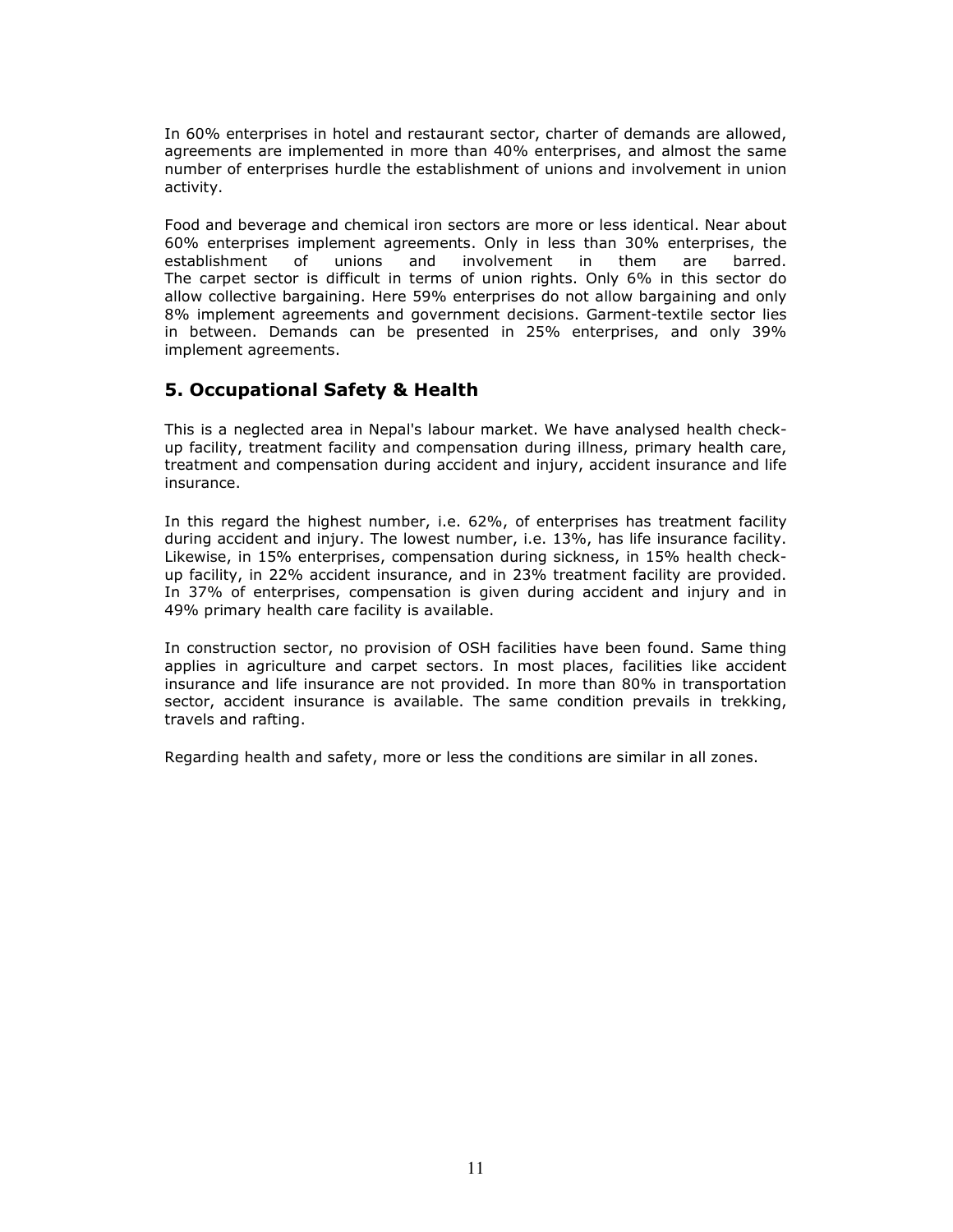

#### Graph 5: Occupational Safety & Health

### 6. Worker-Management Relationship

With regards to industrial relation, two questions were asked - Does there any labour relation committee exist or not? Has the enterprise the regulation or not?

As the survey indicates, 24% enterprises have their own regulations and 7% enterprises have made labour relation committee according to Labour Act 1992. Zone-wise, the highest number of enterprises, i.e. about 50%, in Gandaki has their own rules. And the lowest number (14%) is in Narayani zone. In 20% in Lumbini, 20% in Bagmati, 31% in Kosi, 33% each in Sagarmatha and Bheri, 44% in Mechi and 49% in Janakpur, have regulations.



No enterprise in Bheri and Sagarmatha zone has labour relation committee. There



are labour relation committees in 18% (the **Figure** highest number) enterprises in Gandaki, where as it exists in 5% enterprises in Lumbini and in 5% each in Bagmati and Janakpur. Narayani and Kosi have more or less same sorts of enterprises. Here they have labour relation committees in 8% and 10% respectively. Mechi comes second. Here 12% enterprises have formed labour relation committees.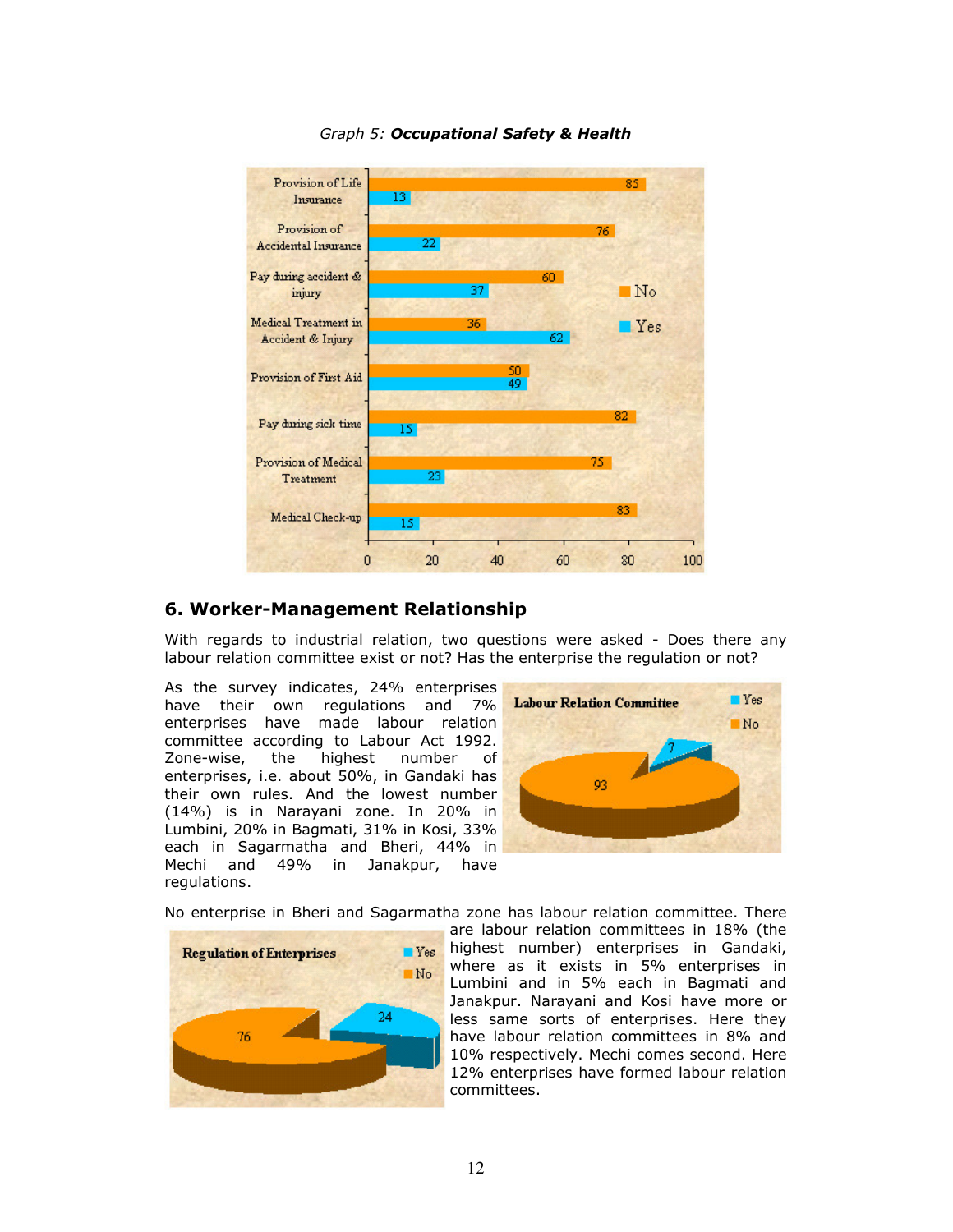As regarding the industry, 98% in the carpet sector have their own regulations but there exist no labour relation committees in 98% enterprises. The common tendency of industries is to form their own rules and to control labourers through them. But they look highly reluctant to formulate industrial relations committees beneficial for sound workers-management good relationship. As reflected by the data, 90 to 98% enterprises those not having industrial relation committees include trekking- travels, carpet, chemical-iron, textile, and garment and transportation industries. In more than 80% enterprises related with construction, tea plantation, press, food and beverage, hotel and restaurant, various manufacturing industries and corporations, there exist no industrial relation committees.

### 7. Guest Workers

The survey has also assessed the present state of Guest workers in Nepal's labour market. The question posed during the survey was "Have you any expatriate labourers in your enterprise? If yes, have they taken any work permit or not?"

As the survey shows there are guest workers in 41% enterprises. But only in 3% enterprises of them, they have got the work permit.

Zone-wise, in Bheri all enterprises have employed expatriate labourers. But no one of them has got the work permit. Then comes Kosi with the second largest number of such workers. Here 65% enterprises employ foreign migrant workers. Among them, workers in only 10% enterprise have obtained the work permit. In Narayani, there are guest workers in 61% of enterprises but only workers in 3% enterprises hold the work permit. Likewise, 47% enterprises in Sagarmatha, 46% in Janakpur, 32% in Mechi, and 32% in Lumbini, have employed guest workers. Among these zones, no worker in Sagarmatha, Janakpur and Lumbini has taken the work permit. Interesting enough, there are work-permit holders in 16% enterprises in Mechi, but in Bagmati with 31% enterprises having guest workers, only 3% enterprises have taken the work permit. The zone with the least number of enterprises having guest workers (24%) is Gandaki zone, Where 9% have taken the work permit.

Sector-wise, there are no guest workers in agriculture, garbage cleaning and public enterprises. The highest number of enterprises having guest workers (85%) is in garment and textile sectors. The lowest number is in trekking-travels (9%) enterprises. The number of guest workers in chemical iron, food and beverage, manufacturing industry and construction enterprises amounts to 50 to 55%. In printing press sector, they are in 10% enterprises. The number of enterprises employing guest workers in tea plantations, auto-mechanical, hotels and carpets are 33%, 29%, 20% and 14% respectively.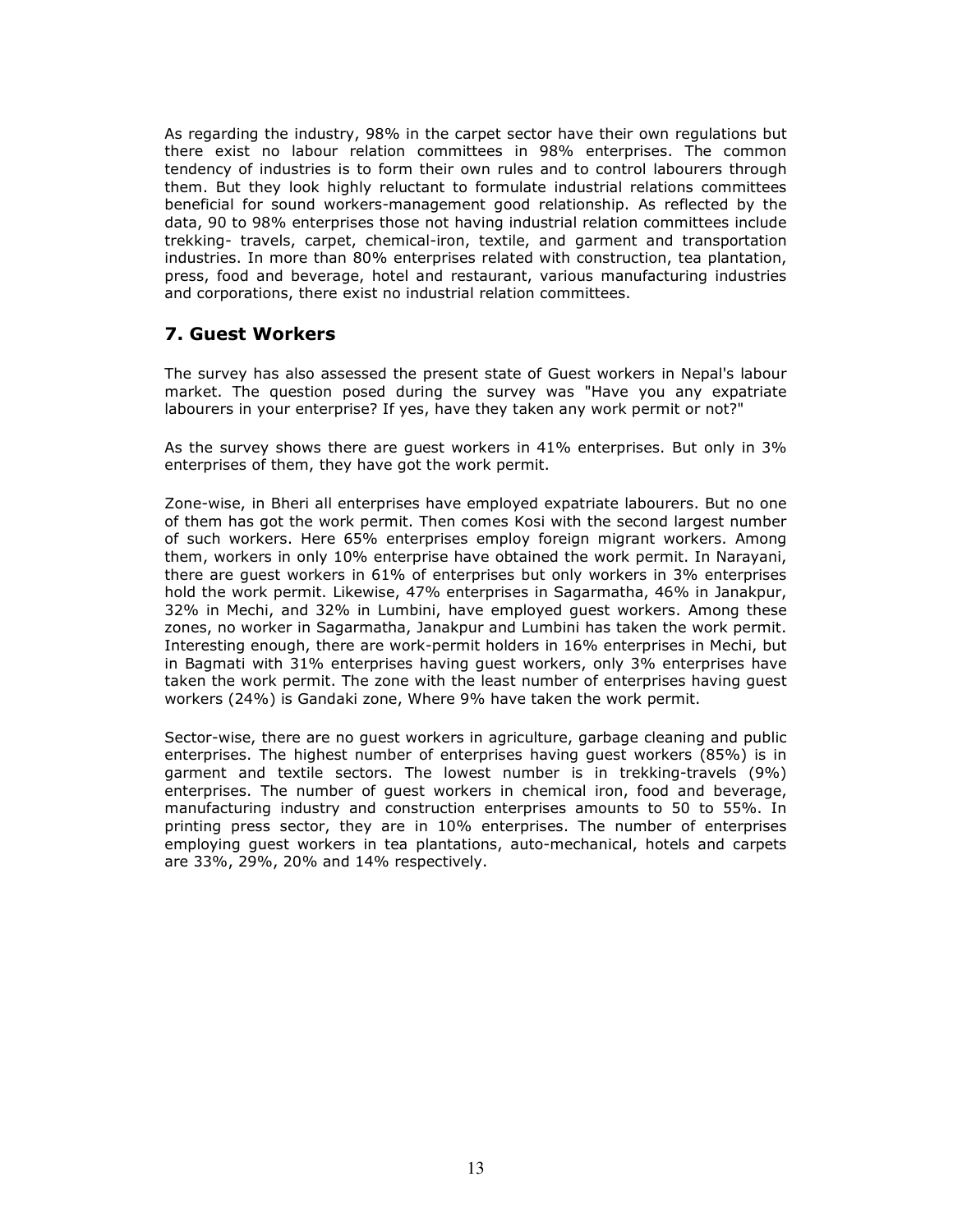# The Black List

On May 1, 2001, the General Federation of Nepalese Trade Unions had declared: "This year the blacklist of industries not fulfilling the minimum labour standard will be published and they will be forced to implement the Labour Law". The present survey has also assessed the negative tendency in the labour sector. List of such enterprises has been included in appendices.

### 1. Enterprises not fulfilling Basic Standard:

Among 35 questions included in the survey, 13 were selected as basic ones. The issues are:

- Appointment letter
- Permanent Job status after 240 days' work
- Provident fund
- Implementing minimum wages
- Fixation of working hours
- Providing weekly, public holidays, compassionate, house, sick and maternity leaves
- Provision for collective demands in the enterprise
- Taking action against labourers involved in union works

Among 750 enterprises, where the survey was carried out, 46 do not have these basic rights. 56% of those 46 enterprises are in Bagmati zone. The remaining 31%, 11%, and 2% are in Janakpur, Sagarmatha and Narayani zone respectively. Sectorally, 24 enterprises, i.e. 52% are carpet industries alone. 30% of them are in manufacturing & others, 10% are in Food & Beverage and 6% are related with the transportation sector.

| Sectors       |         | Zone     |          | <b>Total</b> |       |      |
|---------------|---------|----------|----------|--------------|-------|------|
|               | Bagmati | Janakpur | Narayani | Sagarmatha   | Total | $\%$ |
| Transport     |         |          |          |              |       | 6.5  |
| Carpet        | 24      |          | O        |              | 24    | 52.2 |
| Food Beverage | 0       |          | 0        |              |       | 10.9 |
| Mfg & others  | 0       | 12       | 0        |              | 14    | 30.4 |
| Total         | 26      | 14       |          |              | 46    | 100  |
| $\frac{0}{0}$ | 56.5    | 30.4     | 2.2      | 10.9         | 100   |      |

#### Comparative Table 1: Enterprises not fulfilling Basic Standard

### 2. Enterprises Denying Appointment Letter & fail to make Permanent

As stipulated in the Labour Act 1992, while a worker recruits, she/he must be provided an Appointment letter with TOR and after 240 days' work in the enterprise, they must be given permanent job status.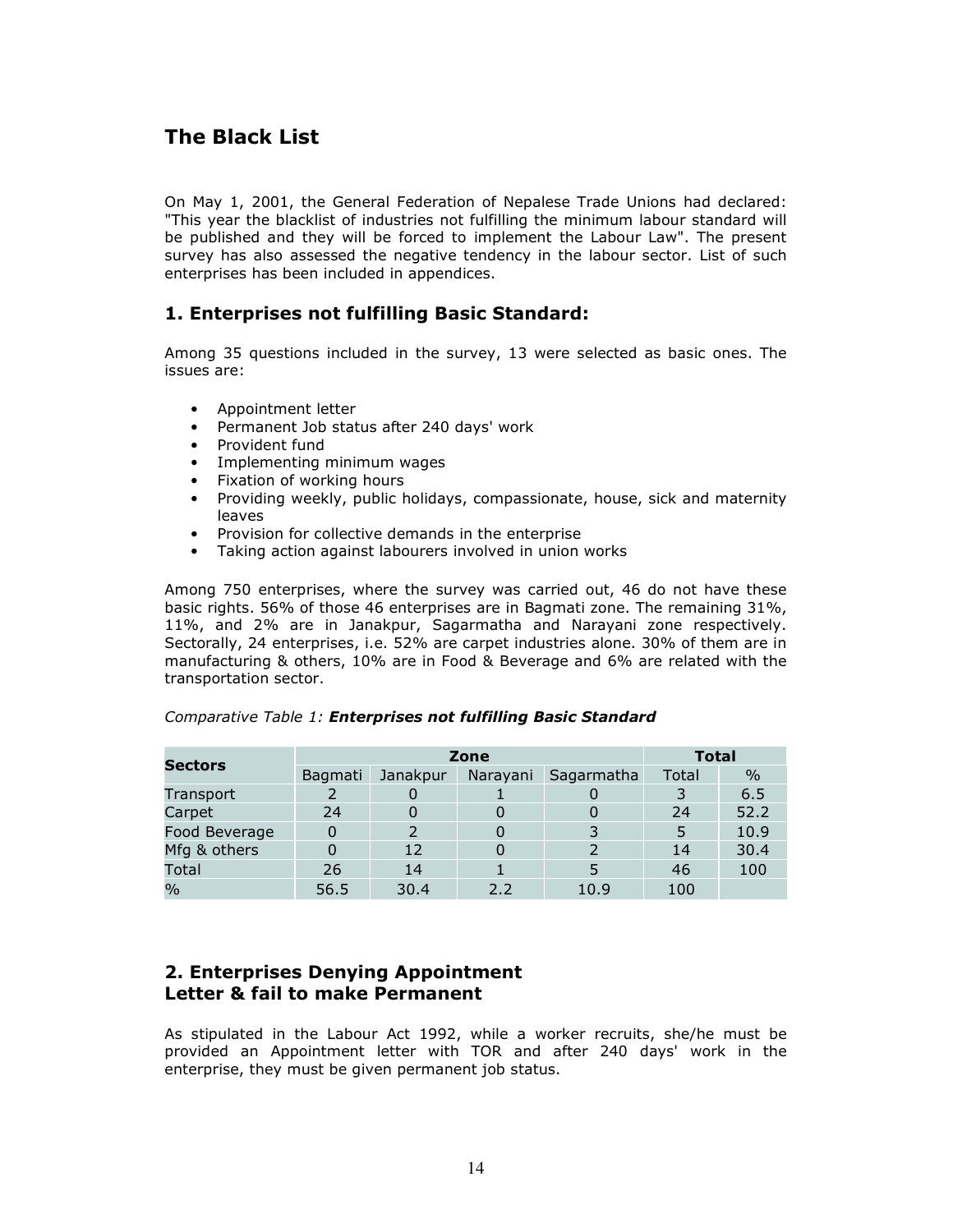The survey shows, 440 (59%) out of 750 enterprises do not follow this article in the Act. 63% (276) enterprises in this category are in Bagmati zone. Then comes Narayani with 60 (14%) in the second place.

Sectorally, the highest number not abiding by this rule, i.e. 30% (130) comes from the carpet sector. Textile and garment industries are in the second position and are 16% (70).

|                       |               |                |                          |                |                | Zone        |                |                |                                                |                    | <b>Total</b>  |               |
|-----------------------|---------------|----------------|--------------------------|----------------|----------------|-------------|----------------|----------------|------------------------------------------------|--------------------|---------------|---------------|
| <b>Sectors</b>        | Bag<br>mati   | <b>Bheri</b>   | Gan<br>daki              | Jana<br>kpur   | Kosi           | Lum<br>bini | Maha<br>kali   | Mechi          | Nara<br>yani                                   | Sagar<br>matha No. |               | $\frac{0}{0}$ |
| Construction          | 6             | 0              | $\mathbf{0}$             | 0              | $\Omega$       | 0           | $\overline{0}$ | 0              | $\Omega$                                       | $\Omega$           | 6             | 1.36          |
| <b>Printing Press</b> | 27            | 0              | 2                        | 0              | $\Omega$       | 0           | $\overline{0}$ | 0              | 8                                              | $\Omega$           | 37            | 8.41          |
| Textile-Garment       | 56            | $\Omega$       | $\overline{\phantom{0}}$ | $\overline{0}$ | 5              | 1           | $\Omega$       | $\Omega$       | 6                                              | $\Omega$           | 70            | 15.91         |
| Tea Estates           | 0             | $\Omega$       | $\Omega$                 | $\overline{0}$ | $\Omega$       | 0           | 1              | 4              | $\Omega$                                       | $\Omega$           | 5             | 1.14          |
| Transportation        | 20            | $\Omega$       | 1                        | $\overline{0}$ | $\Omega$       | 0           | $\Omega$       | $\overline{0}$ | 14                                             | $\Omega$           | 35            | 7.95          |
| Agriculture           | 0             | $\Omega$       | $\Omega$                 | 0              | $\mathcal{P}$  | 0           | $\Omega$       | $\overline{0}$ | $\Omega$                                       | $\Omega$           | $\mathcal{P}$ | 0.45          |
| Auto-mechanical       | 8             | $\Omega$       | $\Omega$                 | 1              | $\Omega$       | 1           | $\Omega$       | 0              | $\overline{4}$                                 | $\Omega$           | 14            | 3.18          |
| Chemical-Iron         | $\mathcal{P}$ | $\overline{4}$ | $\Omega$                 | $\overline{0}$ | 1              | 14          | $\Omega$       | $\overline{0}$ | 14                                             | 1                  | 36            | 8.18          |
| Carpet                | 128           | $\Omega$       | $\Omega$                 | 0              | $\Omega$       | 0           | $\Omega$       | $\overline{0}$ | $\overline{2}$                                 | $\Omega$           | 130           | 29.55         |
| Food Beverage         | 0             | $\overline{0}$ | $\overline{4}$           | 7              | $\overline{2}$ | 1           | $\Omega$       | $\overline{0}$ | 1                                              | 5                  | 20            | 4.55          |
| Hotel- Restaurant     | 2             | 0              | 6                        | $\overline{0}$ | 6              | 7           | $\Omega$       | 0              | $\overline{2}$                                 | $\Omega$           | 23            | 5.23          |
| Mfg. & others         | 10            | $\Omega$       | $\Omega$                 | 15             | 4              | 0           | $\Omega$       | 0              | 9                                              | 7                  | 45            | 10.23         |
| Trekking-travel       | 16            | $\Omega$       | $\Omega$                 | $\overline{0}$ | $\Omega$       | $\Omega$    | $\Omega$       | $\overline{0}$ | $\Omega$                                       | $\Omega$           | 16            | 3.64          |
| PEs & others          | 1             | $\Omega$       | $\Omega$                 | $\overline{0}$ | $\overline{0}$ | $\Omega$    | $\Omega$       | $\overline{0}$ | $\Omega$                                       | $\Omega$           | 1             | 0.23          |
| Total                 | 276           | 4              | 15                       | 23             | 20             | 24          | 1              | 4              | 60                                             | 13                 | 440           | 100           |
| $\%$                  |               |                |                          |                |                |             |                |                | 62.73 0.91 3.41 5.23 4.55 5.45 0.23 0.91 13.64 | 2.95 100           |               | 58.67         |

#### Comparative Table 2: Enterprises Denying Appointment Letter

### 3. Enterprises do not meet Minimum Standards

Even within the basic standards, issues like working hours, wages and OT can be taken as the minimum ones. Under these minimum standards, issues like implementation of minimum wages fixed by the government, fixation of working hours, provision of OT on public holidays and more than 8 hours, and payment of OT 50% plus on basic wage-rate are significant. In Nepal, minimum wage has been fixed from 1965 and nowadays minimum wage is determined by tripartite mechanism. The provision to pay OT with 150% in basic wage-rate is binding in the Labour Act.

But 16% of enterprises surveyed have not fulfilled all these four basic standards. 58% of those enterprises are in Bagmati. In Janakpur and Narayani, the percent reach to 13 and 10 respectively.

Among those various industries, which do not fulfil the minimum standards, 58% are in the carpet sector. In transportation, manufacturing industry and hotel sector, it is 16% and 15% respectively.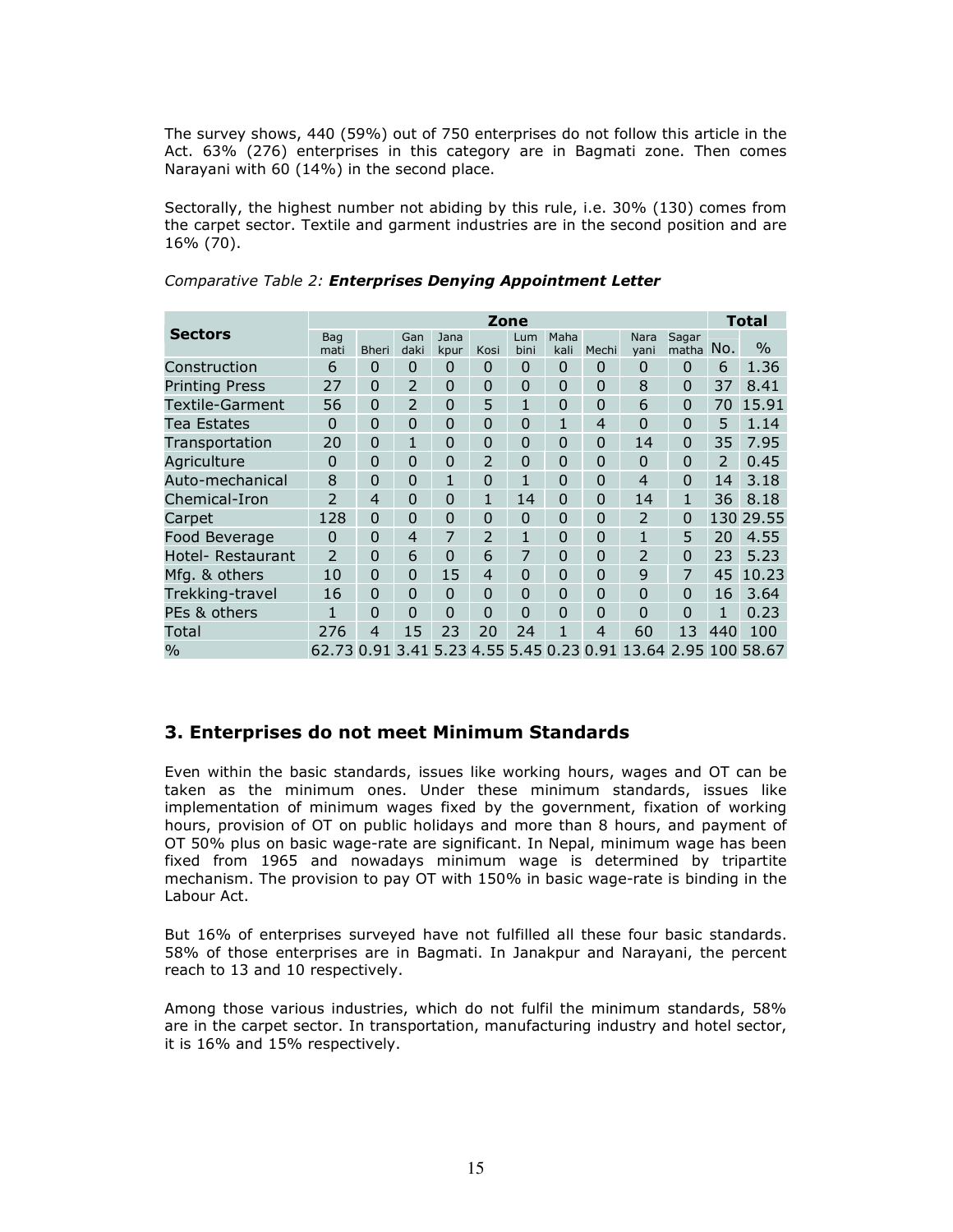|                        |                |                |                                                |          | <b>Zones</b>   |              |          |              |                          | <b>Total</b> |               |  |
|------------------------|----------------|----------------|------------------------------------------------|----------|----------------|--------------|----------|--------------|--------------------------|--------------|---------------|--|
| <b>Sectors</b>         | Bag<br>mati    | Gan<br>daki    | Jana<br>kpur                                   | Kosi     | Lum<br>bini    | Maha<br>kali | Mechi    | Nara<br>vani | Sagar<br>matha           | No.          | $\frac{0}{0}$ |  |
| <b>Printing Press</b>  | 0              | 0              | 0                                              | 0        | $\overline{0}$ | 0            | 0        |              | 0                        | 1            | 0.82          |  |
| <b>Textile-Garment</b> | 2              | 0              | $\Omega$                                       | 0        | $\overline{0}$ | $\Omega$     | $\Omega$ | 0            | 0                        | 2            | 1.64          |  |
| Tea Estates            | $\overline{0}$ | 0              | $\Omega$                                       | 0        | $\overline{0}$ | 1            | $\Omega$ | $\Omega$     | 0                        | 1            | 0.82          |  |
| Transportation         | 4              | 0              | $\mathbf{0}$                                   | $\Omega$ | $\overline{0}$ | $\Omega$     | 1        | 11           | $\Omega$                 | 16           | 13.11         |  |
| Auto-Mechanics         | 5              | 0              | $\overline{2}$                                 | $\Omega$ | $\Omega$       | $\Omega$     | $\Omega$ | $\Omega$     | 0                        | 7            | 5.74          |  |
| Carpet                 | 58             | $\Omega$       | $\Omega$                                       | $\Omega$ | $\Omega$       | $\Omega$     | $\Omega$ | 0            | $\Omega$                 | 58           | 47.54         |  |
| Food-Beverage          | $\Omega$       | $\Omega$       | $\overline{2}$                                 | $\Omega$ | $\Omega$       | $\Omega$     | $\Omega$ | $\Omega$     | 4                        | 6            | 4.92          |  |
| Hotel-Restaurant       | $\overline{2}$ | 3              | $\Omega$                                       | 6        | 4              | $\Omega$     | $\Omega$ | $\Omega$     | $\Omega$                 | 15           | 12.30         |  |
| Mfg. & others          | $\Omega$       | 1              | 12                                             | 1        | $\Omega$       | $\Omega$     | $\Omega$ | $\Omega$     | $\overline{\phantom{a}}$ | 16           | 13.11         |  |
| Total                  | 71             | $\overline{4}$ | 16                                             | 7        | $\overline{4}$ | 1            | 1        | 12           | 6                        | 122          | 100.00        |  |
| $\%$                   |                |                | 58.20 3.28 13.11 5.74 3.28 0.82 0.82 9.84 4.92 |          |                |              |          |              |                          | 100          | 16.27         |  |

Cross Table 3: Enterprises do not meet Minimum Standards

### 4. Enterprises Denying any Leave

24% of total enterprises surveyed do not grant any leave (weekly, public, compassionate, house, sick and maternity) mentioned in the questionnaire. 68% of these 181 enterprises are in Bagmati zone. After Bagmati come Narayani (12%) and Janakpur (11%) zones. In other zones, the number of such enterprises does not go up to 4 percent.

The carpet sector appears to be least generous in this regard. Among those enterprises, which do not provide any leave, 49% come from the carpet sector. In other sectors such enterprises are less than 15 percent.

|                        |                |                |               | <b>Zones</b>   |                          |                |               |                | <b>Total</b>   |               |  |  |
|------------------------|----------------|----------------|---------------|----------------|--------------------------|----------------|---------------|----------------|----------------|---------------|--|--|
| <b>Sectors</b>         | Bag<br>mati    | <b>Bheri</b>   | Gan<br>daki   | Jana<br>kpur   | Kosi                     | Lum<br>bini    | Nara<br>yani  | Sagar<br>matha | <b>No</b>      | $\frac{0}{0}$ |  |  |
| Construction           | 4              | 0              | 0             | 0              | $\Omega$                 | 0              | 0             | $\Omega$       | $\overline{4}$ | 2.21          |  |  |
| <b>Printing Press</b>  | 1              | $\Omega$       | $\Omega$      | $\overline{0}$ | 0                        | $\mathbf 0$    | 1             | $\Omega$       | $\overline{2}$ | 1.10          |  |  |
| <b>Textile-Garment</b> | 8              | $\Omega$       | $\Omega$      | $\overline{0}$ | $\overline{0}$           | 1              | $\mathcal{P}$ | $\Omega$       | 11             | 6.08          |  |  |
| Transportation         | 15             | $\Omega$       | 1             | $\Omega$       | $\Omega$                 | 0              | 6             | $\Omega$       | 22             | 12.15         |  |  |
| Agriculture            | $\mathbf 0$    | $\Omega$       | $\Omega$      | $\mathbf 0$    | 1                        | 0              | $\Omega$      | $\overline{0}$ | 1              | 0.55          |  |  |
| Auto-Mechanics         | 5              | $\Omega$       | $\Omega$      | $\overline{2}$ | 0                        | $\Omega$       | $\Omega$      | $\Omega$       | 7              | 3.87          |  |  |
| Chemical-Iron          | $\mathbf 0$    | 1              | $\Omega$      | $\overline{0}$ | $\Omega$                 | $\Omega$       | 7             | $\Omega$       | 8              | 4.42          |  |  |
| Carpet                 | 87             | $\Omega$       | $\Omega$      | $\overline{0}$ | 0                        | $\mathbf 0$    | 1             | $\Omega$       | 88             | 48.62         |  |  |
| Food-Beverage          | 0              | 0              | $\Omega$      | $\overline{2}$ | 0                        | 0              | 1             | 5              | 8              | 4.42          |  |  |
| Hotel-Restaurant       | $\overline{0}$ | $\Omega$       | 1             | $\Omega$       | $\overline{0}$           | 1              | $\Omega$      | $\Omega$       | $\mathcal{P}$  | 1.10          |  |  |
| Mfg. & others          | 3              | $\Omega$       | $\Omega$      | 15             | 1                        | $\Omega$       | 4             | $\overline{4}$ | 27             | 14.92         |  |  |
| PEs & Others           | $\overline{0}$ | $\overline{0}$ | $\Omega$      | 1              | $\overline{0}$           | $\Omega$       | $\Omega$      | $\overline{0}$ | 1              | 0.55          |  |  |
| Total                  | 123            | 1              | $\mathcal{P}$ | 20             | $\overline{\phantom{a}}$ | $\overline{2}$ | 22            | 9              | 181            | 100           |  |  |
| $\%$                   | 67.96          | 0.55           | 1.10          | 11.05          | 1.10                     | 1.10           | 12.15         | 4.97           | 100            | 24.13         |  |  |

#### Cross Table 4: Enterprises Denying any Leaves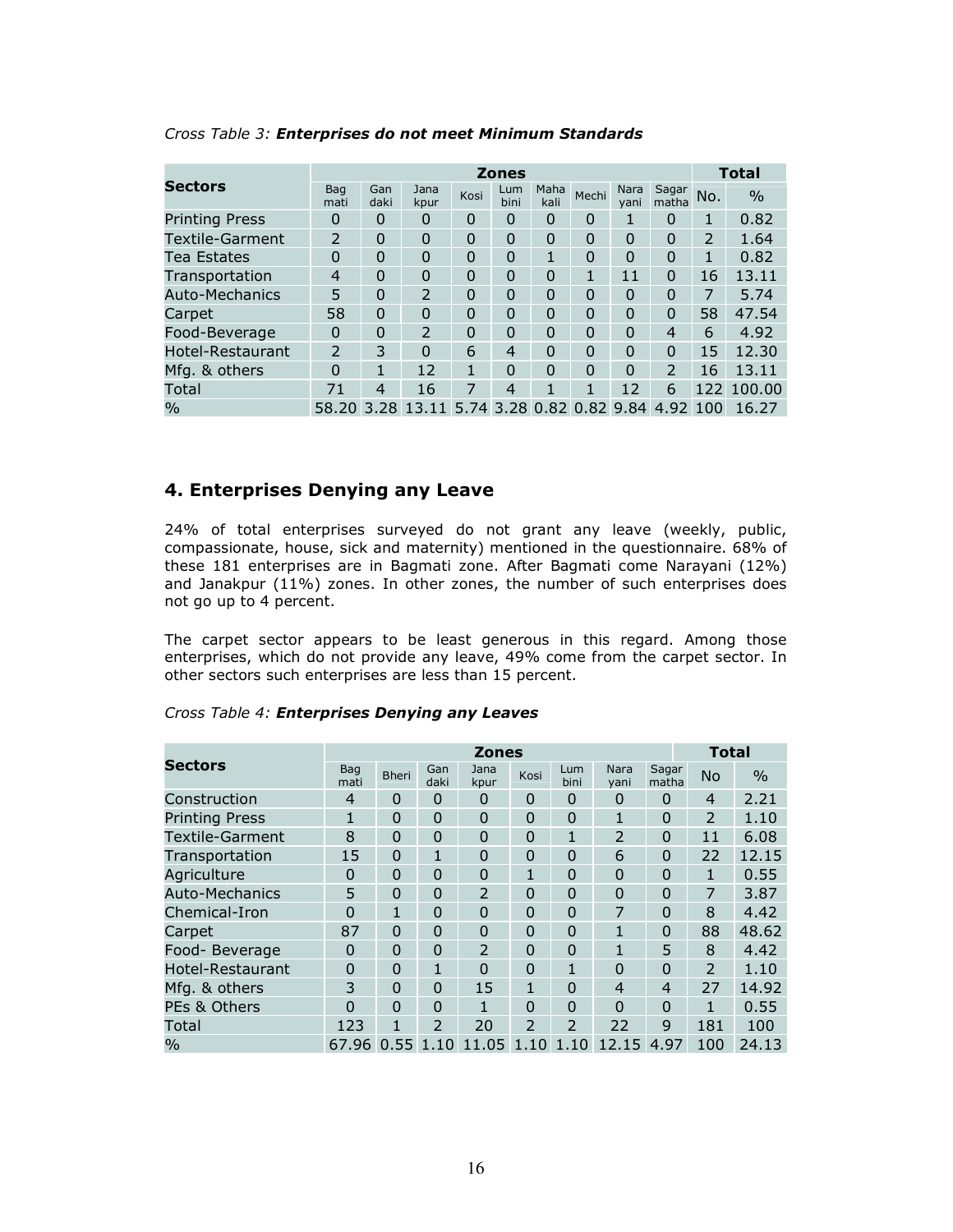### 5. Enterprises Denying Trade Union Rights

Five questions were used to assess whether there exist trade union rights or not. The questions covered such issues as conducive condition for submission of demands, obstruction created by the management during collective bargaining, state of implementation of agreements and government directives, harassment by the management in the establishment of trade union, and taking action against those involved in union's activities.

Out of 750 enterprises surveyed, 113 deny such rights. This is 15% of total sample size. Surprisingly enough, 55% of these enterprises are in Bagmati zone and 30% of them are in the carpet sector. After Bagmati, such enterprises are in other zones-Janakpur (13), Narayani (12), Lumbini (8) and Sagarmatha (7). The interesting fact is that all these zones come under the area where most union activities occur, and where most effective union movements have taken place.

|                         |                    | <b>Total</b> |                |              |                |                |                |                |                |               |
|-------------------------|--------------------|--------------|----------------|--------------|----------------|----------------|----------------|----------------|----------------|---------------|
| <b>Sectors</b>          | <b>Bag</b><br>mati | <b>Bheri</b> | Gan<br>daki    | Jana<br>kpur | Kosi           | Lum<br>bini    | Nara<br>yani   | Sagar<br>matha | <b>No</b>      | $\frac{0}{0}$ |
| <b>Printing Press</b>   | 1                  | $\Omega$     | $\mathbf 0$    | 0            | $\mathbf 0$    | $\overline{0}$ | $\overline{0}$ | $\Omega$       | 1              | 0.9           |
| Textile-Garment         | 19                 | $\Omega$     | $\Omega$       | $\Omega$     | $\mathbf 0$    | 0              | 1              | 0              | 20             | 17.7          |
| Tea Estates             | $\overline{0}$     | $\Omega$     | $\Omega$       | $\Omega$     | $\overline{0}$ | $\mathcal{P}$  | $\overline{0}$ | $\Omega$       | 3              | 2.7           |
| Transportation          | $\overline{2}$     | $\Omega$     | $\Omega$       | $\Omega$     | $\Omega$       | 0              | 6              | $\Omega$       | 8              | 7.1           |
| Auto-Mechanics          | 0                  | 0            | 1              | 0            | $\mathbf 0$    | 0              | 0              | 0              | 1              | 0.9           |
| Chemical-Iron           | $\overline{0}$     | 1            | $\Omega$       | $\Omega$     | $\overline{4}$ | 0              | $\overline{4}$ | $\Omega$       | 9              | 8.0           |
| Carpet                  | 33                 | $\Omega$     | $\overline{0}$ | $\Omega$     | $\Omega$       | $\overline{0}$ | 1              | 0              | 34             | 30.1          |
| Food-Beverage           | 0                  | $\Omega$     | 1              | 1            | $\mathbf{1}$   | $\Omega$       | $\mathcal{P}$  | $\overline{4}$ | 9              | 8.0           |
| <b>Hotel-Restaurant</b> | 3                  | $\Omega$     | $\Omega$       | $\Omega$     | $\overline{4}$ | 0              | $\Omega$       | $\Omega$       | 7              | 6.2           |
| Mfg. & others           | $\overline{2}$     | $\Omega$     | 13             | $\Omega$     | $\Omega$       | $\overline{0}$ | $\Omega$       | $\overline{4}$ | 19             | 16.8          |
| PEs & others            | $\overline{2}$     | $\Omega$     | $\Omega$       | $\Omega$     | $\Omega$       | $\overline{0}$ | $\Omega$       | $\Omega$       | $\overline{2}$ | 1.8           |
| Total                   | 62                 | 1            | 15             | 1            | 9              | $\overline{2}$ | 14             | 8              | 113            | 100           |
| $\%$                    | 54.9               | 0.9          | 13.3           | $0 - 0.9$    | 8.0            | 1.8            | 12.4           | 7.1            | 100            |               |

Cross Table 5: Enterprises Denying Trade Union Rights

### 6. Enterprises providing No Health Facilities

During the survey, six questions were asked whether they have these facilities or not - to check up health, to give treatment facility in the time of sickness and to compensate for this, to First Aid, to provide treatment facility and compensate during accident or injury, accident and life insurance. Can there be any enterprise, which has none of these facilities? Many people think like that. But in 25% enterprises no such facilities are available. As the table exhibits 70% of such enterprises are found in Bagmati zone. 51% of them are in the carpet sector.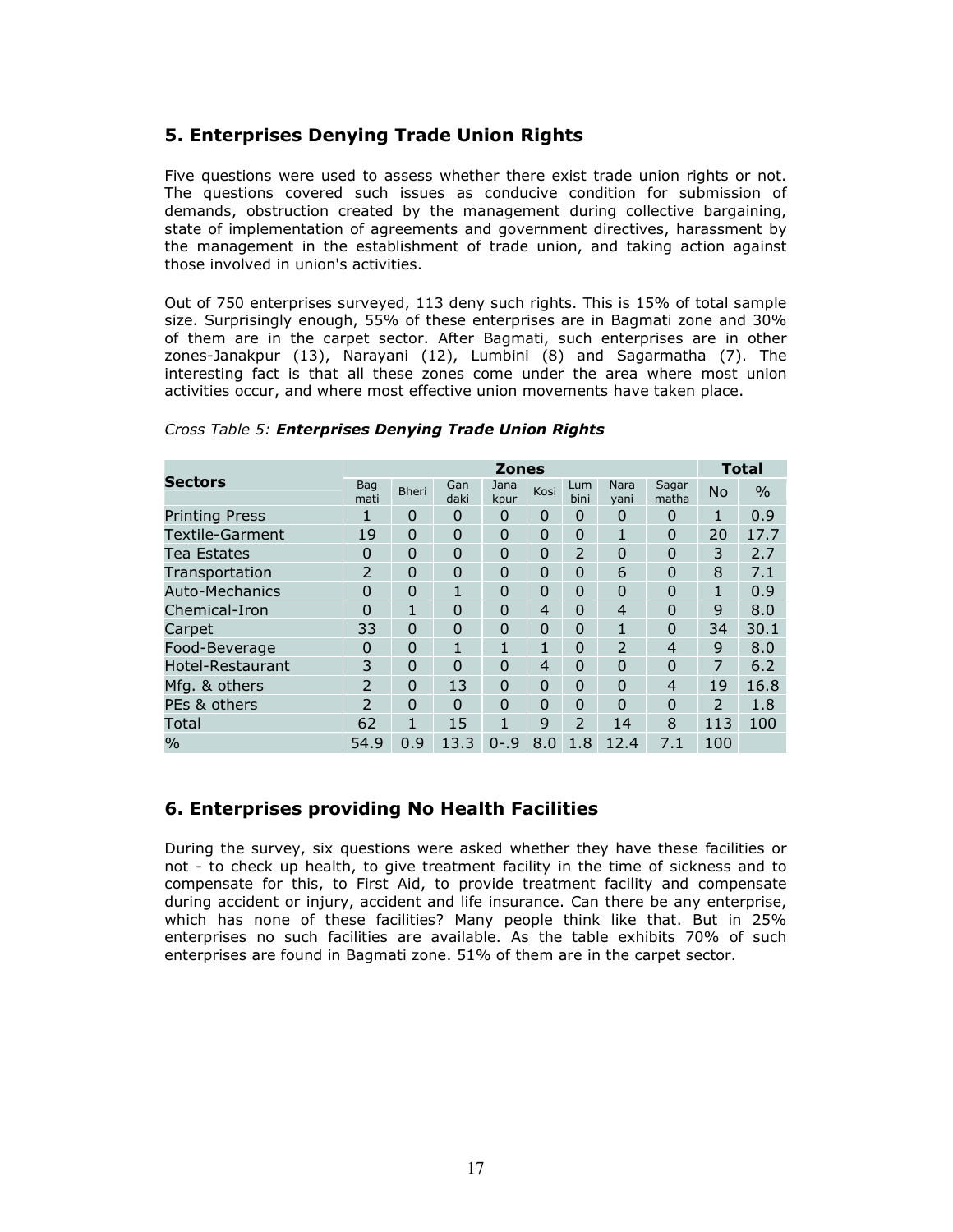|                         |               |             |                          | <b>Zones</b>   |             |          |                |                | <b>Total</b>   |               |
|-------------------------|---------------|-------------|--------------------------|----------------|-------------|----------|----------------|----------------|----------------|---------------|
| <b>Sectors</b>          | Bag<br>mati   | Gan<br>daki | Jana<br>kpur             | Kosi           | Lum<br>bini | Mechi    | Nara<br>yani   | Sagar<br>matha | <b>No</b>      | $\frac{0}{0}$ |
| <b>Printing Press</b>   |               | $\Omega$    | 0                        | $\Omega$       | $\Omega$    | $\Omega$ | $\Omega$       | $\Omega$       | 7              | 3.80          |
| Textile-Garment         |               | $\Omega$    | 0                        | 0              | 1           | 0        | $\overline{2}$ | $\Omega$       | 10             | 5.43          |
| Tea Estates             | $\Omega$      | $\Omega$    | 0                        | $\Omega$       | $\Omega$    | 5        | $\Omega$       | $\Omega$       | 5              | 2.72          |
| Transportation          | 12            | 1           | 0                        | $\Omega$       | $\Omega$    | 1        | 1              | $\Omega$       | 15             | 8.15          |
| Auto-Mechanics          | 2             | $\Omega$    | 1                        | $\Omega$       | 1           | 0        | $\Omega$       | $\Omega$       | $\overline{4}$ | 2.17          |
| Chemical-Iron           | 1             | $\Omega$    | 0                        | 1              | 10          | 0        | 5              | $\Omega$       | 17             | 9.24          |
| Carpet                  | 92            | $\Omega$    | 0                        | $\Omega$       | $\Omega$    | 0        | $\overline{2}$ | $\Omega$       | 94             | 51.09         |
| Food-Beverage           | $\mathcal{P}$ | $\Omega$    | 1                        | 1              | $\Omega$    | $\Omega$ | $\Omega$       | 5              | 9              | 4.89          |
| Hotel-Restaurant        | 1             | 2           | $\Omega$                 | 1              | 6           | 0        | $\Omega$       | $\Omega$       | 10             | 5.43          |
| Mfg. & others           | 3             | 0           | $\overline{\phantom{0}}$ | $\mathbf{1}$   | $\Omega$    | 0        | 3              | 3              | 12             | 6.52          |
| <b>Trekking-Travels</b> | 1             | $\Omega$    | $\Omega$                 | $\Omega$       | $\Omega$    | $\Omega$ | $\Omega$       | $\Omega$       | 1              | 0.54          |
| Total                   | 128           | 3           | 4                        | $\overline{4}$ | 18          | 6        | 13             | 8              | 184            | 100           |
| $\frac{0}{0}$           | 69.57         | 1.63        | 2.17                     | 2.17           | 9.78        | 3.26     | 7.07           | 4.35           | 100            |               |

### Cross Table 6: Enterprises providing No Health Facilities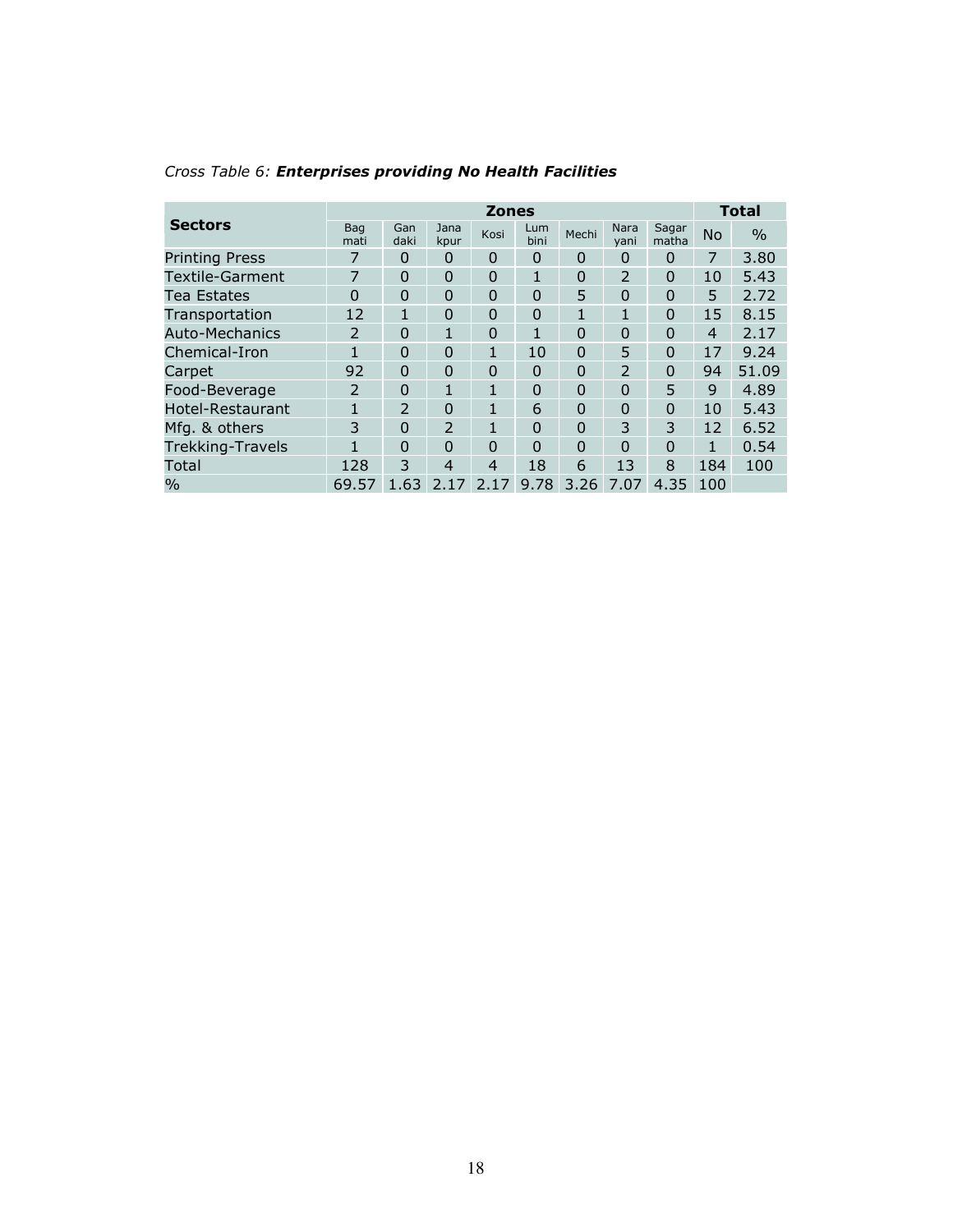# **Conclusions**

The analyses of various subheadings given above are the actual conclusions of the study. Yet we can sum up those conclusions as follows:

- There is a terrible trend of management to violate labour rights in the zones & sectors where unions activities are intensive
- Carpet industry is the major sector, which violates minimum norms & labour standards
- There is increasing trend of recruiting workers in casual & contract basis
- Majority of enterprises are not prepared to operate the labour-relation committees
- Generally big numbers of guest workers are found in informal sector such as agriculture & construction; however the survey indicates higher percentage of guest workers in formal enterprises
- The enterprises are still denying to provide public holidays and other leaves guaranteed by law
- Importance of health & safety is even ignored by most of the enterprises.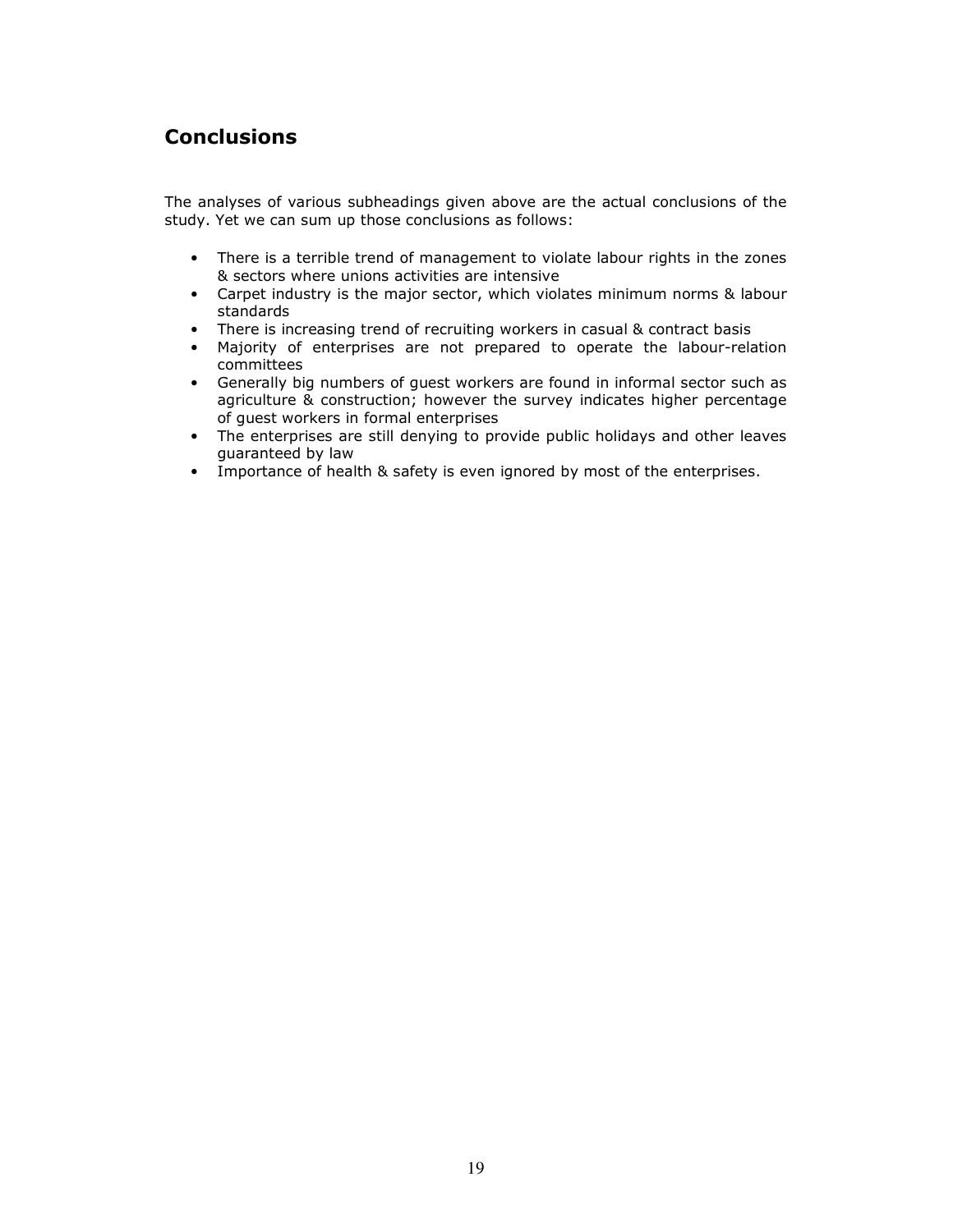### Appendix: 1 Trade Union and Labour Dispute in 2000/01

### The Registered, Dismissed and Active Unions

By the end of Chaitra 2057 (Mid April-2001), the number of registered unions at enterprise level has reached 2054. Among them 47.13% are under the General Federation of Nepalese Trade Unions, 34.71% with Nepal Trade Union Congress, and 18.16 unions with others. In comparison to 2000, enterprise level unions in 2001 have increased by 11.26%. The growth rate of union registration is 11.65% under GEFONT, 9.69% under the NTUC and 16.12% with others.

Among enterprise level unions, affiliated with Democratic Confederation of Nepalese Trade Unions (DECONT) is very small. As registered in the record of labour offices, so far only 59 unions have been registered under DECONT. There is not even a single union in Jhapa, Janakpur, Pokhara, Butwal, Nepalganj and Dhangadhi. Out of those registered, 31 have been already lost their registration as of April 14, 2001.

Along with the growth of registration, cancellation has also continued. There is a provision in the Trade Union Act 2049 to renew the union in every two years. According to the labour office record, this year altogether the registration of 12.61% unions has been cancelled. Among unions cancelled, 5.60% are from GEFONT, 4.04% are from the NTUC and 2.97 are others. In comparison to their own registered unions, those cancelled are 11.88% in GEFONT, 11.64 in the NTUC, 52.59% in DECONT, and 55% others.



Among registered unions, 87.39 are active ones. 47.52% of them are associated with GEFONT, 35.10% with the NTUC, 1.56% with DECONT, and 15.82% are independent.

Following is the current status of registered unions in Nepal (as of April 14, 2001).

|                          | <b>GEFONT</b> |                        |        | <b>NTUC</b> |                        |        | <b>DECONT</b> |                        |        | <b>Others</b> |                        |        |
|--------------------------|---------------|------------------------|--------|-------------|------------------------|--------|---------------|------------------------|--------|---------------|------------------------|--------|
| Labour<br><b>Offices</b> | Total         | Reg.<br>Can-<br>celled | Active | Total       | Reg.<br>Can-<br>celled | Active | Total         | Reg.<br>Can-<br>celled | Active | Total         | Reg.<br>Can-<br>celled | Active |
| <b>Jhapa</b>             | 32            |                        | 29     | 24          |                        | 21     |               |                        |        |               |                        |        |
| Biratnagar               | 102           | 42                     | 60     | 126         | 56                     |        | 10            |                        | 8      | 25            |                        | 13     |
| Janakpur                 | 18            |                        | 18     | 14          |                        | 14     | 0             |                        |        |               |                        |        |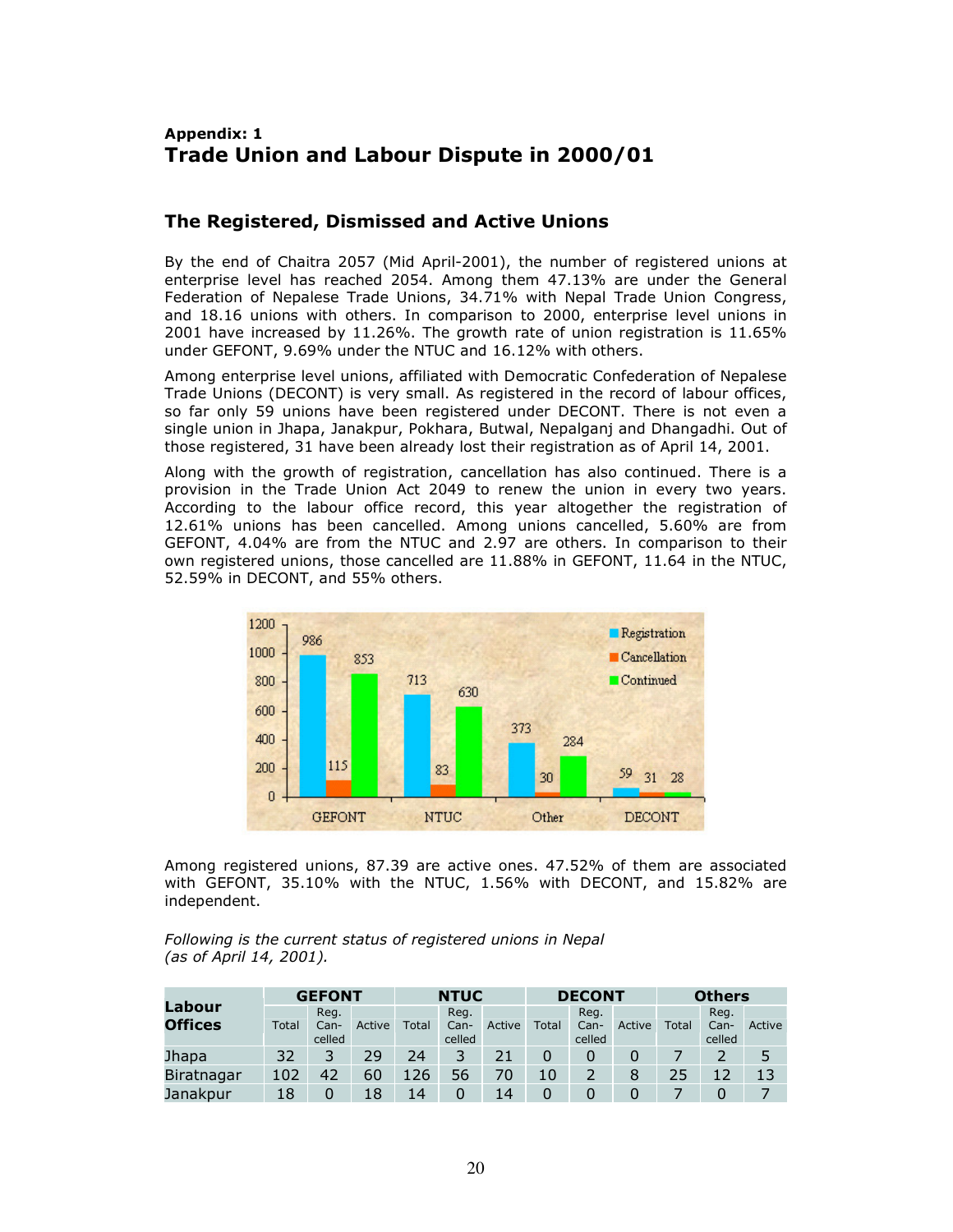| Birganj   | 121 | 12 | 109 | 60  | 6  | 54  | 3  |    |    |     | $\Omega$ |     |
|-----------|-----|----|-----|-----|----|-----|----|----|----|-----|----------|-----|
| Hetauda   | 96  | 0  | 96  | 34  | 0  | 34  |    |    |    | 25  |          | 25  |
| Kathmandu | 451 | 43 | 408 | 302 | 5  | 297 | 45 | 28 | 17 | 223 | 13       | 210 |
| Pokhara   | 75  | 6  | 69  | 69  | 4  | 65  | 0  | 0  | 0  | 5   |          | 5   |
| Butwal    | 63  | 0  | 63  | 63  | 0  | 63  | 0  |    | 0  | 17  |          | 16  |
| Nepalganj | 9   | 9  | 0   | 14  | 9  | 5   | 0  | O  | 0  | 3   |          |     |
| Dhangari  |     | 0  |     |     | 0  |     | 0  | O  | 0  |     |          |     |
| Total     | 968 |    | 853 | 713 | 83 | 630 | 59 | 31 | 28 | 314 | 30       | 284 |

Source: Labour Offices

#### Labour Dispute in 2000

Mainly two main events occurred in the labour market in 2000. The first one is the declaration of Kamaiya emancipation in July 17. Following this declaration, Kamaiyas left landlords' places and moved to camps. Thousands of Kamaiyas are still waiting for rehabilitation in the camps of Kanchanpur, Kailali, Bardiya and Banke. The second event was the movement of hotel workers for 10% of service charges. This movement was much propagated at home and abroad. After winning at the Appeal Court, this movement is waiting for the decision of the Supreme Court.

This year, Essential Service Act-1957 has been imposed upon 11 services including the hotel. It has curtailed fundamental rights of workers.

At local level, 877 cases of labour dispute have been registered- in 10 Zonal offices. These cases have been registered under various articles of the Labour Act such as-4(a) (against the employment of guest workers), 11 (Lay-off), 12 (Retrenchment), 25 (No pay of wages and other facilities), 52 (action against workers for misconduct), 55 (misconduct of the management), 73 (Individual claims), 74 (Collective demands), and 76 (Notice for the strike).



#### Labour Dispute by Subject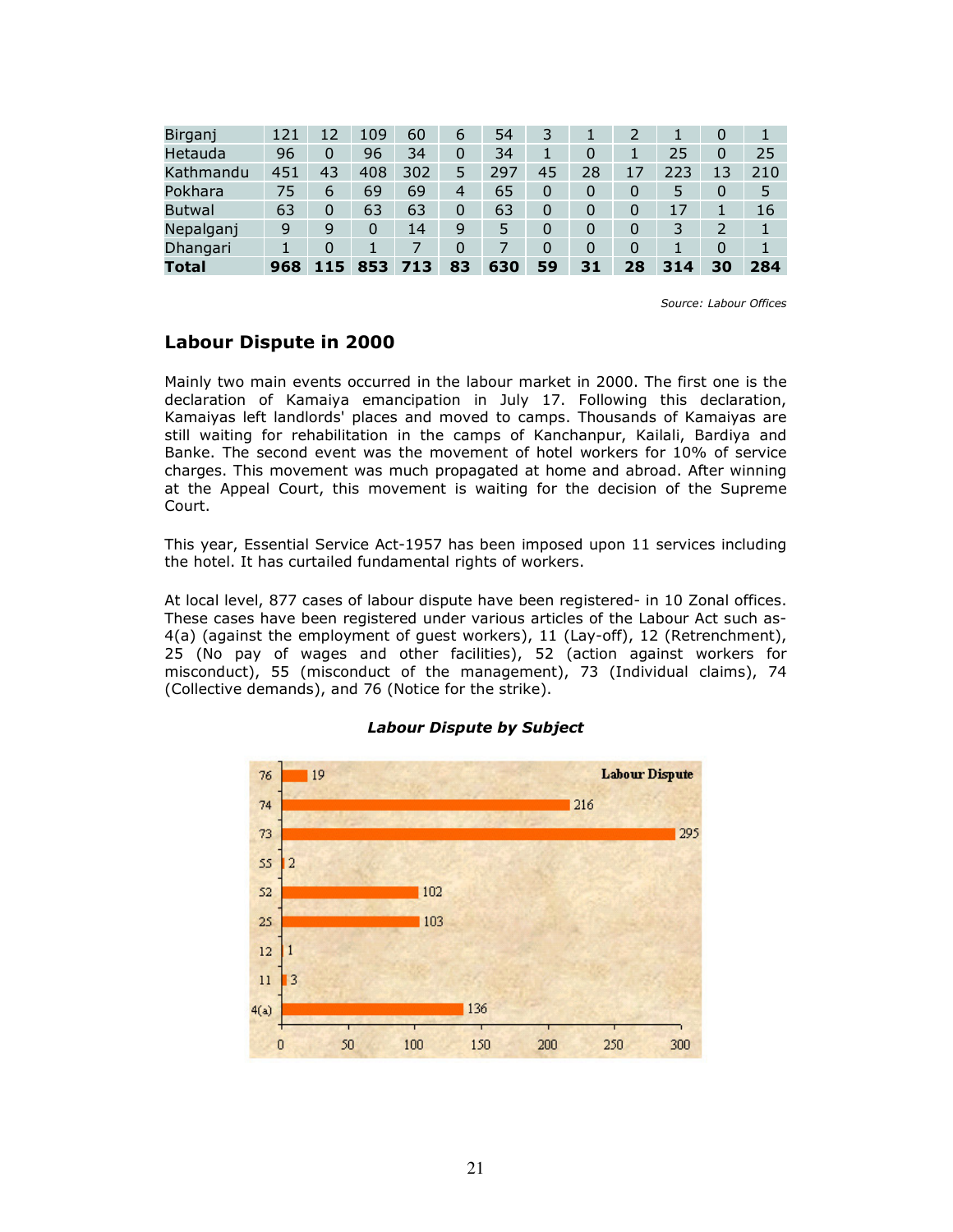According to the record, the highest number of disputes (42.42%) registered in Birgunj Labour Office. Kathmandu is in the second place with the registration of 19.50% cases. Biratnagar comes in the third position with 15.51% cases.

Locality-wise the nature of dispute varies. In Birgunj, most disputes are related to the employment of Guest workers. Then come the cases of various individual claims and actions for misconduct. The highest number of wage-related disputes is in Kathmandu. Cases in Collective demands are also in the largest number here. Strike-related dispute are in the highest number in Birgunj and Butwal. The disputes of the management's misconduct are recorded under Pokhara Labour Office alone.

The present table has reflected the total picture of all areas. It indicates that in areas like Birgunj, Kathmandu and Biratnagar, the movement is in the legal track. But much talked-about Hetauda has fewer number of the registration of disputes. It means that the movement there is going out of track by and by.



#### Labour Dispute by Zone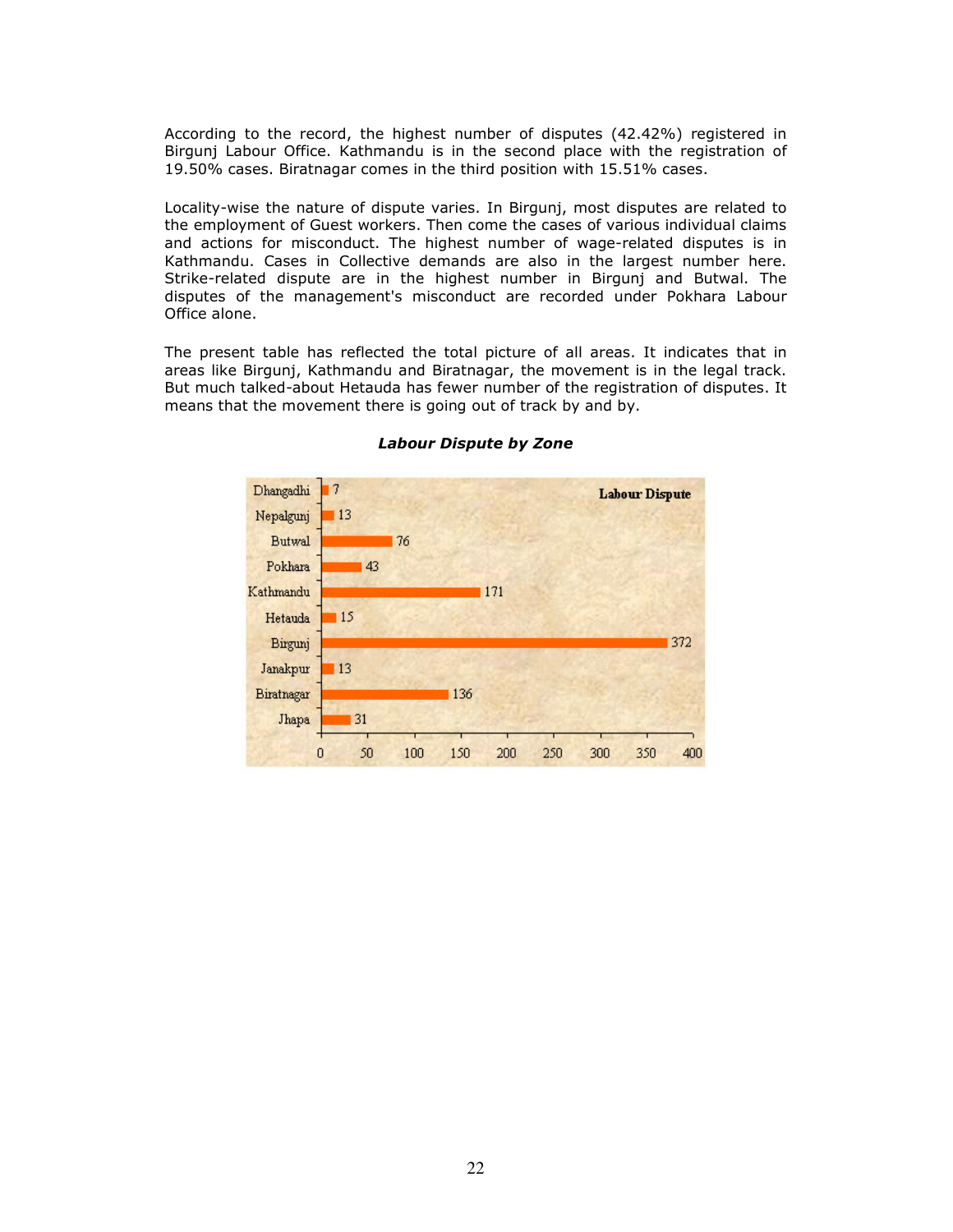## Appendix: 2 List of Enterprises who Violate Labour Laws

- 1. Enterprises not fulfiling Basic Standard
- 2. Enterprises Denying Appointment Letter & fail to make Permanent
- 3. Enterprises do not meet Minimum Standards
- 4. Enterprises Denying any Leaves
- 5. Enterprises Denying Trade Union Rights
- 6. Enterprises Providing No Health Facilities

#### 1. Enterprises not fulfiling Basic Standard

| <b>Name of Enterprises</b> | <b>Location</b> |
|----------------------------|-----------------|
| Asha Chalcirti Mandir      | Dhanusha        |
| Girija Chalchitra Mandir   | Dhanusha        |
| Hanuman Takija             | Dhanusha        |
| Hikola Color Lab           | Dhanusha        |
|                            |                 |
| Janaki Pipe Ind.           | Dhanusha        |
| Janaki Pols Ind.           | Dhanusha        |
| Janakpur Brick Udhyog      | Dhanusha        |
| Lucky Color Lab            | Dhanusha        |
| Nepal Pipe Ind.            | Dhanusha        |
| Nepal Pols Ind.            | Dhanusha        |
| Nilam Chalcirti Mandir     | Dhanusha        |
| Pasupaty Meniyar Udhyog    | Dhanusha        |
| Ram Janaki Milk Dairy      | Dhanusha        |
| Mirco Bus                  | Kathmandu       |
| Janjaati Carpet            | Kathmandu       |
| Kali Carpet                | Kathmandu       |
| Prem Carpet                | Kathmandu       |
| Sangrila Carpet            | Kathmandu       |
| Thile Carpet               | Kathmandu       |
| Bhola Nath Narayan Carpet  | Lalitpur        |
| <b>Biru Carpet</b>         | Lalitpur        |
| <b>Buddha Carpet</b>       | Lalitpur        |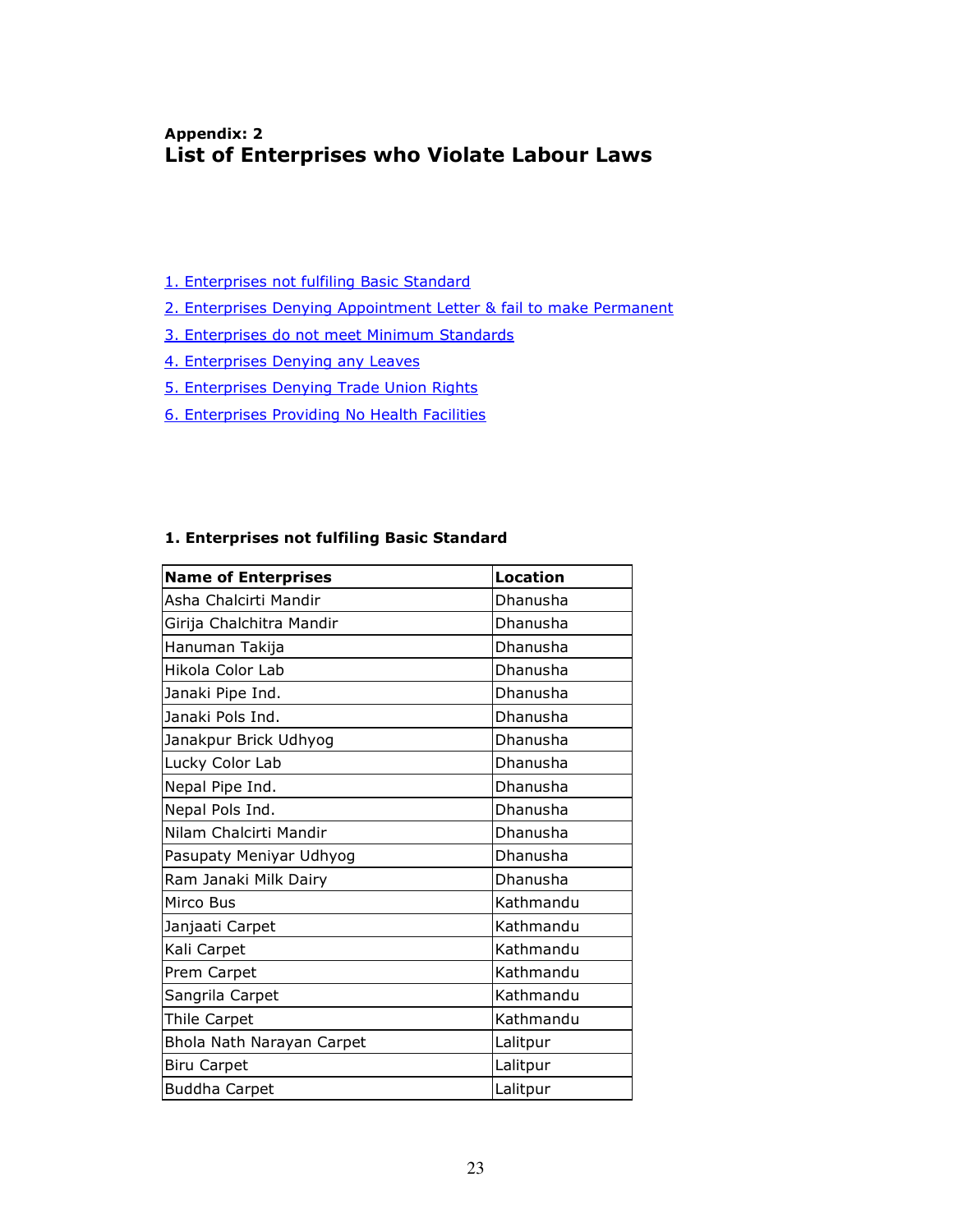| Chiring Carpet              | Lalitpur |
|-----------------------------|----------|
| Dymond Carpet               | Lalitpur |
| Gas Yatayat Byabasa Sang    | Lalitpur |
| Jimamri Carpet              | Lalitpur |
| Jyoti Carpet                | Lalitpur |
| Kaila Carpet                | Lalitpur |
| Maha Laxmi Carpet           | Lalitpur |
| Mama Carpet                 | Lalitpur |
| Master Brighter Carpet      | Lalitpur |
| Muktinath Carpet            | Lalitpur |
| Pyogoda Carpet              | Lalitpur |
| Ram Lal Carpet              | Lalitpur |
| Shamby Carpet               | Lalitpur |
| Shrama Carpet               | Lalitpur |
| T. T Carpet                 | Lalitpur |
| Yak Carpet                  | Lalitpur |
| Lalima Bus Sewa             | Routahat |
| Annapurna Plywood Udhyog    | Siraha   |
| Bajarang Oli And Rice Mills | Siraha   |
| <b>Brijalal Rice Mills</b>  | Sarlahi  |
| Kunnal Plywood Ind.         | Siraha   |
| Pashupati Rice Mills        | Siraha   |
| Sarada Distilary Pvt.       | Siraha   |

# 2. Enterprises Denying Appointment Letter & fail to make Permanent

| <b>Name of Enterprises</b> | Loction |
|----------------------------|---------|
| Bijay Metal Udhyog         | Banke   |
| Binod Metal Udhyog         | Banke   |
| Bagmati Aprons             | Bara    |
| Balaji Textiles            | Bara    |
| Care Rolling               | Bara    |
| Garapati Politex           | Bara    |
| Hemanta Trading Pvt. Ltd   | Bara    |
| Jagadamba Ware             | Bara    |
| N. B. Garment              | Bara    |
| Nepal Chemical             | Bara    |
| Nepal Gas Pvt. Ltd.        | Bara    |
| Nepal Liver                | Bara    |
| Nepal Wood And             | Bara    |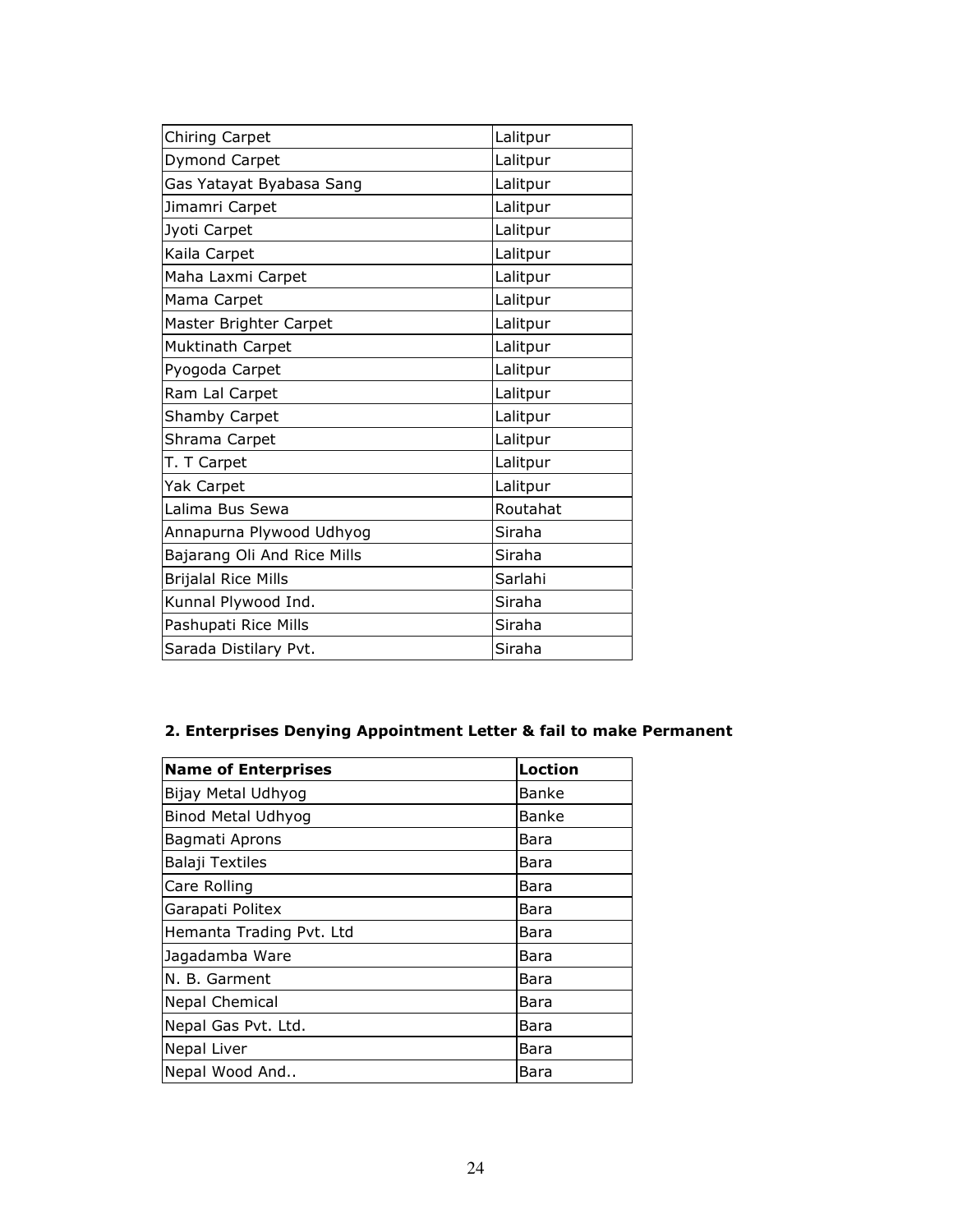| Pashupati Kattha Mills       | <b>Bara</b>      |
|------------------------------|------------------|
| Pasupati Agro Chem Pvt. Ltd  | Bara             |
| Rajesh Almunium              | Bara             |
| Relance Ind. Pvt. Ltd.       | Bara             |
| Shakha Still Industries      | <b>Bara</b>      |
| Sundar Ware And Nails        | <b>Bara</b>      |
| Tekspo Nepal                 | Bara             |
| Araniko Yatayat Sewa Samitee | Bhaktapur        |
| Aruna Textiles               | <b>Bhaktapur</b> |
| <b>Bhaktpur Brick Co</b>     | Bhaktapur        |
| Dogimo Creation              | <b>Bhaktapur</b> |
| Gim Grament Pvt. Ltd         | <b>Bhaktapur</b> |
| Hil Trun Textiles Pvt. Ltd.  | Bhaktapur        |
| I Z Export                   | Bhaktapur        |
| Logo Grament Industry        | Bhaktapur        |
| Mahesh Textiles Pvr. Ltd.    | Bhaktapur        |
| Manju Shree Textiles Pvt.    | <b>Bhaktapur</b> |
| Nepo Textiles Industry Pvt   | Bhaktapur        |
| Nwa Durga Textiles           | <b>Bhaktapur</b> |
| Shree Manakamana Textiles    | Bhaktapur        |
| Asha Chalcirti Mandir        | Dhanusha         |
| Faston Color Lab             | Dhanusha         |
| Girija Chalchitra Mandir     | Dhanusha         |
| <b>Gurash Printing Press</b> | Dhanusha         |
| Hanuman Takija               | Dhanusha         |
| Hikola Color Lab             | Dhanusha         |
| Himalaya Plywood Ind.        | Dhanusha         |
| Janaki Pipe Ind.             | Dhanusha         |
| Janaki Pols Ind.             | Dhanusha         |
| Janakpur Brick Udhyog        | Dhanusha         |
| Lab Kuah Chapakhana          | Dhanusha         |
| Lucky Color Lab              | Dhanusha         |
| Mithila Auto Center          | Dhanusha         |
| Nab Durga Chapakhana         | <b>Dhanusha</b>  |
| Nepal Pipe Ind.              | Dhanusha         |
| Nepal Pols Ind.              | Dhanusha         |
| Nilam Chalcirti Mandir       | Dhanusha         |
| Pasupaty Meniyar Udhyog      | Dhanusha         |
| Rajesh Printing Press        | Dhanusha         |
| Ram Janaki Milk Dairy        | Dhanusha         |
| Sumitra Metal Udhyog         | Dhanusha         |
| Jagat Tea Estate             | Jhapa            |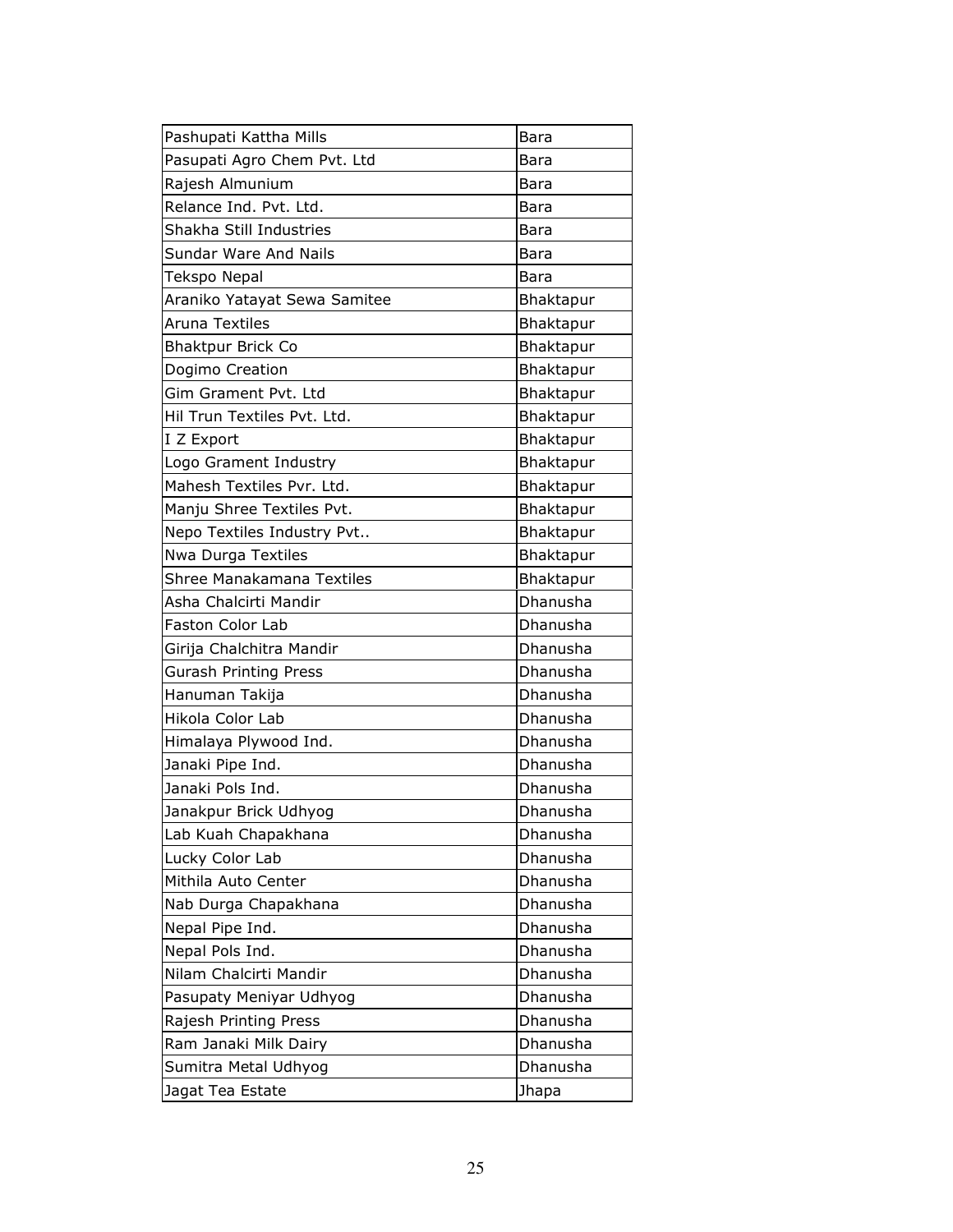| Jhapa Tea Estate             | Jhapa     |
|------------------------------|-----------|
| Jyamirgaddi Tea Estate       | Jhapa     |
| Khemka And Sans Tea Estate   | Jhapa     |
| Boomeredog Resturent         | Kaski     |
| Goshali Kapada Karkhana      | Kaski     |
| Hotel Lekside                | Kaski     |
| Labila Napoli Resturent      | Kaski     |
| Lake View Resturent          | Kaski     |
| Laxmi Pauroti Bhandar        | Kaski     |
| Le Wistro Resturant          | Kaski     |
| Lhassha Resturent            | Kaski     |
| Nepal Netcare                | Kaski     |
| Nepal Nitware Itd. Pvt. Ltd  | Kaski     |
| Pokhara Macoroni PVT, LTD.   | Kaski     |
| Shree Rabi Shankar Biscuit   | Kaski     |
| Shree Rabi Shankar Biscuit   | Kaski     |
| Sigdel Press                 | Kaski     |
| Sigdel Press                 | Kaski     |
| A C E Carpet (Astamangal)    | Kathmandu |
| A. C. Carpet                 | Kathmandu |
| A. C. E. Carpet              | Kathmandu |
| Aanapurna Treking            | Kathmandu |
| Abinash Grament Export       | Kathmandu |
| Adam Eva Boutique            | Kathmandu |
| Akam Carpet                  | Kathmandu |
| Alfa Furniture               | Kathmandu |
| Aligenja Industrial Pvt.     | Kathmandu |
| Alsas Treking                | Kathmandu |
| Anapurna Carpet              | Kathmandu |
| Anujit Appreals              | Kathmandu |
| Asia Kirat Treaking          | Kathmandu |
| Atharai Garments             | Kathmandu |
| B- Om Garment                | Kathmandu |
| Bag Bazar Chhapakhana        | Kathmandu |
| <b>Bakanche Treaks</b>       | Kathmandu |
| Balaju Apparels              | Kathmandu |
| Balaju Kapada Udhog          | Kathmandu |
| <b>Bari Printing Press</b>   | Kathmandu |
| Basnet Footware Pvt. Ltd     | Kathmandu |
| Bhandri Garment Industry Pvt | Kathmandu |
| Bidhaya Grament Pvt. Ltd     | Kathmandu |
| <b>Bikash Faishion</b>       | Kathmandu |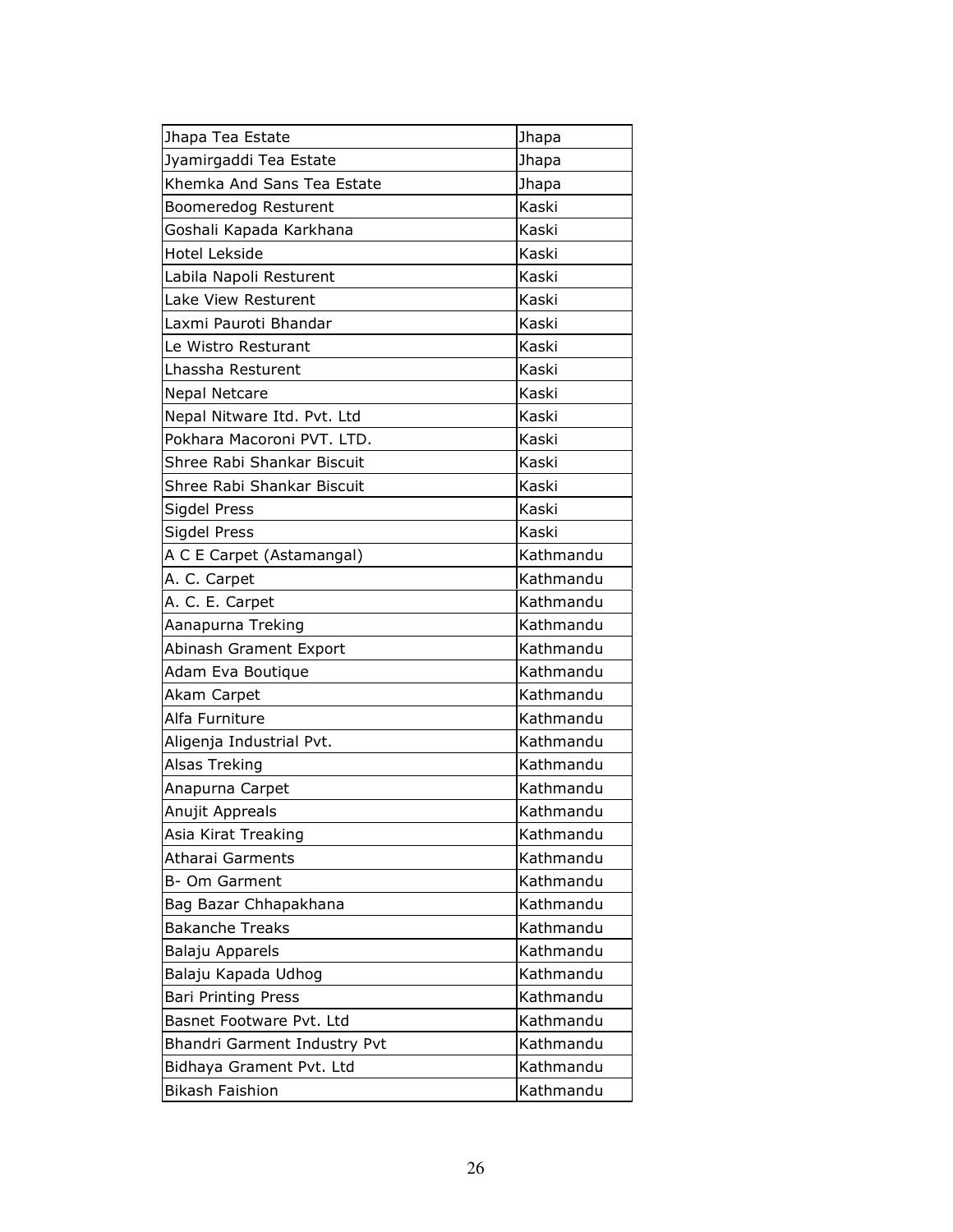| <b>Binayak Press</b>                 | Kathmandu |
|--------------------------------------|-----------|
| <b>Binta Garment</b>                 | Kathmandu |
| Bitisha Fashion Industry             | Kathmandu |
| <b>Blue Bird Garment</b>             | Kathmandu |
| Bosi Gaun Carpet                     | Kathmandu |
| Chering Lama Carpet                  | Kathmandu |
| Chiring Carpet                       | Kathmandu |
| Choudhari Grament Pvt. Ltd           | Kathmandu |
| Color Dot Kuleshor                   | Kathmandu |
| <b>Continental Garment</b>           | Kathmandu |
|                                      | Kathmandu |
| Contytakes Grament                   | Kathmandu |
| <b>Culture Carpet</b>                |           |
| Dudhakunda Carpet                    | Kathmandu |
| <b>Eagalwise Treaks</b>              | Kathmandu |
| Egial Fashion                        | Kathmandu |
| <b>Everest Creation</b>              | Kathmandu |
| Everest Shrepa Carpet                | Kathmandu |
| Far Out Adventure Treking            | Kathmandu |
| <b>Frends Forum Treaks</b>           | Kathmandu |
| Ganchen Carpet                       | Kathmandu |
| Ganga Sagar Textiles                 | Kathmandu |
| Gansar Carpet                        | Kathmandu |
| Gaurav Export                        | Kathmandu |
| Geyser Safari Trek                   | Kathmandu |
| Girija Grament Pvt. Ltd              | Kathmandu |
| <b>Gopal Carpet</b>                  | Kathmandu |
| Gunsa Carpet                         | Kathmandu |
| <b>Hiland Advanture</b>              | Kathmandu |
| <b>Hiland Carpet</b>                 | Kathmandu |
| Him Ganga Carpet                     | Kathmandu |
| Himkar Carpet                        | Kathmandu |
| <b>Alaeit Creation</b>               | Kathmandu |
| Indrani Offset Press                 | Kathmandu |
| Mirco Bus                            | Kathmandu |
| Sundarijal transport                 | Kathmandu |
| Tempu service                        | Kathmandu |
| Valley Taxi                          | Kathmandu |
| J. Cj Carpet                         | Kathmandu |
| Jadibuti Utpadan Tatha Prosodhan Co. | Kathmandu |
| Janjaati Carpet                      | Kathmandu |
| Jinita Carpet                        | Kathmandu |
| K. B. Carpet                         | Kathmandu |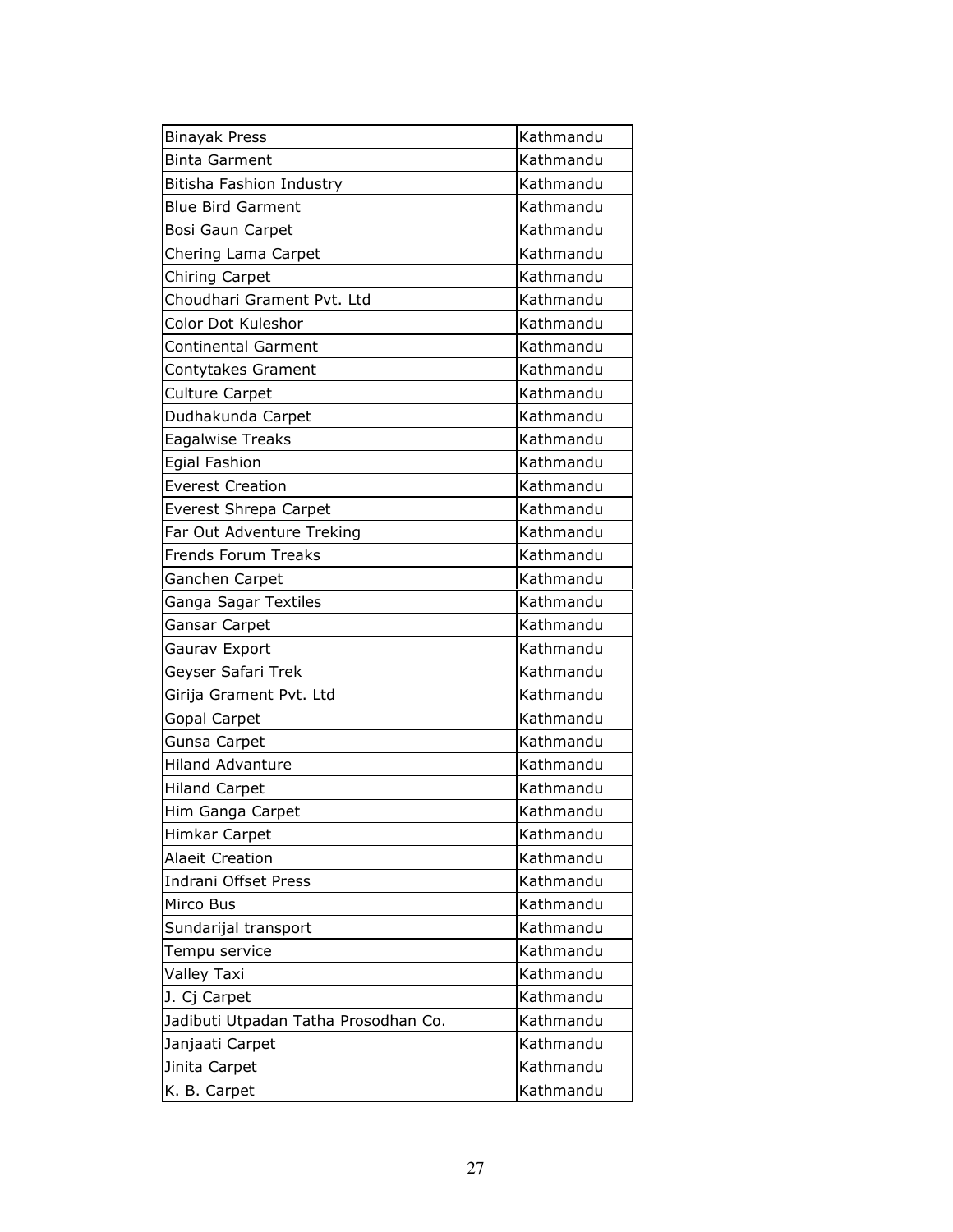| K. B. Carpet                        | Kathmandu |
|-------------------------------------|-----------|
| Kabhre Carpet                       | Kathmandu |
| Kadel Carpet                        | Kathmandu |
| Kaldev Carpet                       | Kathmandu |
| Kali Carpet                         | Kathmandu |
| Kanchan Press                       | Kathmandu |
| Kangpo Carpet Factory               | Kathmandu |
| Kantipur Offset                     | Kathmandu |
| Kapi Binapak                        | Kathmandu |
| Karki Carpet Industries             | Kathmandu |
| Karma Wasing                        | Kathmandu |
| Kathmandu Chhpakhana                | Kathmandu |
| Kathmandu Trisuli Bus Sewa Samittee | Kathmandu |
| Kathmandu Tuk Tuk Pvt               | Kathmandu |
| Kathmandu Valley Carpet             | Kathmandu |
| Kesing Carpet                       | Kathmandu |
| Kishor Offset Press                 | Kathmandu |
| L M Sumir Brothers Pvt.             | Kathmandu |
| Lachyu Carpet                       | Kathmandu |
| Lama Carpet                         | Kathmandu |
| Land Carpet                         | Kathmandu |
| Laxmi Carpet                        | Kathmandu |
| Laxuray Fashion                     | Kathmandu |
| Lila Carpet                         | Kathmandu |
| Lorsang Chiring Carpet              | Kathmandu |
| M.S. Grament Pvt. Ltd               | Kathmandu |
| Machi Carpet                        | Kathmandu |
| Maha Bharat Metal                   | Kathmandu |
| Maha Laxmi Grament Pvt. Ltd         | Kathmandu |
| Makalu Carpet                       | Kathmandu |
| Mandela Overeses                    | Kathmandu |
| Mantra Nepal                        | Kathmandu |
| Micro Teck                          | Kathmandu |
| Monaj Offset Press                  | Kathmandu |
| Multi Graph, Bafal Solti            | Kathmandu |
| Murli Fashion                       | Kathmandu |
| Naba Yug Sahakari Chhapakhana       | Kathmandu |
| Naglo Carpet                        | Kathmandu |
| Native Carpet                       | Kathmandu |
| <b>Nekarmecs Carpet</b>             | Kathmandu |
| Nepal Dhaka Kapada Udhog            | Kathmandu |
| Nepal Fashion                       | Kathmandu |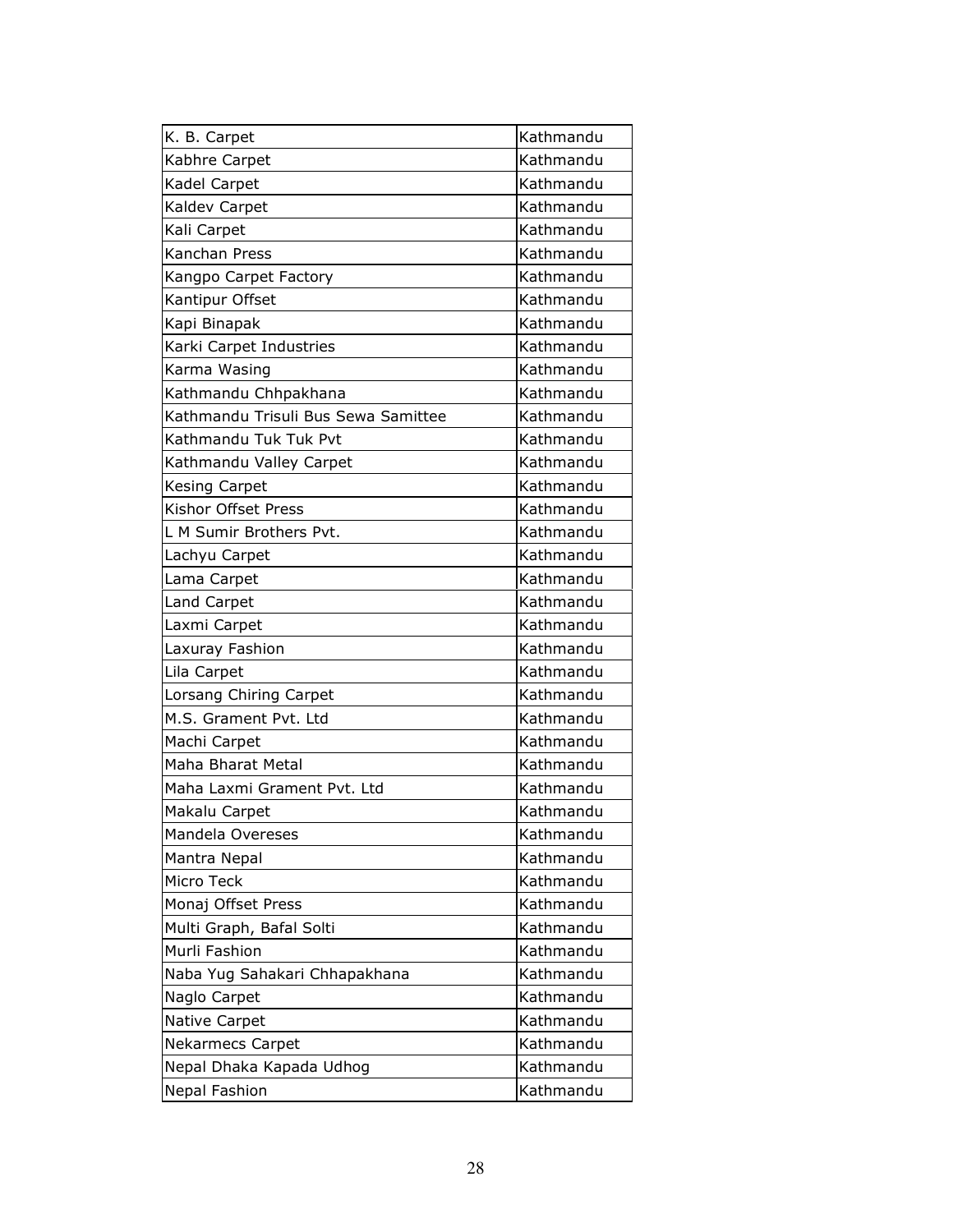| Nepal Gas Udhog                      | Kathmandu |
|--------------------------------------|-----------|
| Nepal Pasmina                        | Kathmandu |
|                                      | Kathmandu |
| Nepal Sapha Paribahan Chabil         |           |
| Nepal Saphai Paribahan Sangh Kalanki | Kathmandu |
| <b>Nepal Silk</b>                    | Kathmandu |
| <b>Nepal Times</b>                   | Kathmandu |
| Nepal Treking And Expendition        | Kathmandu |
| Nepal Yatayat Araniko                | Kathmandu |
| Nepal Yatayat Sangh                  | Kathmandu |
| New Makaulu Carpet                   | Kathmandu |
| New Relayns Carpet                   | Kathmandu |
| Niruja Apperals                      | Kathmandu |
| Office Support, Teku                 | Kathmandu |
| Om Fishion                           | Kathmandu |
| Om Garment Industy                   | Kathmandu |
| Om Shivashakti Press                 | Kathmandu |
| Paru Offset                          | Kathmandu |
| Pode Kaila Carpet                    | Kathmandu |
| Potala Carpet                        | Kathmandu |
| Prem Carpet                          | Kathmandu |
| Purbaly Carpet                       | Kathmandu |
| Purnima Carpet                       | Kathmandu |
| Pyan Himalya Carpet                  | Kathmandu |
| R. B. Carpet                         | Kathmandu |
| R. K. Prints                         | Kathmandu |
| Rabina Construction                  | Kathmandu |
| Racki Carpet                         | Kathmandu |
| Rahul Fashion Pvt.                   | Kathmandu |
| Rali Garment                         | Kathmandu |
| Ranta Carpet                         | Kathmandu |
| <b>Response Clothes</b>              | Kathmandu |
| <b>Rilyans Carpet</b>                | Kathmandu |
| Rolpa Carpet                         | Kathmandu |
| S. B. Carpet                         | Kathmandu |
| S. P. Garment                        | Kathmandu |
| Sagarmath Carpet                     | Kathmandu |
| Sambu Construction                   | Kathmandu |
| Samling B. Carpet                    | Kathmandu |
| <b>Samling Carpet</b>                | Kathmandu |
| Samten Carpet                        | Kathmandu |
| Sandupa Carpet                       | Kathmandu |
|                                      |           |
| Sange Dolma Carpet                   | Kathmandu |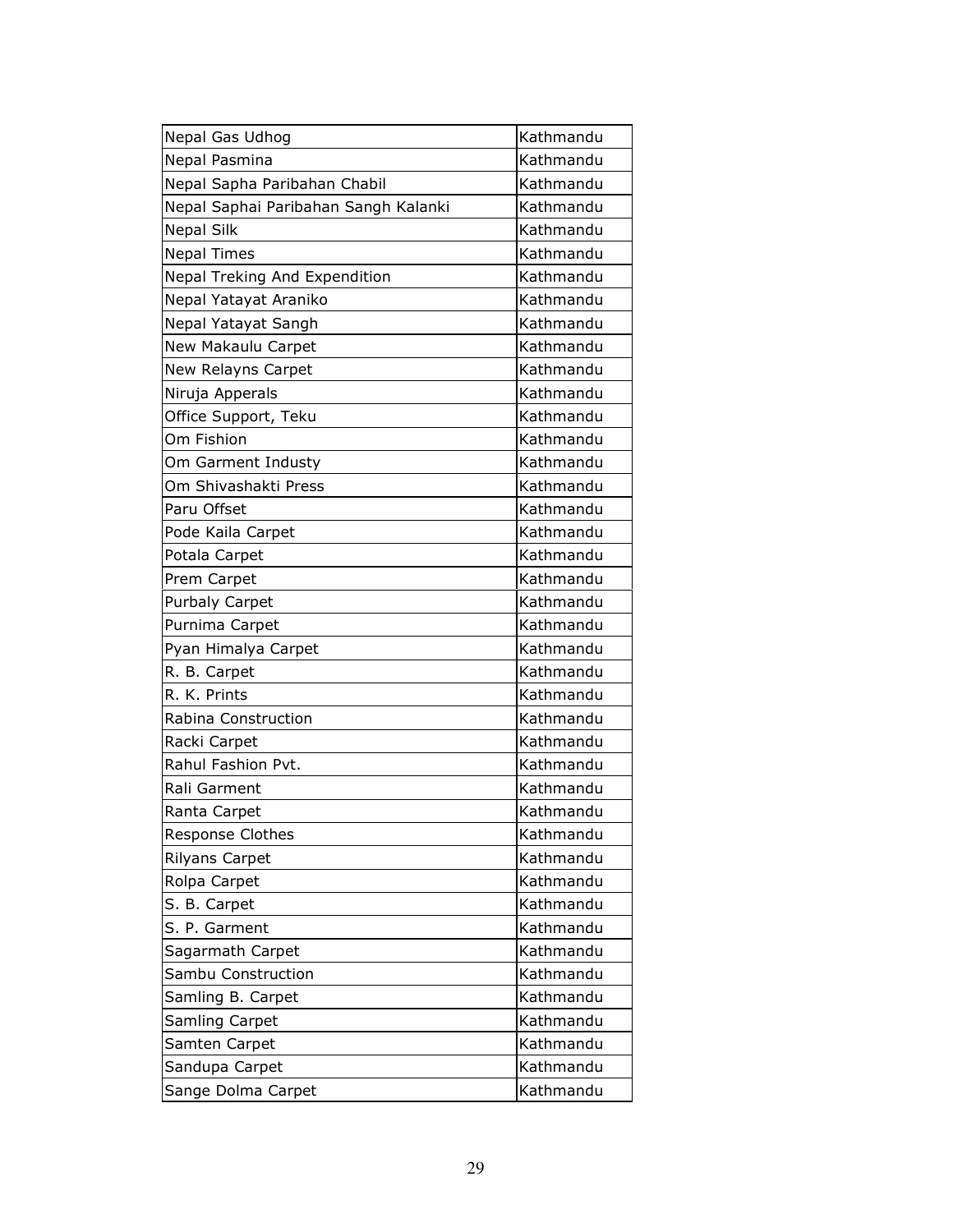| Sangita Carpet                     | Kathmandu |
|------------------------------------|-----------|
| Sangrila Carpet                    | Kathmandu |
| Sangrila Press                     | Kathmandu |
| Sapha Byabasaik Sangh              | Kathmandu |
| Satya Shai Apperls Pvt.            | Kathmandu |
| Shahi Grament Pvt. Ltd             | Kathmandu |
| Shiva Puri Prakashan               | Kathmandu |
| Shiwani Fashion                    | Kathmandu |
| <b>Shramik Carpet</b>              | Kathmandu |
| Shree Dhoulagiri Pasmina Udhog     | Kathmandu |
| Shrepa Carpet                      | Kathmandu |
| Shrepa Hi M. B M C                 | Kathmandu |
| <b>Sidhibar Printing Press</b>     | Kathmandu |
| Sigache Carpet                     | Kathmandu |
| Sita Pradhan Carpet                | Kathmandu |
| Srijana Auto Workshop              | Kathmandu |
| Sthapit Offiset                    | Kathmandu |
| <b>Sundar Himal Trek</b>           | Kathmandu |
| Supta Carpet                       | Kathmandu |
| Suraj Carpet                       | Kathmandu |
| Surya Carpet                       | Kathmandu |
| Surya Rag House                    | Kathmandu |
| T M P Carpet                       | Kathmandu |
|                                    |           |
| <b>Tamang Carpet</b>               | Kathmandu |
| Tarlkari Tatha Phalphul Kalimati   | Kathmandu |
| Tasi Carpet                        | Kathmandu |
| Tawache Treking Pvt. Ltd.          | Kathmandu |
| Tenjing Carpet                     | Kathmandu |
| The Sangrila Carpet                | Kathmandu |
| Thile Carpet                       | Kathmandu |
| Tilganga Tunal                     | Kathmandu |
| Tindhare Bakari Cafe               | Kathmandu |
| Tirupati Carpet                    | Kathmandu |
| Tirupati Febry Fashion             | Kathmandu |
| <b>Traditional Treks Adventure</b> | Kathmandu |
| <b>Treking Environmnet</b>         | Kathmandu |
| Valley Bus Sewa                    | Kathmandu |
| Vegitable Dyaing                   | Kathmandu |
| <b>Verity Prints</b>               | Kathmandu |
| Yati Bivers Pvt. Ltd.              | Kathmandu |
| Afharoj Bady Workshop              | Kavre     |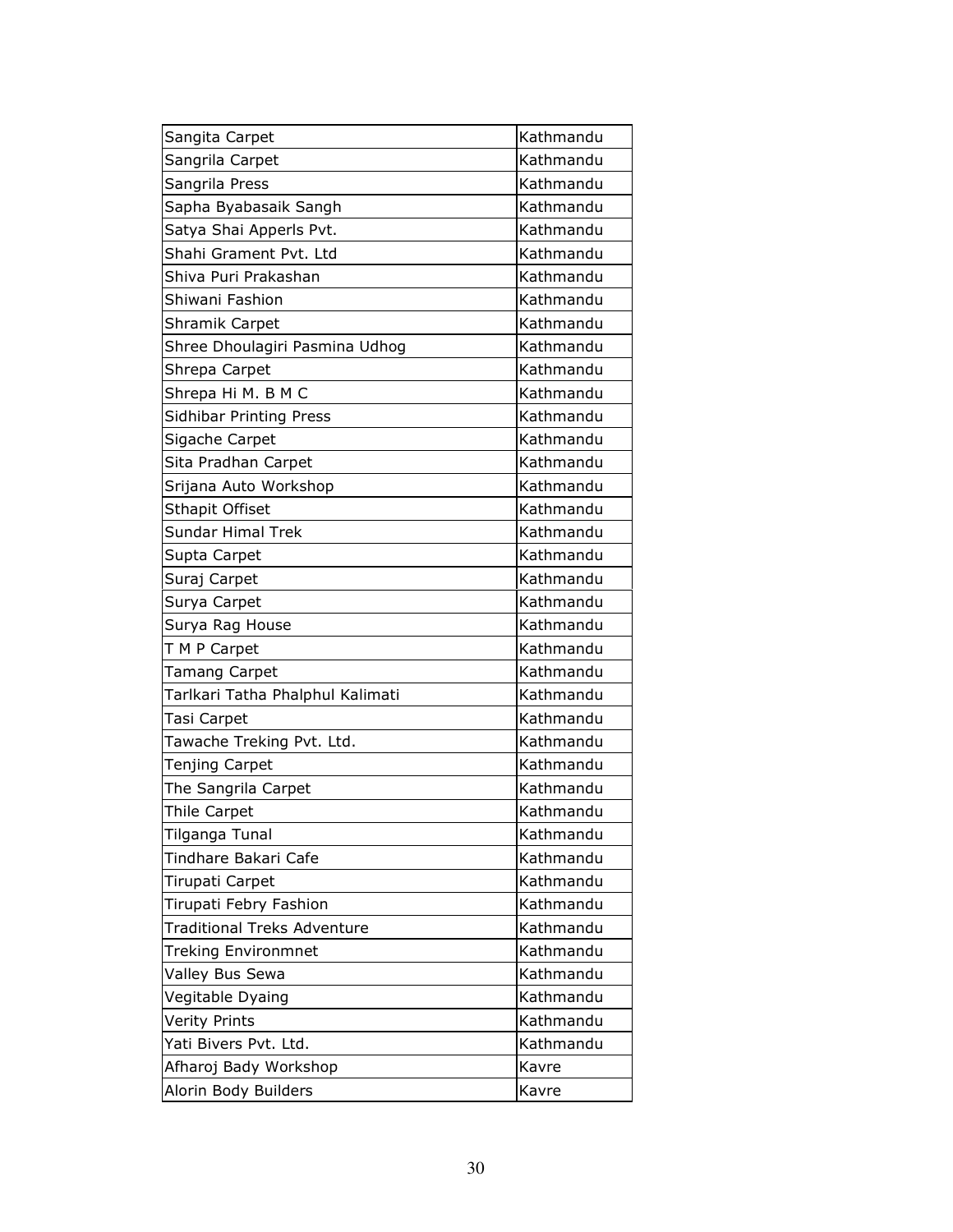| Das Body Builders                   | Kavre    |
|-------------------------------------|----------|
| Banepa Bus service                  | Kavre    |
| Janak Body Builders                 | Kavre    |
| Kavre Bus Baybasai                  | Kavre    |
| Megha Top Shoe Pvt. Ltd.            | Kavre    |
| Pashupati Forum                     | Kavre    |
| Subarna Body Works                  | Kavre    |
| A.K. Carpet                         | Lalitpur |
| Alka Press                          | Lalitpur |
| Ambar Press                         | Lalitpur |
| Appex Carpet                        | Lalitpur |
| Bagmati Compani Pvt. Ltd            | Lalitpur |
| Bhola Nath Narayan Carpet           | Lalitpur |
| Bira Furniture Udhog                | Lalitpur |
| <b>Biru Carpet</b>                  | Lalitpur |
| <b>Buddha Carpet</b>                | Lalitpur |
| Building Materials Manufactures Co. | Lalitpur |
| Chiring Carpet                      | Lalitpur |
| Chyau Carpet                        | Lalitpur |
| Dymond Carpet                       | Lalitpur |
| <b>Everest Carpet</b>               | Lalitpur |
| Gas Yatayat Byabasa Sang            | Lalitpur |
| Hari Krishan Carpet                 | Lalitpur |
| Indiko Carpet                       | Lalitpur |
| Inter Lama Carpet                   | Lalitpur |
| Itwan Duwani                        | Lalitpur |
| Itwan Micro Bus Lagankhel           | Lalitpur |
| Jagadamba Press                     | Lalitpur |
| Jawalakhal Handgarph                | Lalitpur |
| Jimamri Carpet                      | Lalitpur |
| Jyoti Carpet                        | Lalitpur |
| Kaila Carpet                        | Lalitpur |
| Maha Laxmi Carpet                   | Lalitpur |
| Maha Laxmi Hium Pipe                | Lalitpur |
| Mama Carpet                         | Lalitpur |
| Master Brighter Carpet              | Lalitpur |
| Mini Truck                          | Lalitpur |
| Muktinath Carpet                    | Lalitpur |
| Muktinath Carpet                    | Lalitpur |
| Nepal Handlum Carpet                | Lalitpur |
| <b>Nepal Orintal Crups</b>          | Lalitpur |
| Nepal Saphai Paribahan Lalitpur     | Lalitpur |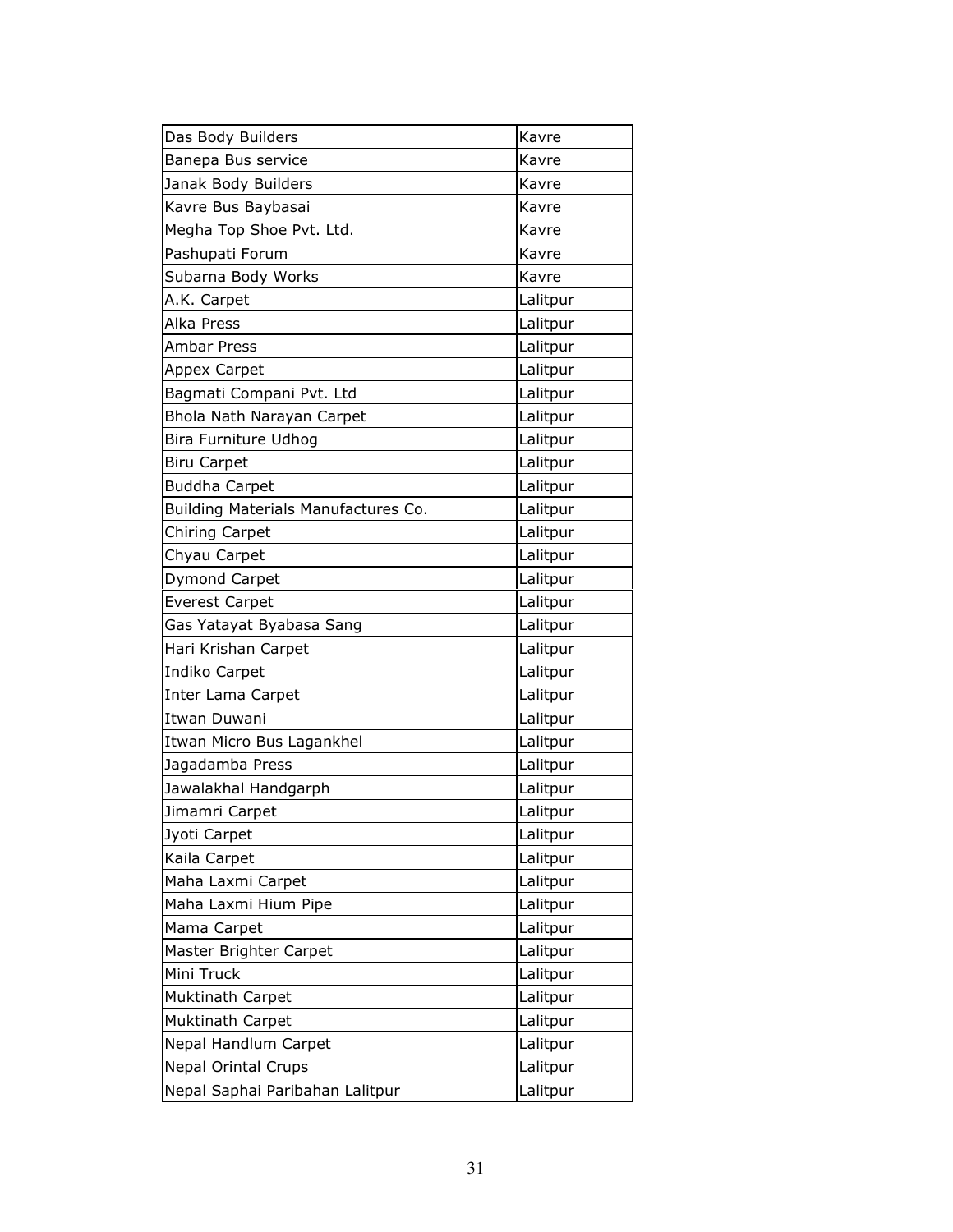| Nepalese Craft                      | Lalitpur   |
|-------------------------------------|------------|
| P. P. Carpet                        | Lalitpur   |
| Pahriko Sakha Carpet                | Lalitpur   |
| Patan Karnali Carpet                | Lalitpur   |
| PHARI Carpet                        | Lalitpur   |
| Phari Sakha                         | Lalitpur   |
| Pyan Himalaya Carpet                | Lalitpur   |
| Pyogoda Carpet                      | Lalitpur   |
| R S Furniture                       | Lalitpur   |
| Ram Lal Carpet                      | Lalitpur   |
| Salu Carpet                         | Lalitpur   |
| Sanam Carpet                        | Lalitpur   |
| Seba Printing Press                 | Lalitpur   |
| Senen Carpet                        | Lalitpur   |
| <b>Shamby Carpet</b>                | Lalitpur   |
| Shrama Carpet                       | Lalitpur   |
| Shrepa Carpet                       | Lalitpur   |
| Shyam Carpet                        | Lalitpur   |
| Sigche Show Room                    | Lalitpur   |
| <b>Subhas Printing Press</b>        | Lalitpur   |
| T. T Carpet                         | Lalitpur   |
| Thulnani Carpet                     | Lalitpur   |
| Tripura Carpet                      | Lalitpur   |
| Yak Carpet                          | Lalitpur   |
| Your Cottage                        | Lalitpur   |
| Aphanai Offset Press                | Makawanpur |
| <b>Bhutan Devi Press</b>            | Makawanpur |
| <b>Everest Continair</b>            | Makawanpur |
| <b>GARESH Engineering Worksshop</b> | Makawanpur |
| Hetauda Carpet Udhog                | Makawanpur |
| Hetauda Engineering Works           | Makawanpur |
| <b>International Wood Sigining</b>  | Makawanpur |
| Joshi Auto Works                    | Makawanpur |
| Laxmi Lile Products                 | Makawanpur |
| Manakamana Dhago Udhog              | Makawanpur |
| Nemo Parket Compani Pvt. Ltd.       | Makawanpur |
| <b>Nepal Prints</b>                 | Makawanpur |
| New Hetauda Chapakhana              | Makawanpur |
| New Nepal Fines Works               | Makawanpur |
| Om Calacitra Mandir                 | Makawanpur |
| Prayash Capakhana                   | Makawanpur |
| Radika Palastic                     | Makawanpur |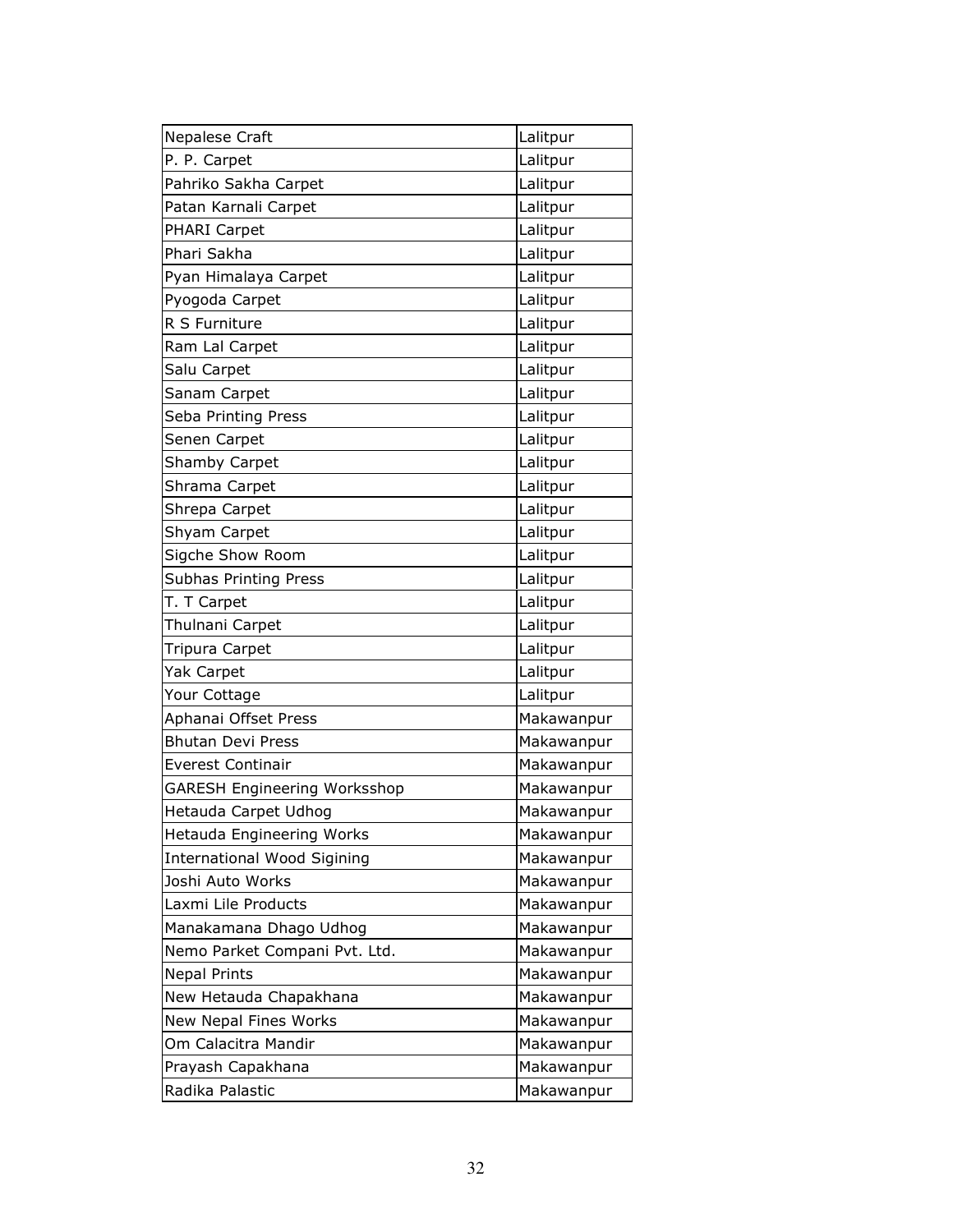| Shidhartha Chapakhana                 | Makawanpur  |
|---------------------------------------|-------------|
| Shiva Shakti Engineering Works        | Makawanpur  |
| Silu Kankrit In.                      | Makawanpur  |
| Sirjana Chapakhana                    | Makawanpur  |
| Trimurti Chapakhana                   | Makawanpur  |
| Unieq Packing                         | Makawanpur  |
| Valley Textile In.                    | Makawanpur  |
| Ashok Textiles Pvt. Ltd.              | Morang      |
| Baba Jute Mills                       | Morang      |
| Biratnagar Jut Mills Ltd.             | Morang      |
| Gyan Uddhan Krishi Farm               | Morang      |
| Shree Annapurna Soap Chemical P. Ltd. | Morang      |
| The Juddha Mach Factory               | Morang      |
| Tm Dugad Farm                         | Morang      |
| Baba Mach Industries Pvt. Ltd.        | Nawalparasi |
| Sumi Distillery PVT. LTD.             | Nawalparasi |
| Dhubra Tara Deluxe                    | Parsa       |
| Eakta Travels                         | Parsa       |
| Hotal Hira Plaza                      | Parsa       |
| <b>Hotel Makalu</b>                   | Parsa       |
| Itwan Natia                           | Parsa       |
|                                       |             |
| Narayani Natia                        | Parsa       |
| Nepal Petrol Lube                     | Parsa       |
| Sagun Travels                         | Parsa       |
| <b>Satkar Travels</b>                 | Parsa       |
| Satkat Travels                        | Parsa       |
| <b>Satkat Travels</b>                 | Parsa       |
| <b>Shree New Sita Travels</b>         | Parsa       |
| <b>Shree New Sita Travels</b>         | Parsa       |
| Shree Sagun Travels                   | Parsa       |
| Shree Swosthani                       | Parsa       |
| Sujan Travels                         | Parsa       |
| Lalima Bus Sewa                       | Routahat    |
| Alam Palastic Udhog                   | Rupendehi   |
| Hotle Glasgo                          | Rupandehi   |
| Hotle Himalay In PVT. LTD.            | Rupandehi   |
| Hotle Lumbini Pyagoda                 | Rupandehi   |
| Hotle Paban International Pvt. Ltd.   | Rupandehi   |
| Hotle Sambala                         | Rupandehi   |
| Hotle Santanu                         | Rupandehi   |
| Hotle Yati P.(Ltd)                    | Rupandehi   |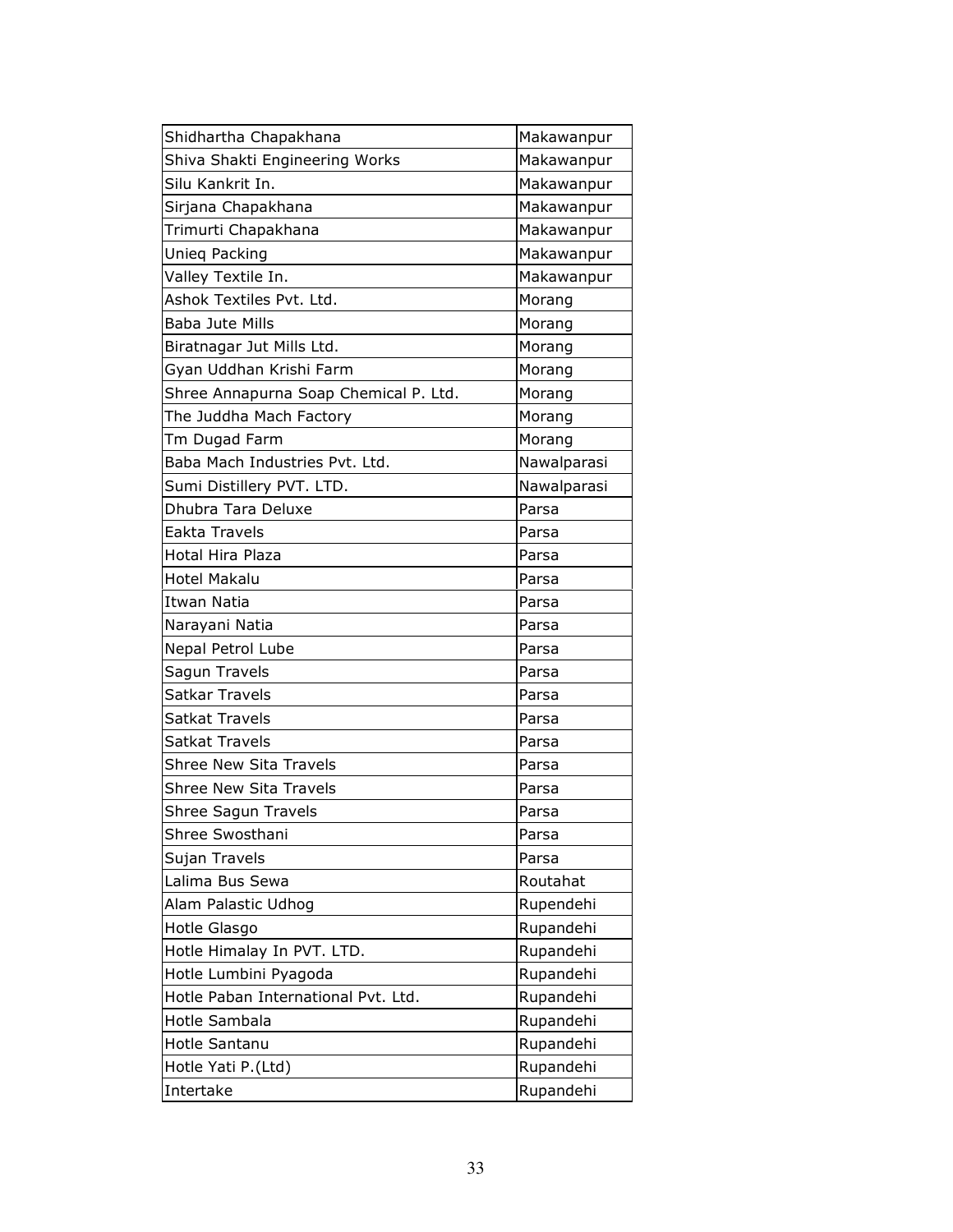| J. B. Textile                        | Rupandehi |
|--------------------------------------|-----------|
| J. K. Soap And Chemicals Industries  | Rupendehi |
| Junkiri Industries                   | Rupendehi |
| Laxmi And Baby Palastic              | Rupendehi |
| Lumbini Bijuli Udog                  | Rupendehi |
| Lumbini Cabul Industries Pvt. Ltd.   | Rupendehi |
| Malati Industries                    | Rupendehi |
| Metel Kaste Pvt. Ltd.                | Rupendehi |
| Narayan Industries Pvt. Ltd          | Rupendehi |
| Nepal Black Gold And L. T Industries | Rupendehi |
| Shiva Shakti Soap                    | Rupendehi |
| Teknomet Engineering                 | Rupendehi |
| Thapa Engineering                    | Rupendehi |
| Annapurna Kashta Udhyog              | Siraha    |
| Annapurna Plywood Udhyog             | Siraha    |
| Bajarang Oli And Rice Mills          | Siraha    |
| Bhudev Khadhya Udhog                 | Sarlahi   |
| <b>Brijalal Rice Mills</b>           | Sarlahi   |
| Kunnal Plywood Ind.                  | Siraha    |
| Pashupati Maniyar Udhyog             | Siraha    |
| Pashupati Rice Mills                 | Siraha    |
| Pasupati Cinama Hall                 | Siraha    |
| Sarada Distilary Pvt.                | Siraha    |
| <b>Shankar Rice Mills</b>            | Siraha    |
| Shyam Chitra Mandir                  | Siraha    |
| <b>Shyamrice Mills</b>               | Siraha    |
| Tribeni Chalchitra Ghar              | Siraha    |
| <b>Arihant Multy Faiworks</b>        | Sunsari   |
| Bhawani Ti Paste Pvt. Ltd.           | Sunsari   |
| <b>Century Resturent</b>             | Sunsari   |
| Chandra Shiva Rice And Oil Mill      | Sunsari   |
| Everest Mach Factoru                 | Sunsari   |
| Green Leaf Dance Resturent           | Sunsari   |
| Hotel Jay Nepal                      | Sunsari   |
| Jai Kali Biscuit                     | Sunsari   |
| Jharana Resort                       | Sunsari   |
| Koshi Tapu Wilid Life                | Sunsari   |
| My Dear Resturent                    | Sunsari   |
| Pashupati Chacirtra                  | Sunsari   |
| Sagrila International Apparels       | Sunsari   |
| Shree Udayapur Cement Ltd.           | Udayapur  |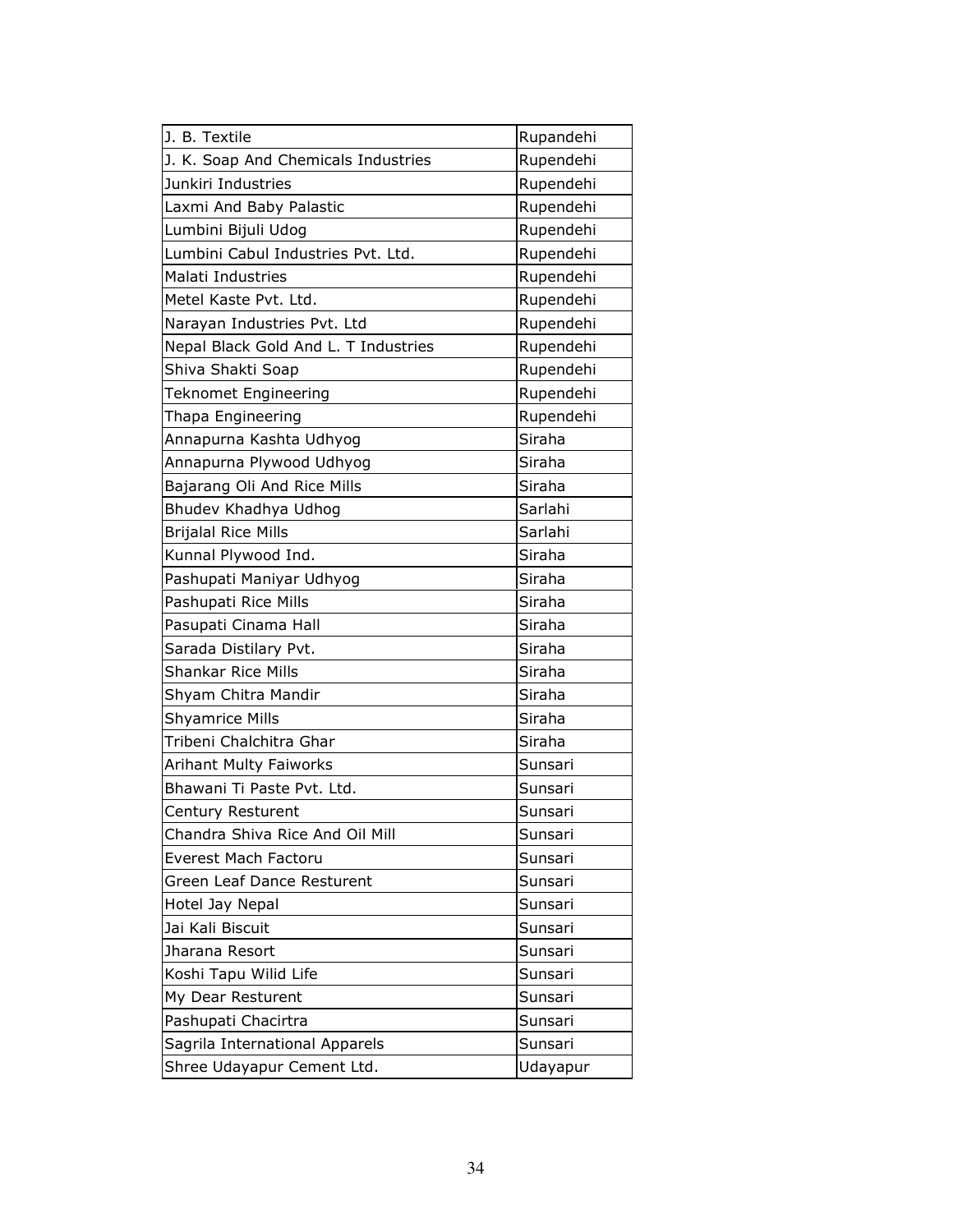| <b>Name of Enterprises</b> | <b>Loction</b> |
|----------------------------|----------------|
| Asha Chalcirti Mandir      | Dhanusha       |
| Faston Color Lab           | Dhanusha       |
| Girija Chalchitra Mandir   | Dhanusha       |
| Hanuman Takija             | Dhanusha       |
| Janaki Pipe Ind.           | Dhanusha       |
| Janaki Pols Ind.           | Dhanusha       |
| Janakpur Brick Udhyog      | Dhanusha       |
| Lucky Color Lab            | Dhanusha       |
| Mithila Auto Center        | Dhanusha       |
| Morang Auto Works          | Dhanusha       |
| Nepal Pipe Ind.            | Dhanusha       |
| Nepal Pols Ind.            | Dhanusha       |
| Nilam Chalcirti Mandir     | Dhanusha       |
| Pasupaty Meniyar Udhyog    | Dhanusha       |
| Ram Janaki Milk Dairy      | Dhanusha       |
| Mechi bus byabsayi sang    | Jhapa          |
| Boomeredog Resturent       | Kaski          |
| Gosheli Packging           | Kaski          |
| <b>Hotel Lekside</b>       | Kaski          |
| Labila Napoli Resturent    | Kaski          |
| Anapurna Carpet            | Kathmandu      |
| Bosi Gaun Carpet           | Kathmandu      |
| Hotel Devlopmat            | Kathmandu      |
| <b>Alaiet Creation</b>     | Kathmandu      |
| Mirco Bus                  | Kathmandu      |
| Sundarijal Transport       | Kathmandu      |
| Janjaati Carpet            | Kathmandu      |
| K. B. Carpet               | Kathmandu      |
| Kali Carpet                | Kathmandu      |
| Kamala Pasmina Udhog       | Kathmandu      |
| <b>Kesing Carpet</b>       | Kathmandu      |
| Laxmi Carpet               | Kathmandu      |
| Lila Carpet                | Kathmandu      |
| Makalu Carpet              | Kathmandu      |
| Nepal Yatayat Sangh        | Kathmandu      |
| New Makaulu Carpet         | Kathmandu      |
| Pode Kaila Carpet          | Kathmandu      |

### 3. Enterprises do not meet Minimum Standards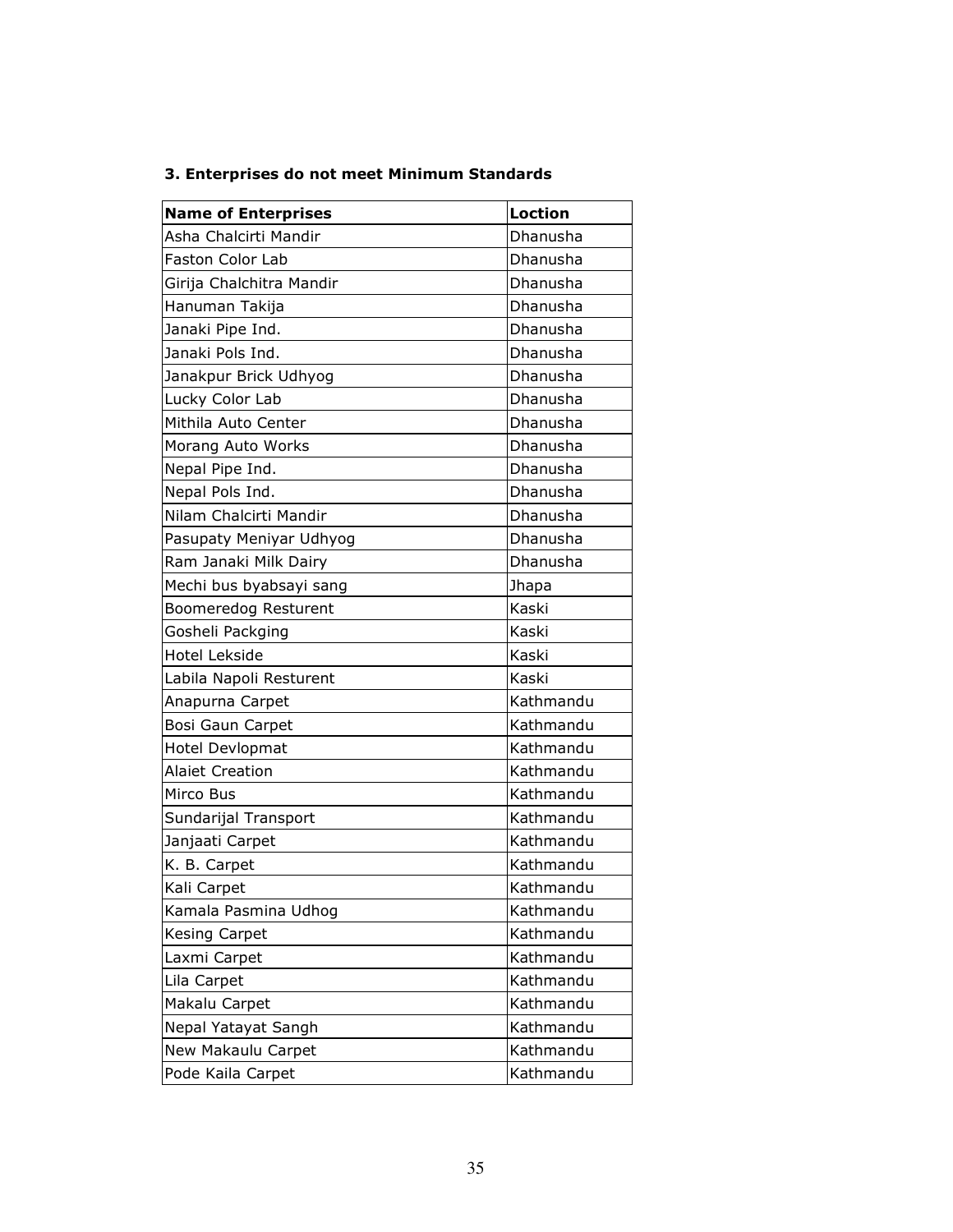| Prem Carpet               | Kathmandu |
|---------------------------|-----------|
| Sange Dolma Carpet        | Kathmandu |
| Sangrila Carpet           | Kathmandu |
| Shramik Carpet            | Kathmandu |
| Srijana Auto Workshop     | Kathmandu |
| Surya Rag House           | Kathmandu |
| T M P Carpet              | Kathmandu |
| Tasi Carpet               | Kathmandu |
| The Sangrila Carpet       | Kathmandu |
| Thile Carpet              | Kathmandu |
| Vegitable Dyaing          | Kathmandu |
| Afharoj Bady Workshop     | Kavre     |
| Das Body Builders         | Kavre     |
| Janak Body Builders       | Kavre     |
| Subarna Body Works        | Kavre     |
| A.K. Carpet               | Lalitpur  |
| Bhola Nath Narayan Carpet | Lalitpur  |
| <b>Biru Carpet</b>        | Lalitpur  |
| Chiring Carpet            | Lalitpur  |
| Chyau Carpet              | Lalitpur  |
| Dymond Carpet             | Lalitpur  |
| <b>Everest Carpet</b>     | Lalitpur  |
| Gas Yatayat Byabasa Sang  | Lalitpur  |
| Hari Krishan Carpet       | Lalitpur  |
| Indiko Carpet             | Lalitpur  |
| Jimamri Carpet            | Lalitpur  |
| Jyoti Carpet              | Lalitpur  |
| Kaila Carpet              | Lalitpur  |
| Maha Laxmi Carpet         | Lalitpur  |
| Mama Carpet               | Lalitpur  |
| Master Brighter Carpet    | Lalitpur  |
| Muktinath Carpet          | Lalitpur  |
| Muktinath Carpet          | Lalitpur  |
| P. P. Carpet              | Lalitpur  |
| Pahriko Sakha Carpet      | Lalitpur  |
| Patan Karnali Carpet      | Lalitpur  |
| Phari Carpet              | Lalitpur  |
| Pyogoda Carpet            | Lalitpur  |
| Ram Lal Carpet            | Lalitpur  |
| Salu Carpet               | Lalitpur  |
| Sanam Carpet              | Lalitpur  |
| Senen Carpet              | Lalitpur  |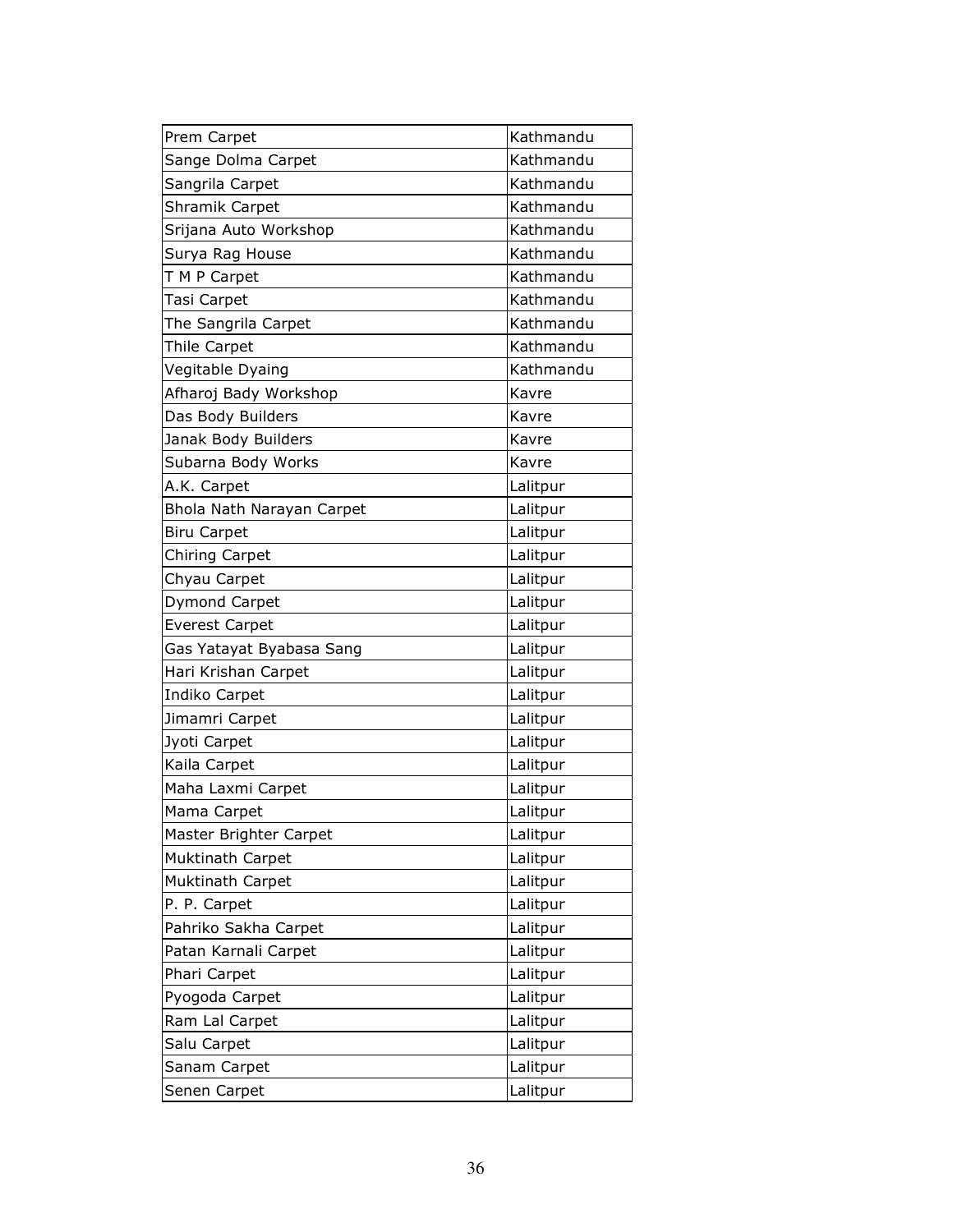| <b>Shamby Carpet</b>                | Lalitpur   |
|-------------------------------------|------------|
| Shrama Carpet                       | Lalitpur   |
| Shrepa Carpet                       | Lalitpur   |
| Shyam Carpet                        | Lalitpur   |
| T. T Carpet                         | Lalitpur   |
| Thulnani Carpet                     | Lalitpur   |
| Tripura Carpet                      | Lalitpur   |
| Yak Carpet                          | Lalitpur   |
| Your Cottage                        | Lalitpur   |
| Shidhartha Chapakhana               | Makawanpur |
| Dhubra Tara Deluxe                  | Parsa      |
| Itwan Natia                         | Parsa      |
| Narayani Natia                      | Parsa      |
| Sagun Travels                       | Parsa      |
| Satkar Travels                      | Parsa      |
| Satkat Travels                      | Parsa      |
| Satkat Travels                      | Parsa      |
| Shree Sagun Travels                 | Parsa      |
| Shree Swosthani                     | Parsa      |
| Sujan Travels                       | Parsa      |
| Lalima Bus Sewa                     | Routahat   |
| Hotel Glasgo                        | Rupandehi  |
| Hotel Himalay In PVT. LTD.          | Rupandehi  |
| Hotel Paban International PVT. LTD. | Rupandehi  |
| Hotel Sambala                       | Rupandehi  |
| <b>Brijalal Rice Mills</b>          | Sarlahi    |
| Annapurna Plywood Udhyog            | Siraha     |
| Bajarang Oli And Rice Mills         | Siraha     |
| Kunnal Plywood Ind.                 | Siraha     |
| Pashupati Rice Mills                | Siraha     |
| Sarada Distilary Pvt.               | Siraha     |
| Shankar Rice Mills                  | Siraha     |
| Century Resturent                   | Sunsari    |
| Green Leaf Dance Resturent          | Sunsari    |
| Hotel Jay Nepal                     | Sunsari    |
| Jharana Resort                      | Sunsari    |
| Koshi Tapu Wilid Life               | Sunsari    |
| My Dear Resturent                   | Sunsari    |
| Pashupati Chacirtra                 | Sunsari    |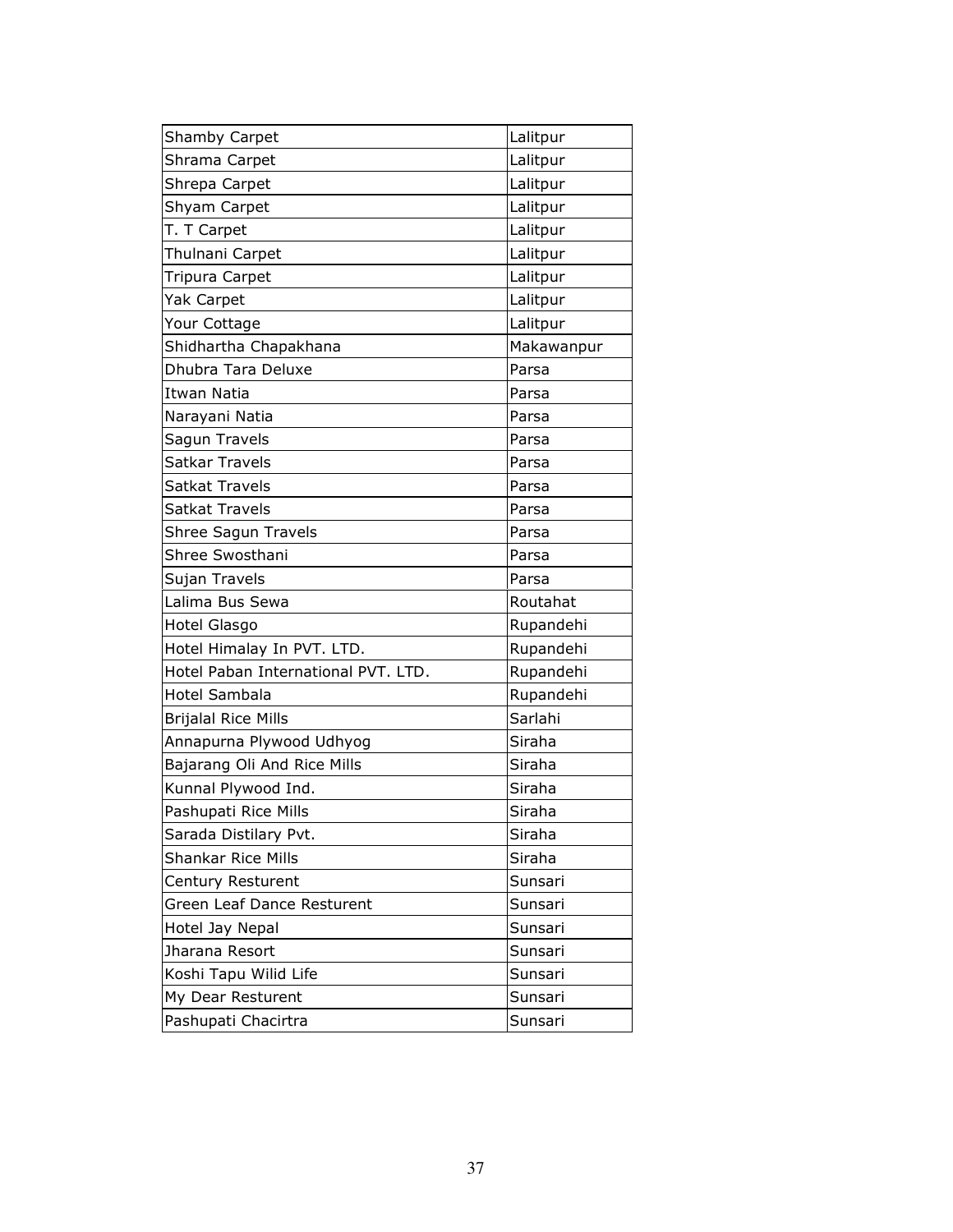# 4. Enterprises Denying any Leaves

| <b>Name of Enterprises</b>  | <b>Loction</b> |
|-----------------------------|----------------|
| Bijay Metal Udhyog          | Banke          |
| Balaji Textiles             | <b>Bara</b>    |
| Care Rolling                | Bara           |
| Hemanta Trading Pvt. Ltd    | Bara           |
| Jagadamba Ware              | Bara           |
| Nepal Chemical              | <b>Bara</b>    |
| Nepal Liver                 | Bara           |
| Nepal Wood                  | Bara           |
| Pashupati Kattha Mills      | Bara           |
| Pasupati Agro Chem Pvt. Ltd | <b>Bara</b>    |
| Relance Ind. Pvt. Ltd.      | <b>Bara</b>    |
| Dogimo Creation             | Bhaktapur      |
| Mahesh Textiles Pyt. Ltd    | Bhaktapur      |
| Manju Shree Textiles Pvt.   | Bhaktapur      |
| Nepo Textiles Industry Pvt. | Bhaktapur      |
| Asha Chalcirti Mandir       | Dhanusha       |
| Dhan Bali Anusandhan        | Dhanusha       |
| Faston Color Lab            | Dhanusha       |
| Girija Chalchitra Mandir    | Dhanusha       |
| Hanuman Takija              | Dhanusha       |
| Hikola Color Lab            | Dhanusha       |
| Himalaya Plywood Ind.       | Dhanusha       |
| Janaki Pipe Ind.            | Dhanusha       |
| Janaki Pols Ind.            | Dhanusha       |
| Janakpur Brick Udhyog       | Dhanusha       |
| Lucky Color Lab             | Dhanusha       |
| Mithila Auto Center         | Dhanusha       |
| Morang Auto Works           | Dhanusha       |
| Nepal Pipe Ind.             | Dhanusha       |
| Nepal Pols Ind.             | Dhanusha       |
| Nilam Chalcirti Mandir      | Dhanusha       |
| Pasupaty Meniyar Udhyog     | Dhanusha       |
| Ram Janaki Milk Dairy       | Dhanusha       |
| Sumitra Metal Udhyog        | Dhanusha       |
| Goshali Kapada Karkhana     | Kaski          |
| Hotel Lekside               | Kaski          |
| A C E Carpet (Astamangal)   | Kathmandu      |
| A. C. Carpet                | Kathmandu      |
| Alfa Furniture              | Kathmandu      |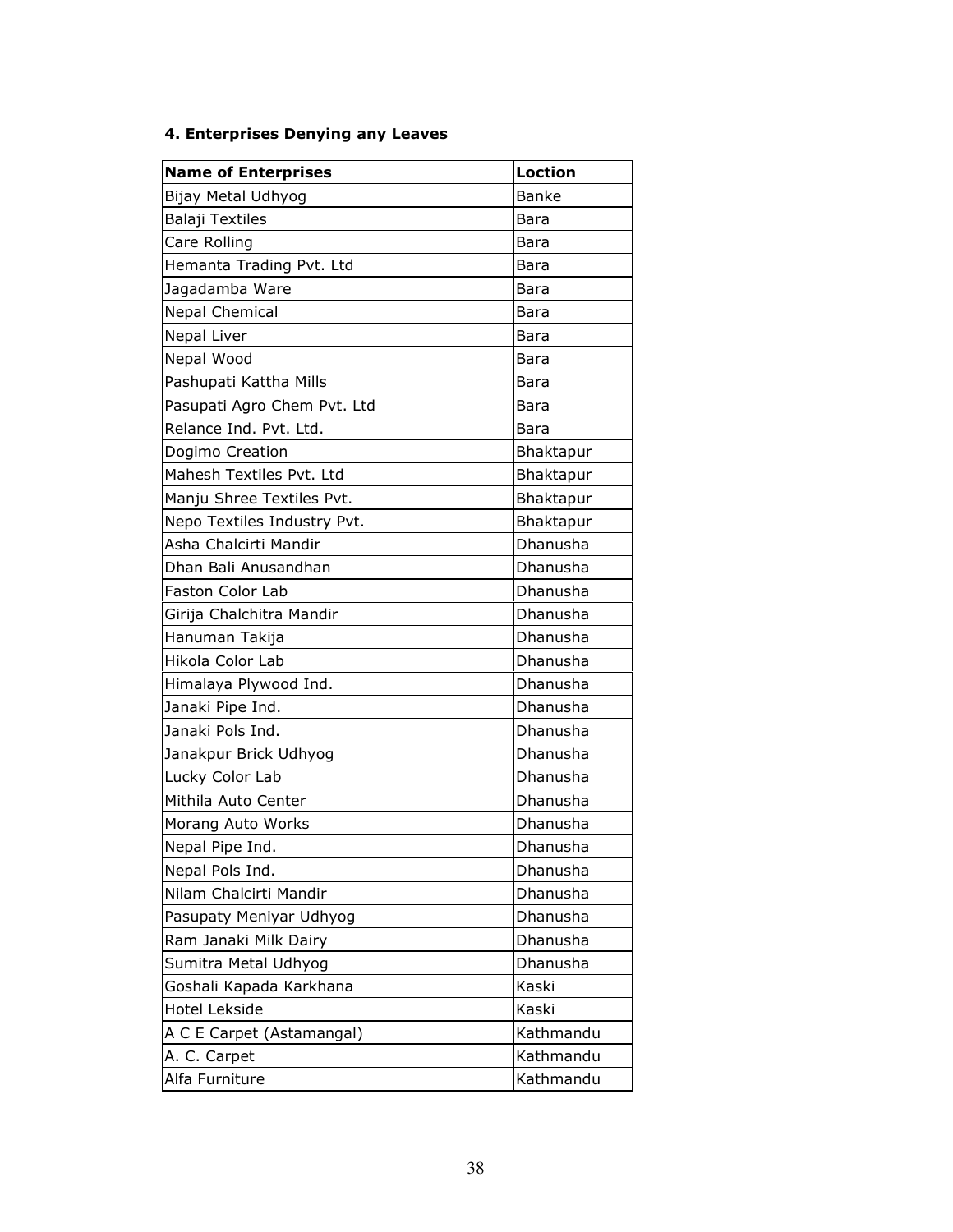| Balaju Apparels                      | Kathmandu |
|--------------------------------------|-----------|
| Bosi Gaun Carpet                     | Kathmandu |
| Chering Lama Carpet                  | Kathmandu |
| Chiring Carpet                       | Kathmandu |
| <b>Culture Carpet</b>                | Kathmandu |
| Dudhakunda Carpet                    | Kathmandu |
| Everest Shrepa Carpet                | Kathmandu |
| Gansar Carpet                        | Kathmandu |
| Girija Grament Pvt. Ltd              | Kathmandu |
| <b>Gopal Carpet</b>                  | Kathmandu |
| <b>Hiland Carpet</b>                 | Kathmandu |
| Tempu service                        | Kathmandu |
| Mirco Bus                            | Kathmandu |
| Sundarijal transport                 | Kathmandu |
| Janjaati Carpet                      | Kathmandu |
| Jinita Carpet                        | Kathmandu |
| K. B. Carpet                         | Kathmandu |
| Kabhre Carpet                        | Kathmandu |
| Kadel Carpet                         | Kathmandu |
| Kaldev Carpet                        | Kathmandu |
| Kali Carpet                          | Kathmandu |
| Kapi Binapak                         | Kathmandu |
| Karki Carpet Industries              | Kathmandu |
| Karma Wasing                         | Kathmandu |
| Kathmandu Trisuli Bus Sewa Samittee  | Kathmandu |
| Kathmandu Valley Carpet              | Kathmandu |
| L M Sumir Brothers Pvt.              | Kathmandu |
| Lachyu Carpet                        | Kathmandu |
| Lama Carpet                          | Kathmandu |
| Land Carpet                          | Kathmandu |
| Lorsang Chiring Carpet               | Kathmandu |
| Machi Carpet                         | Kathmandu |
| Naglo Carpet                         | Kathmandu |
| Nekarmecs Carpet                     | Kathmandu |
| Nepal Sapha Paribahan Chabil         | Kathmandu |
| Nepal Saphai Paribahan Sangh Kalanki | Kathmandu |
| Nepal Yatayat Araniko                | Kathmandu |
| Nepal Yatayat Sangh                  | Kathmandu |
| Om Fishion                           | Kathmandu |
| Om Garment Industy                   | Kathmandu |
| Potala Carpet                        | Kathmandu |
| Prem Carpet                          | Kathmandu |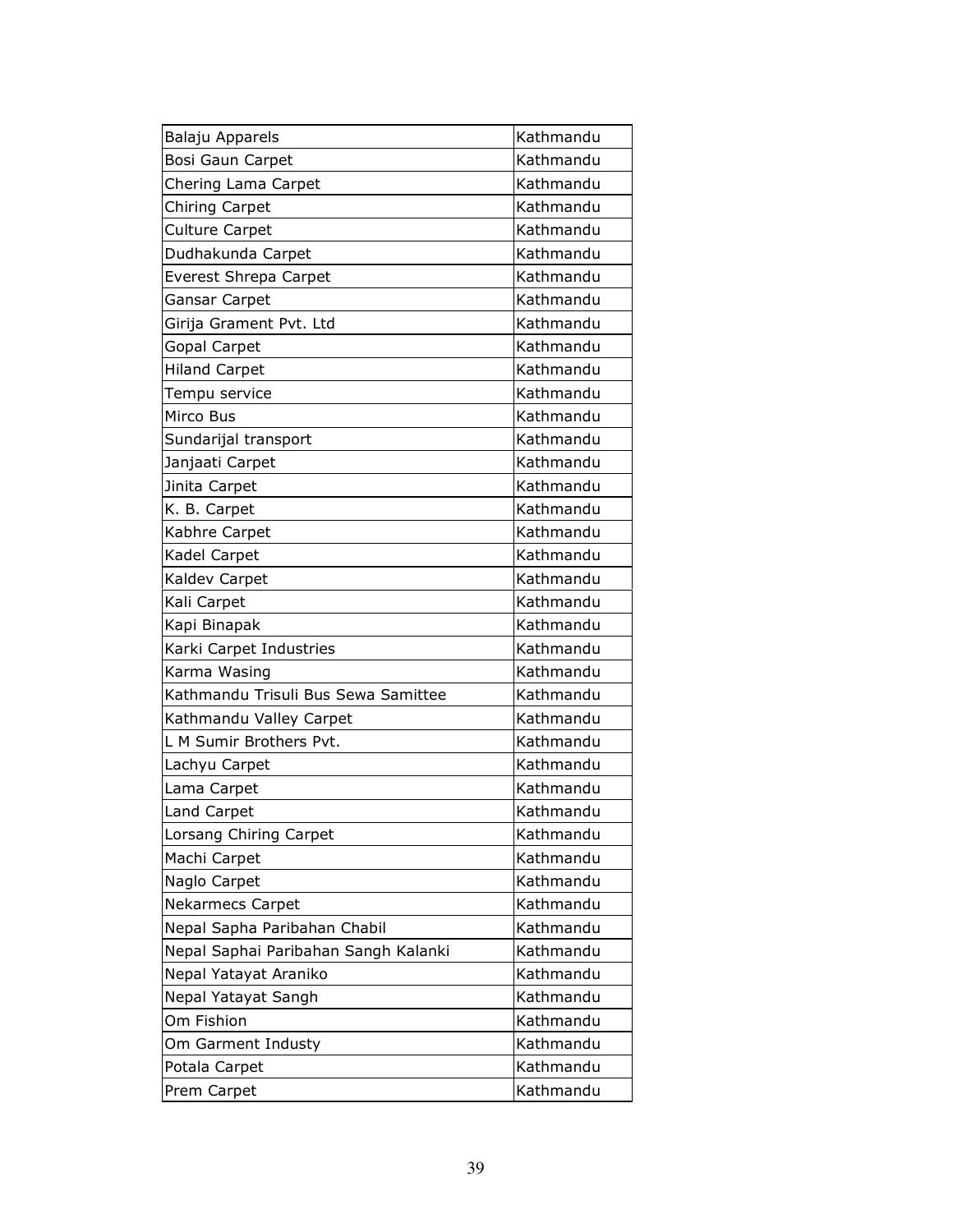| Purbaly Carpet                      | Kathmandu |
|-------------------------------------|-----------|
| R. B. Carpet                        | Kathmandu |
| Rabina Construction                 | Kathmandu |
| Ranta Carpet                        | Kathmandu |
| <b>Rilyans Carpet</b>               | Kathmandu |
| Rolpa Carpet                        | Kathmandu |
| S. B. Carpet                        | Kathmandu |
| Samling B. Carpet                   | Kathmandu |
| <b>Samling Carpet</b>               | Kathmandu |
| Samten Carpet                       | Kathmandu |
| Sandupa Carpet                      | Kathmandu |
| Sangita Carpet                      | Kathmandu |
| Sangrila Carpet                     | Kathmandu |
| Sapha Byabasaik Sangh               | Kathmandu |
| Shrepa Carpet                       | Kathmandu |
| Srijana Auto Workshop               | Kathmandu |
| Supta Carpet                        | Kathmandu |
| Suraj Carpet                        | Kathmandu |
| Surya Carpet                        | Kathmandu |
| <b>Tamang Carpet</b>                | Kathmandu |
| Tenjing Carpet                      | Kathmandu |
| Thile Carpet                        | Kathmandu |
| Tilganga Tunal                      | Kathmandu |
| Tirupati Carpet                     | Kathmandu |
| Valley Bus Sewa                     | Kathmandu |
| Alorin Body Builders                | Kavre     |
| Das Body Builders                   | Kavre     |
| Janak Body Builders                 | Kavre     |
| Subarna Body Works                  | Kavre     |
| A.K. Carpet                         | Lalitpur  |
| Alka Press                          | Lalitpur  |
| Appex Carpet                        | Lalitpur  |
| Bagmati Compani Pvt. Ltd            | Lalitpur  |
| Bhola Nath Narayan Carpet           | Lalitpur  |
| <b>Biru Carpet</b>                  | Lalitpur  |
| <b>Buddha Carpet</b>                | Lalitpur  |
| Building Materials Manufactures Co. | Lalitpur  |
| Chiring Carpet                      | Lalitpur  |
| Chyau Carpet                        | Lalitpur  |
| <b>Dymond Carpet</b>                | Lalitpur  |
| Gas Yatayat Byabasa Sang            | Lalitpur  |
| Hari Krishan Carpet                 | Lalitpur  |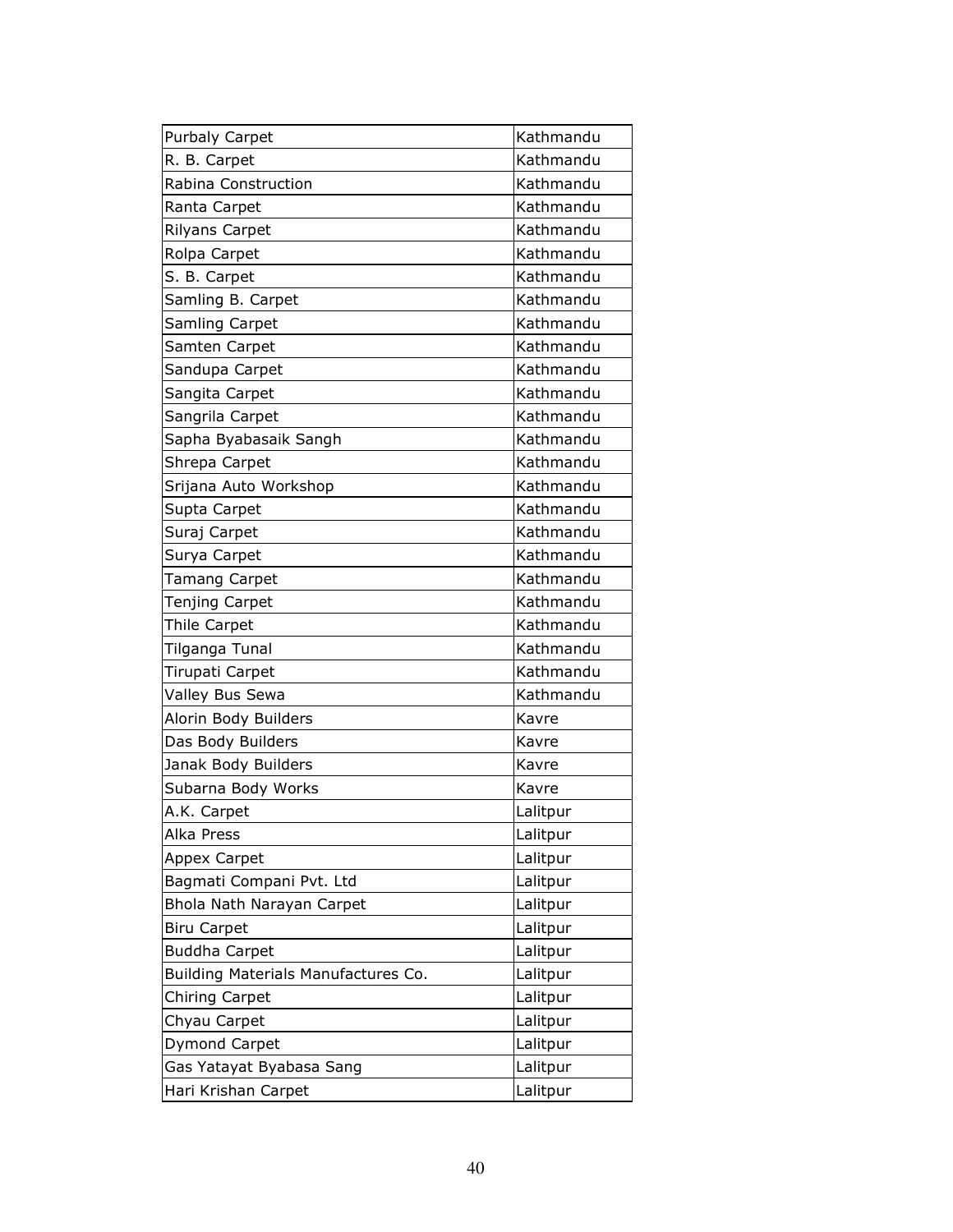| Indiko Carpet                    | Lalitpur   |
|----------------------------------|------------|
| Itwan Micro Bus Lagankhel        | Lalitpur   |
| Jimamri Carpet                   | Lalitpur   |
| Jyoti Carpet                     | Lalitpur   |
| Kaila Carpet                     | Lalitpur   |
| Maha Laxmi Carpet                | Lalitpur   |
| Mama Carpet                      | Lalitpur   |
| Master Brighter Carpet           | Lalitpur   |
| Mini Truck                       | Lalitpur   |
| Muktinath Carpet                 | Lalitpur   |
| Muktinath Carpet                 | Lalitpur   |
| <b>Nepal Orintal Crups</b>       | Lalitpur   |
| Nepal Saphai Paribahan Lalitpur  | Lalitpur   |
| P. P. Carpet                     | Lalitpur   |
| Pahriko Sakha Carpet             | Lalitpur   |
| Patan Karnali Carpet             | Lalitpur   |
| Pyan Himalaya Carpet             | Lalitpur   |
| Pyogoda Carpet                   | Lalitpur   |
| R S Furniture                    | Lalitpur   |
| Ram Lal Carpet                   | Lalitpur   |
| Salu Carpet                      | Lalitpur   |
| Sanam Carpet                     | Lalitpur   |
| <b>Shamby Carpet</b>             | Lalitpur   |
| Shrama Carpet                    | Lalitpur   |
| Shrepa Carpet                    | Lalitpur   |
| Shyam Carpet                     | Lalitpur   |
| T. T Carpet                      | Lalitpur   |
| Thulnani Carpet                  | Lalitpur   |
| Tripura Carpet                   | Lalitpur   |
| Yak Carpet                       | Lalitpur   |
| Hetauda Carpet Udhog             | Makawanpur |
| <b>Hetauda Engineering Works</b> | Makawanpur |
| Laxmi Lile Products              | Makawanpur |
| Nemo Parket Compani Pvt. Ltd.    | Makawanpur |
| Shidhartha Chapakhana            | Makawanpur |
| Valley Textile In.               | Makawanpur |
| Tm Dugad Farm                    | Morang     |
| Eakta Travels                    | Parsa      |
| Itwan Natia                      | Parsa      |
| <b>Shree New Sita Travels</b>    | Parsa      |
| <b>Shree New Sita Travels</b>    | Parsa      |
| Sujan Travels                    | Parsa      |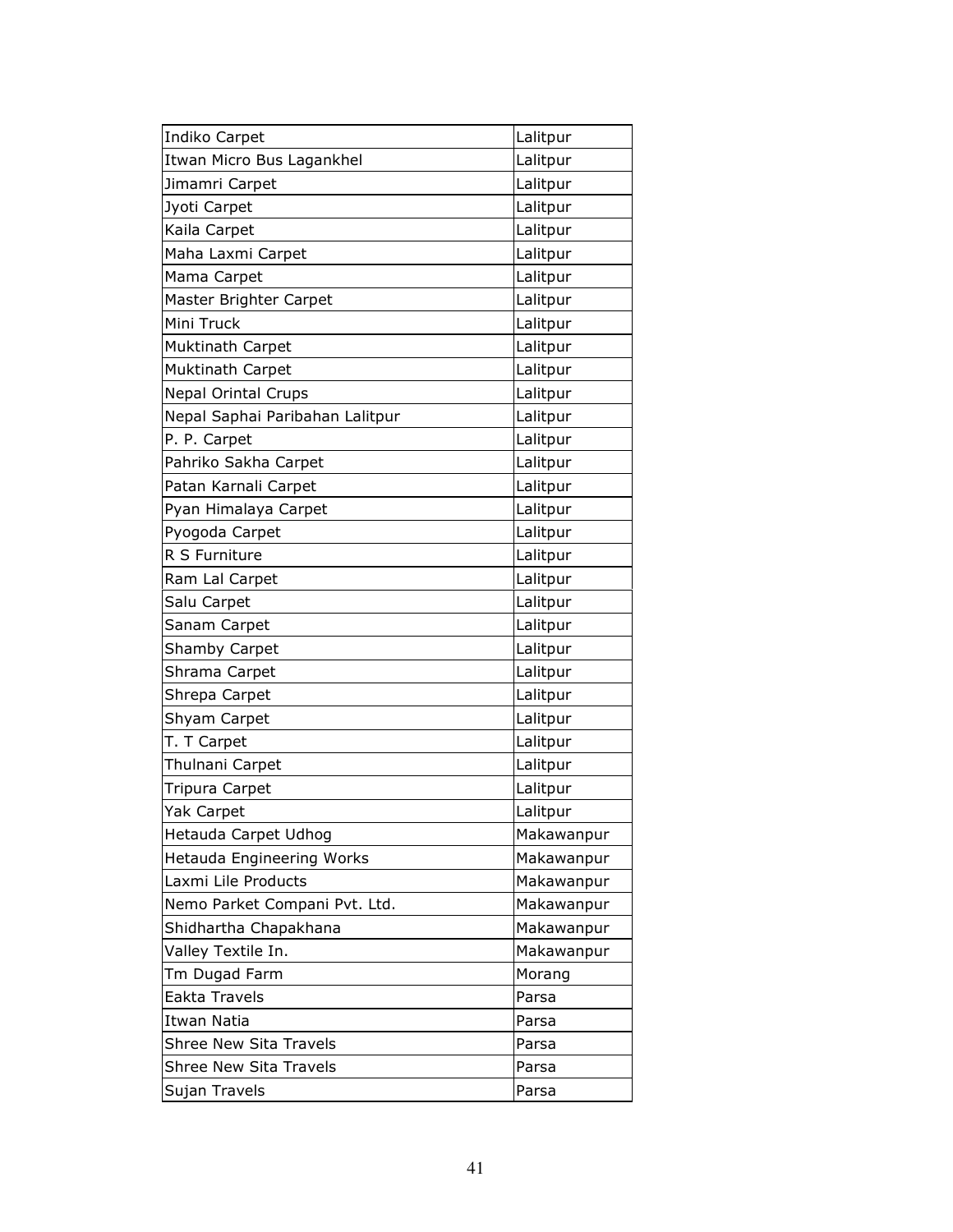| Lalima Bus Sewa             | Routahat  |
|-----------------------------|-----------|
| Hotle Glasgo                | Rupandehi |
| J. B. Textile               | Rupandehi |
| <b>Brijalal Rice Mills</b>  | Sarlahi   |
| Annapurna Kashta Udhyog     | Siraha    |
| Annapurna Plywood Udhyog    | Siraha    |
| Bajarang Oli And Rice Mills | Siraha    |
| Kunnal Plywood Ind.         | Siraha    |
| Pashupati Maniyar Udhyog    | Siraha    |
| Pashupati Rice Mills        | Siraha    |
| Sarada Distilary Pvt.       | Siraha    |
| Shankar Rice Mills          | Siraha    |
| <b>Shyamrice Mills</b>      | Siraha    |
| Pashupati Chacirtra         | Sunsari   |

### 5. Enterprises Denying Trade Union Rights

| <b>Name of Enterprises</b> | <b>Loction</b> |
|----------------------------|----------------|
| Bijay Metal Udhyog         | <b>Banke</b>   |
| Baba Biscuit               | Bara           |
| Care Rolling               | Bara           |
| Hemanta Trading Pvt. Ltd   | Bara           |
| Jagadamba Ware             | Bara           |
| N. B. Garment              | Bara           |
| Nepal Liver                | Bara           |
| Relance Ind. Pvt. Ltd.     | Bara           |
| Dogimo Creation            | Bhaktapur      |
| Asha Chalcirti Mandir      | Dhanusha       |
| Girija Chalchitra Mandir   | Dhanusha       |
| Hanuman Takija             | Dhanusha       |
| Hikola Color Lab           | Dhanusha       |
| Janaki Pipe Ind.           | Dhanusha       |
| Janaki Pols Ind.           | Dhanusha       |
| Janakpur Brick Udhyog      | Dhanusha       |
| Lucky Color Lab            | Dhanusha       |
| Morang Auto Works          | Dhanusha       |
| Nepal Pipe Ind.            | Dhanusha       |
| Nepal Pols Ind.            | Dhanusha       |
| Nilam Chalcirti Mandir     | Dhanusha       |
| Pasupaty Meniyar Udhyog    | Dhanusha       |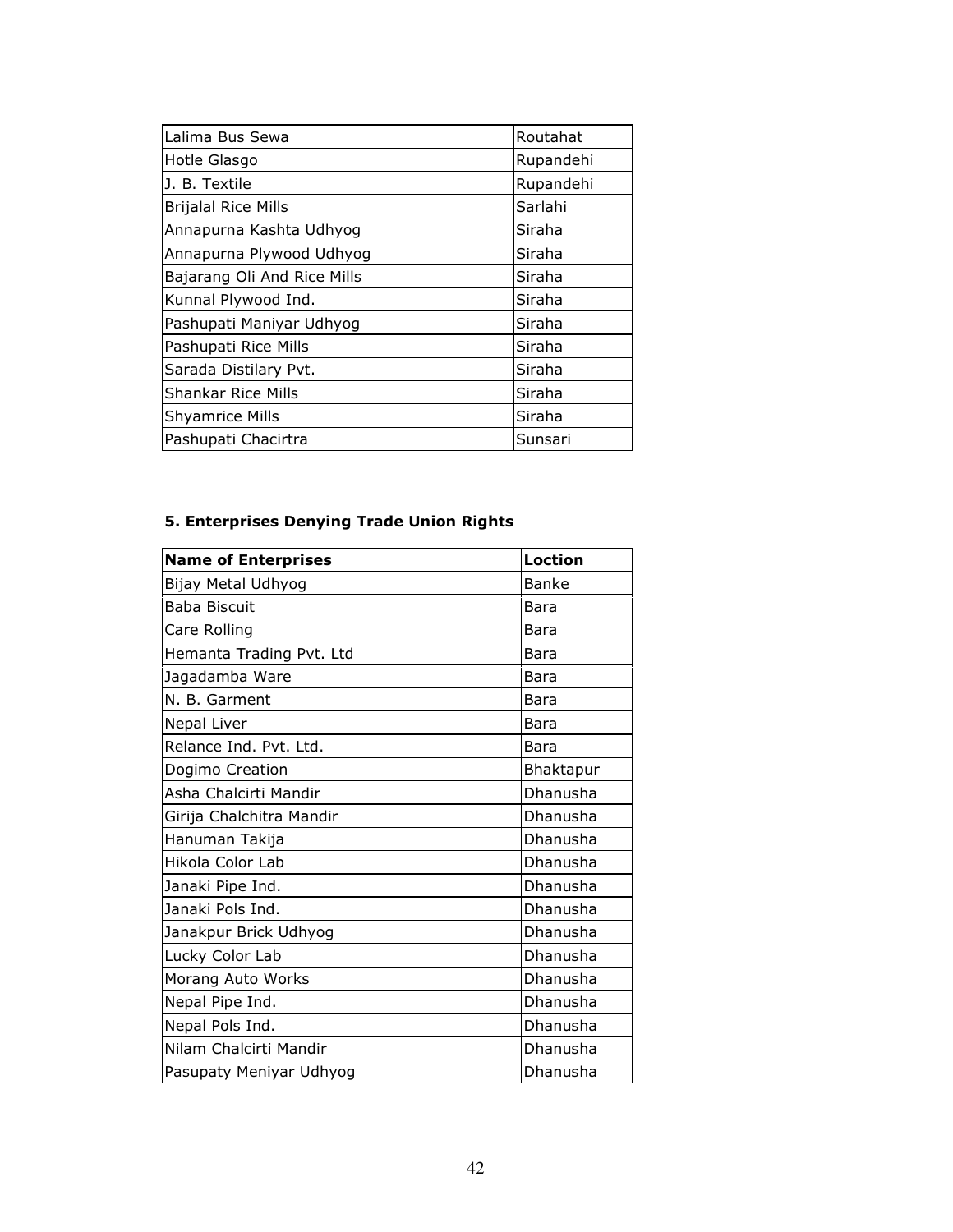| Sumitra Metal Udhyog                    | Dhanusha  |
|-----------------------------------------|-----------|
| Himalay Rang Tea Udyog Pvt. Ltd.        | Jhapa     |
| Jhapa Tea Estate                        | Jhapa     |
| Aligenja Industrial Pvt.                | Kathmandu |
| Anujit Appreals                         | Kathmandu |
| Atharai Garments                        | Kathmandu |
| Balaju Kapada Udhog                     | Kathmandu |
| Center Kichan                           | Kathmandu |
| Choudhari GRAMENT PVT. LTD              | Kathmandu |
| Continental Garment                     | Kathmandu |
| <b>Culture Carpet</b>                   | Kathmandu |
| D And D Clothing                        | Kathmandu |
| Gaurav Export                           | Kathmandu |
| Gorakhakali Garment                     | Kathmandu |
| <b>Alaiet Creation</b>                  | Kathmandu |
| Mirco Bus                               | Kathmandu |
| J. C Carpet                             | Kathmandu |
| Jadibuti Utpadan Tatha Prosodhan Copany | Kathmandu |
| Janak Education Center Ltd.             | Kathmandu |
| Janjaati Carpet                         | Kathmandu |
| K.B.Carpet                              | Kathmandu |
| Kabhre Carpet                           | Kathmandu |
| Kadel Carpet                            | Kathmandu |
| Khusbu Fashion Pvt                      | Kathmandu |
| Land Carpet                             | Kathmandu |
| Laxmi Carpet                            | Kathmandu |
| Matarani                                | Kathmandu |
| Murli Fashion                           | Kathmandu |
| Nekarmecs Carpet                        | Kathmandu |
| Nepal Fashion                           | Kathmandu |
| Om Garment Industy                      | Kathmandu |
| Rali Garment                            | Kathmandu |
| Rolpa Carpet                            | Kathmandu |
| Sangrila Carpet                         | Kathmandu |
| Satya Shai Apperls Pvt.                 | Kathmandu |
| T M P Carpet                            | Kathmandu |
| Thile Carpet                            | Kathmandu |
| Tindhare Bakari Cafe                    | Kathmandu |
| Tirupati Carpet                         | Kathmandu |
| Tribani Garment                         | Kathmandu |
| Appex Carpet                            | Lalitpur  |
| <b>Biru Carpet</b>                      | Lalitpur  |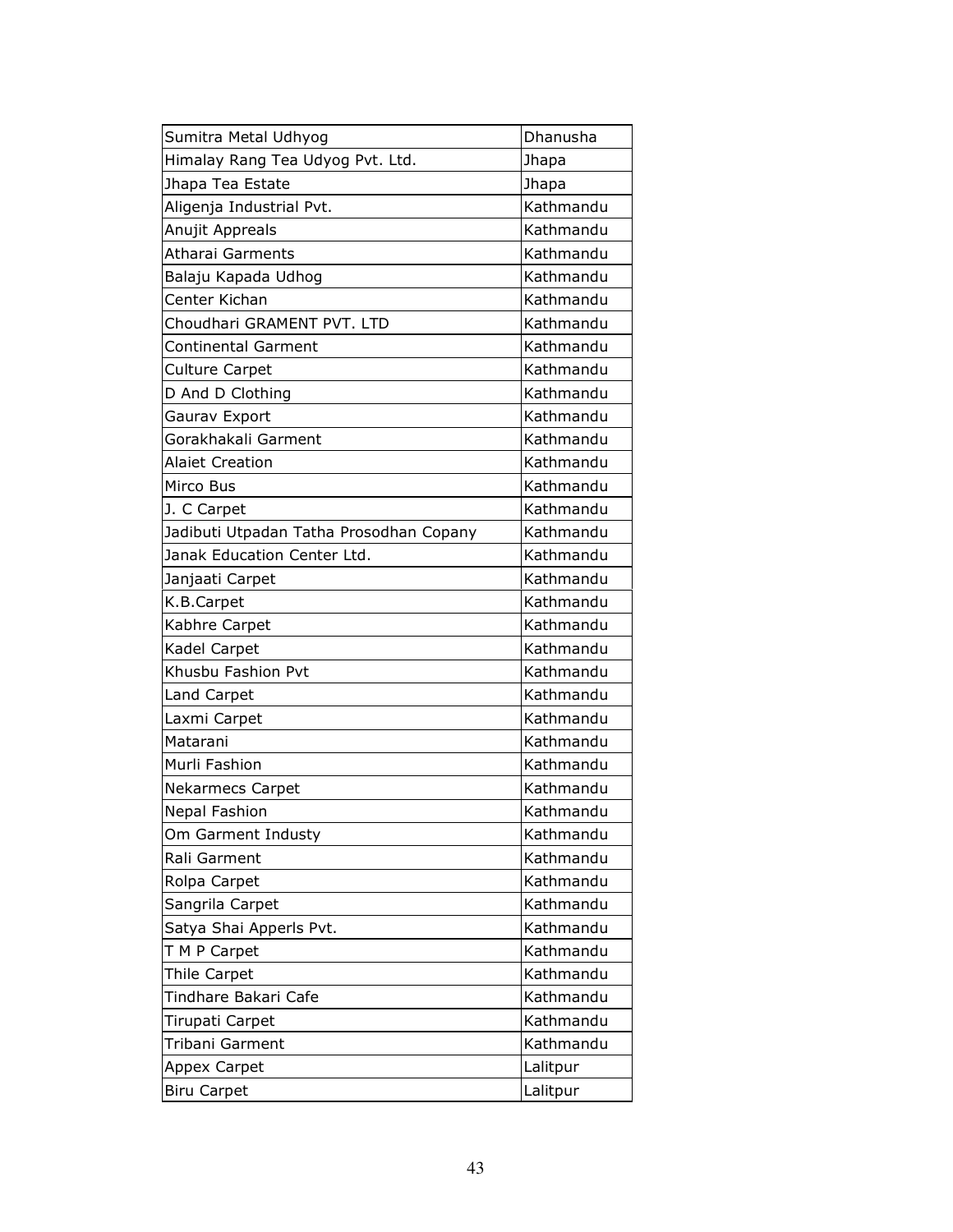| <b>Buddha Carpet</b>                | Lalitpur   |
|-------------------------------------|------------|
| Dymond Carpet                       | Lalitpur   |
| Himalaya Tentas Pvt.                | Lalitpur   |
| Itwan Micro Bus Lagankhel           | Lalitpur   |
| Jagadamba Press                     | Lalitpur   |
| Jimamri Carpet                      | Lalitpur   |
| Jyoti Carpet                        | Lalitpur   |
| Kaila Carpet                        | Lalitpur   |
| Maha Laxmi Carpet                   | Lalitpur   |
| Mama Carpet                         | Lalitpur   |
| Master Brighter Carpet              | Lalitpur   |
| Muktinath Carpet                    | Lalitpur   |
| Muktinath Carpet                    | Lalitpur   |
| Nepal Handlum Carpet                | Lalitpur   |
| Nepalese Craft                      | Lalitpur   |
| Pyogoda Carpet                      | Lalitpur   |
| Ram Lal Carpet                      | Lalitpur   |
| Senen Carpet                        | Lalitpur   |
| <b>Shamby Carpet</b>                | Lalitpur   |
| Shrama Carpet                       | Lalitpur   |
| T. T Carpet                         | Lalitpur   |
| Manakamana Dhago Udhog              | Makawanpur |
| Dhubra Tara Deluxe                  | Parsa      |
| Narayani Natia                      | Parsa      |
| Satkar Travels                      | Parsa      |
| Satkat Travels                      | Parsa      |
| Satkat Travels                      | Parsa      |
| Lalima Bus Sewa                     | Routahat   |
| Anand Biscuit Co.                   | Rupandehi  |
| Hotle Lumbini Pyagoda               | Rupandehi  |
| Hotle Nibarnni                      | Rupandehi  |
| Hotle Paban International PVT. LTD. | Rupandehi  |
| Hotle Sambala                       | Rupandehi  |
| Junkiri Industries                  | Rupendehi  |
| Lumbini Bijuli Udog                 | Rupendehi  |
| Metel Kaste Pvt. Ltd.               | Rupendehi  |
| Shiva Shakti Soap                   | Rupendehi  |
| <b>Brijalal Rice Mills</b>          | Sarlahi    |
| Annapurna Kashta Udhyog             | Siraha     |
| Annapurna Plywood Udhyog            | Siraha     |
| Bajarang Oli And Rice Mills         |            |
|                                     | Siraha     |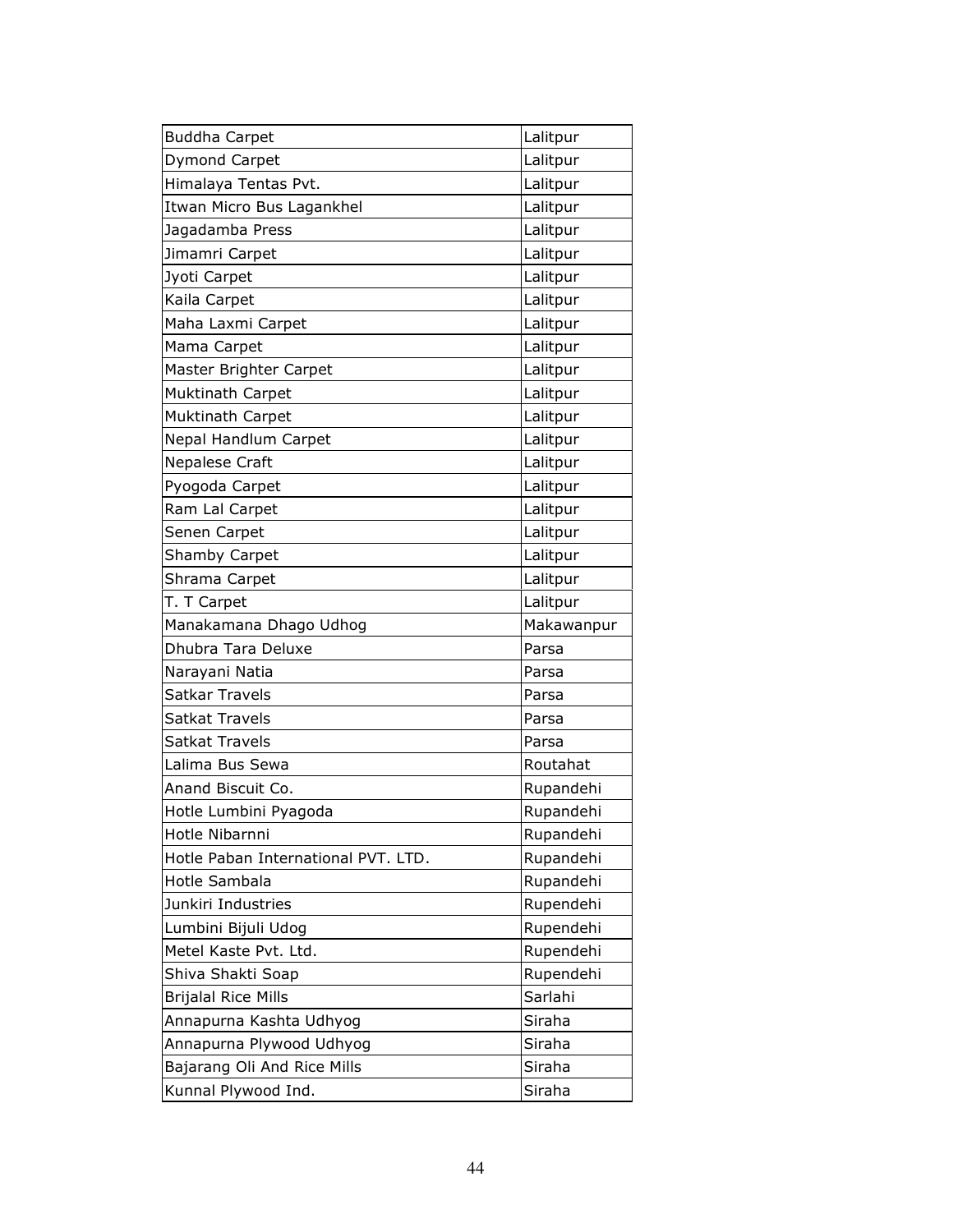| Pashupati Maniyar Udhyog         | <b>ISiraha</b> |
|----------------------------------|----------------|
| Pashupati Rice Mills             | <b>ISiraha</b> |
| Sarada Distilary Pvt.            | Siraha         |
| Shyamrice Mills                  | Siraha         |
| lChandra Shiva Rice And Oil Mill | lSunsari       |

# 6. Enterprises Providing No Health Facilities

| <b>Name of Enterprises</b> | <b>Loction</b> |
|----------------------------|----------------|
| Ankita Plastic             | Bara           |
| Garapati Politex           | Bara           |
| <b>Nepal Chemical</b>      | Bara           |
| <b>Nepal Liver</b>         | Bara           |
| S. Laboratories Nepal      | Bara           |
| Shakha Still Industries    | Bara           |
| Hikola Color Lab           | Dhanusha       |
| Lucky Color Lab            | Dhanusha       |
| Mithila Auto Center        | Dhanusha       |
| Jagat Tea Estate           | Jhapa          |
| Jhapa Tea Estate           | Jhapa          |
| Jyamirgaddi Tea Estate     | Jhapa          |
| Mechi Bus Byabsayi Sang    | Jhapa          |
| Poudyal Bandhu Tea Garden  | Jhapa          |
| Soktim Tea Garden          | Jhapa          |
| Goshali Kapada Karkhana    | Kaski          |
| <b>Hotel Lekside</b>       | Kaski          |
| Labila Napoli Resturent    | Kaski          |
| A C E Carpet (Astamangal)  | Kathmandu      |
| Amko Service Center        | Kathmandu      |
| Anapurna Carpet            | Kathmandu      |
| Balaju Kapada Udhog        | Kathmandu      |
| <b>Binayak Press</b>       | Kathmandu      |
| <b>Binta Garment</b>       | Kathmandu      |
| Bosi Gaun Carpet           | Kathmandu      |
| <b>CHERING LAMA Carpet</b> | Kathmandu      |
| Chiring Carpet             | Kathmandu      |
| Dudhakunda Carpet          | Kathmandu      |
| Everest Shrepa Carpet      | Kathmandu      |
| Ganchen Carpet             | Kathmandu      |
| Ganga Sagar Textiles       | Kathmandu      |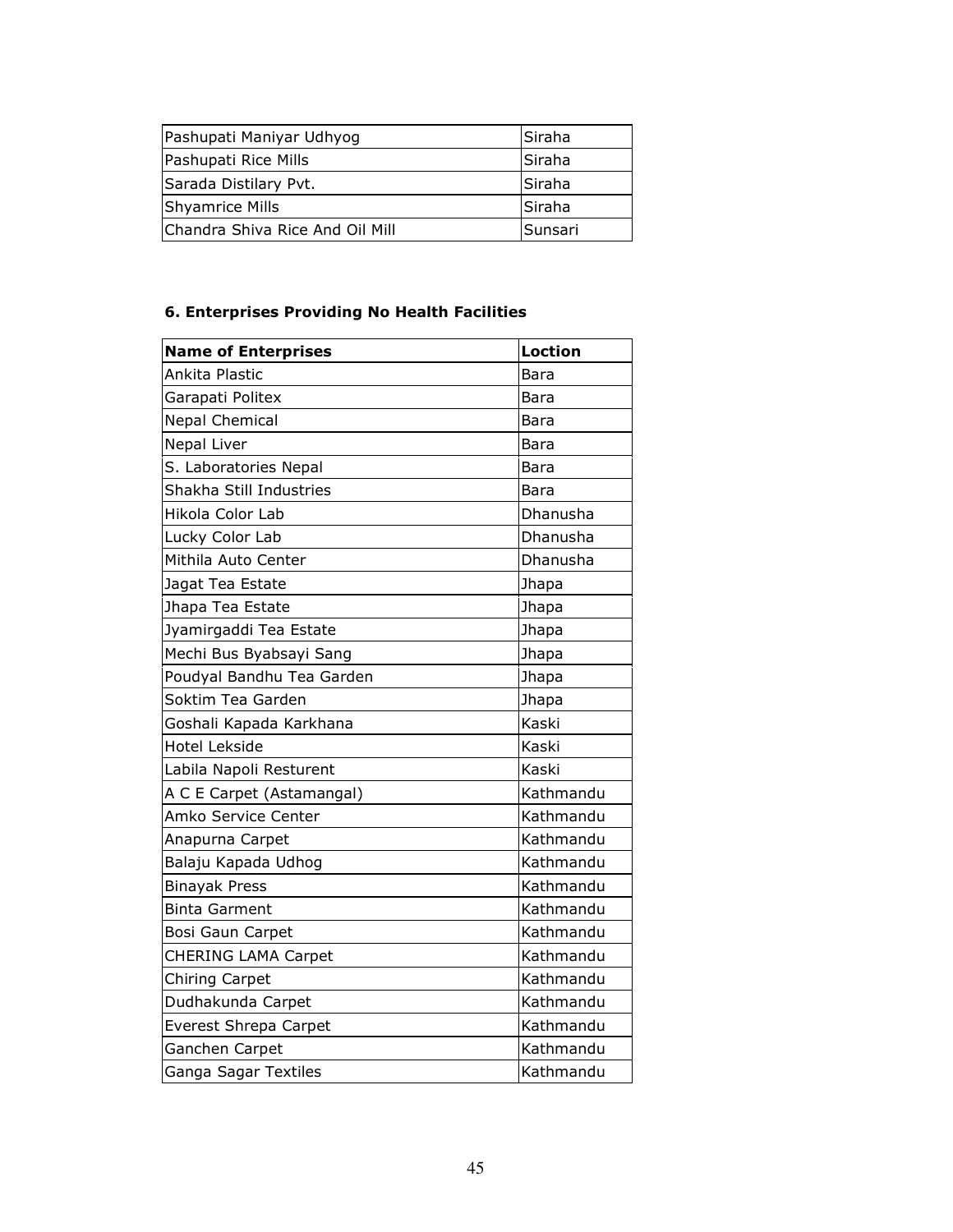| Gansar Carpet            | Kathmandu |
|--------------------------|-----------|
| Garga Bevarage Pvt. Ltd  | Kathmandu |
| Gopal Carpet             | Kathmandu |
| Gunsa Carpet             | Kathmandu |
| <b>Hiland Carpet</b>     | Kathmandu |
| Himkar Carpet            | Kathmandu |
| J C Carpet               | Kathmandu |
| Janjaati Carpet          | Kathmandu |
| K. B. Carpet             | Kathmandu |
| Kaldev Carpet            | Kathmandu |
| Kali Carpet              | Kathmandu |
| Kanchan Press            | Kathmandu |
| Kantipur Offset          | Kathmandu |
| Kapi Binapak             | Kathmandu |
| Karma Wasing             | Kathmandu |
| Kathmandu Valley Carpet  | Kathmandu |
| Kesing Carpet            | Kathmandu |
| Lachyu Carpet            | Kathmandu |
| Lama Carpet              | Kathmandu |
| Laxmi Carpet             | Kathmandu |
| Lila Carpet              | Kathmandu |
| Lorsang Chiring Carpet   | Kathmandu |
| Machi Carpet             | Kathmandu |
| Maha Bharat Metal        | Kathmandu |
| Majotik Treking Pvt.     | Kathmandu |
| Makalu Carpet            | Kathmandu |
| Male Fashion             | Kathmandu |
| Naglo Carpet             | Kathmandu |
| Native Carpet            | Kathmandu |
| Nepal Dhaka Kapada Udhog | Kathmandu |
| Nepal Kohinur Cold Store | Kathmandu |
| Nepal Pasmina            | Kathmandu |
| New Makaulu Carpet       | Kathmandu |
| Pode Kaila Carpet        | Kathmandu |
| Potala Carpet            | Kathmandu |
| Prem Carpet              | Kathmandu |
| Purbaly Carpet           | Kathmandu |
| Purnima Carpet           | Kathmandu |
| R. B. Carpet             | Kathmandu |
| Ranta Carpet             | Kathmandu |
| Rilyans Carpet           | Kathmandu |
| S. B. Carpet             | Kathmandu |
|                          |           |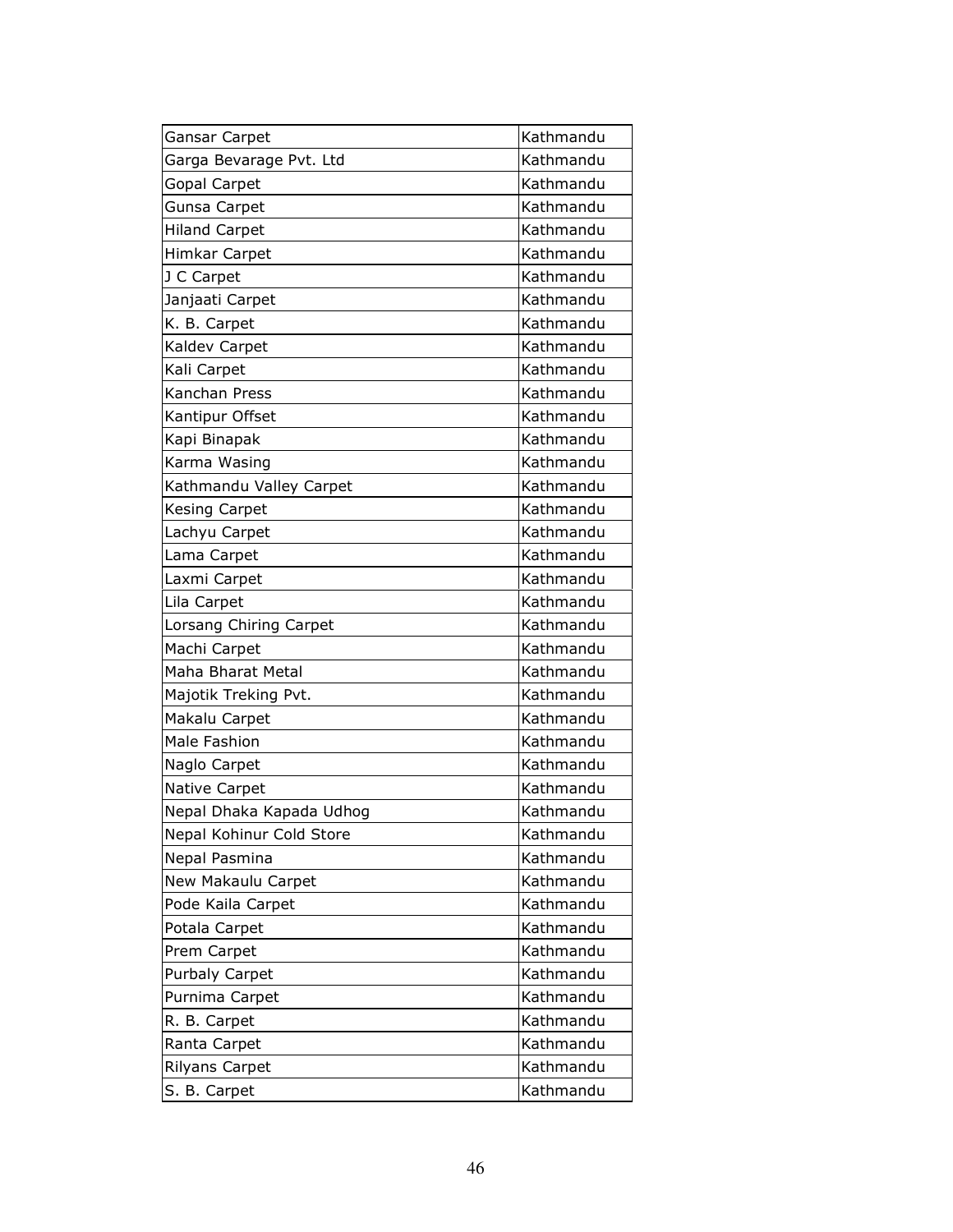| Sagarmath Carpet                    | Kathmandu |
|-------------------------------------|-----------|
| Samling B. Carpet                   | Kathmandu |
| Samten Carpet                       | Kathmandu |
| Sandupa Carpet                      | Kathmandu |
| Sangita Carpet                      | Kathmandu |
| Sangrila Carpet                     | Kathmandu |
| Shiva Puri Prakashan                | Kathmandu |
| Shramik Carpet                      | Kathmandu |
| Shrepa Carpet                       | Kathmandu |
| Sita Pradhan Carpet                 | Kathmandu |
| <b>Sthapit Offiset</b>              | Kathmandu |
| <b>Super Print Press</b>            | Kathmandu |
| Supta Carpet                        | Kathmandu |
| Suraj Carpet                        | Kathmandu |
| Surya Rag House                     | Kathmandu |
| T M P Carpet                        | Kathmandu |
| <b>Tamang Carpet</b>                | Kathmandu |
| Tasi Carpet                         | Kathmandu |
| Tenjing Carpet                      | Kathmandu |
| Thile Carpet                        | Kathmandu |
| Vegitable Dyaing                    | Kathmandu |
| Yati Bivers Pvt. Ltd.               | Kathmandu |
| Janak Body Builders                 | Kavre     |
| A.K. Carpet                         | Lalitpur  |
| Alka Press                          | Lalitpur  |
| Appex Carpet                        | Lalitpur  |
| Bagmati Compani Pvt. Ltd            | Lalitpur  |
| <b>Biru Carpet</b>                  | Lalitpur  |
| <b>Buddha Carpet</b>                | Lalitpur  |
| Building Materials Manufactures Co. | Lalitpur  |
| Chiring Carpet                      | Lalitpur  |
| Chyau Carpet                        | Lalitpur  |
| Dymond Carpet                       | Lalitpur  |
| <b>Everest Carpet</b>               | Lalitpur  |
| Hari Krishan Carpet                 | Lalitpur  |
| Indiko Carpet                       | Lalitpur  |
| Inter Lama Carpet                   | Lalitpur  |
| Jimamri Carpet                      | Lalitpur  |
| Jyoti Carpet                        | Lalitpur  |
| Master Brighter Carpet              | Lalitpur  |
| Muktinath Carpet                    | Lalitpur  |
| Muktinath Carpet                    | Lalitpur  |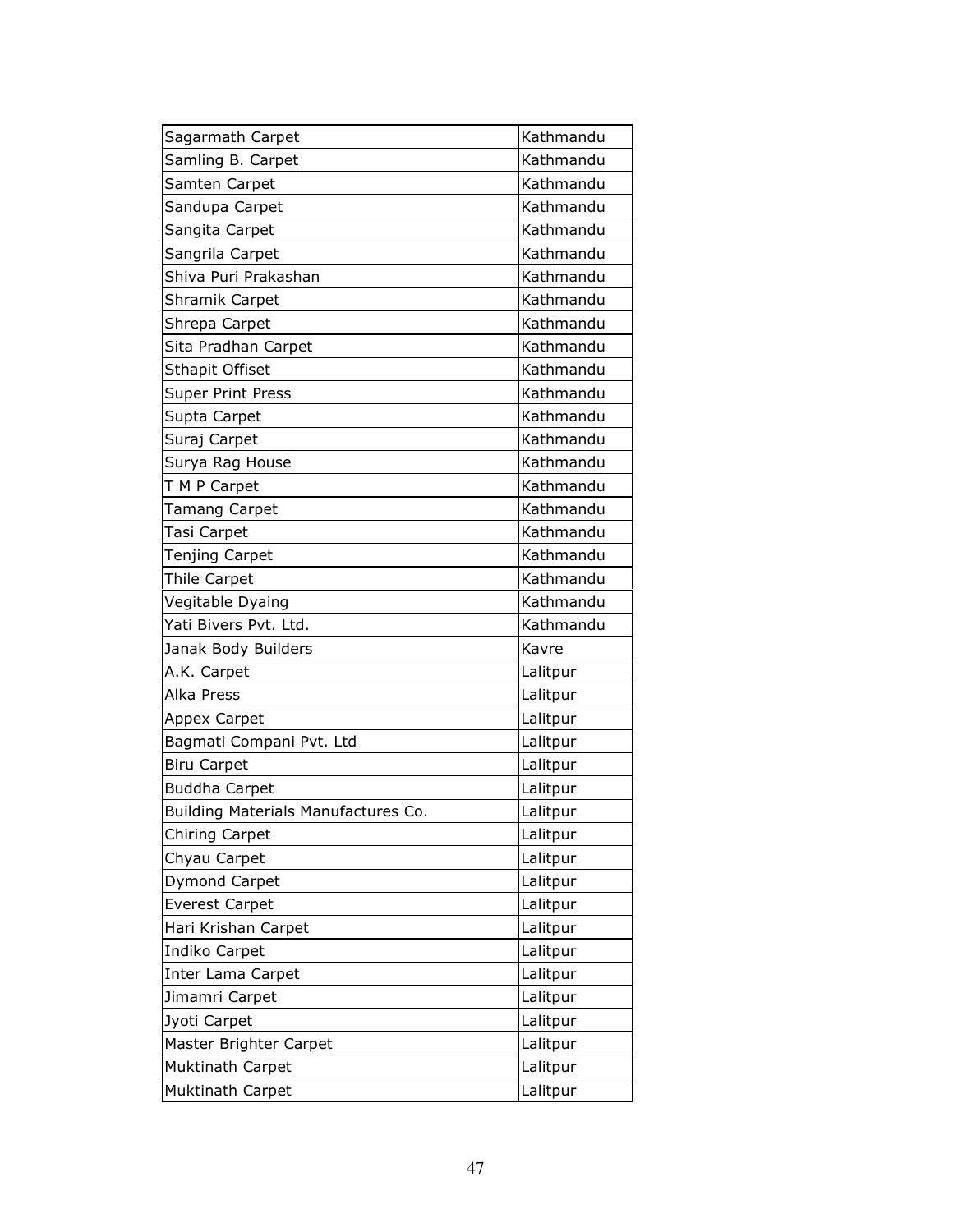| Nepal Handlum Carpet                   | Lalitpur   |
|----------------------------------------|------------|
| <b>Nepal Orintal Crups</b>             | Lalitpur   |
| Pahriko Sakha Carpet                   | Lalitpur   |
| Patan Karnali Carpet                   | Lalitpur   |
| Phari Carpet                           | Lalitpur   |
| Phari Sakha                            | Lalitpur   |
| Pyan Himalaya Carpet                   | Lalitpur   |
| Pyogoda Carpet                         | Lalitpur   |
| R S Furniture                          | Lalitpur   |
| Sanam Carpet                           | Lalitpur   |
| Shrama Carpet                          | Lalitpur   |
| Shrepa Carpet                          | Lalitpur   |
| Shyam Carpet                           | Lalitpur   |
| Sigche Show Room                       | Lalitpur   |
| Thulnani Carpet                        | Lalitpur   |
| Tripura Carpet                         | Lalitpur   |
| Yak Carpet                             | Lalitpur   |
| Durga Cold Storage                     | Makawanpur |
| Hetauda Carpet Udhog                   | Makawanpur |
| Manakamana Dhago Udhog                 | Makawanpur |
| Valley Textile In.                     | Makawanpur |
|                                        |            |
| Shree Jugal Rice And Oil Mills         | Morang     |
| Modern Bag Industry                    | Parsa      |
| Nepal Petrol Lube                      | Parsa      |
| Bagmati Himalya Khar & Pasupati Polima | Rupendehi  |
| Hotle Glasgo                           | Rupandehi  |
| Hotle Himalay In PVT. LTD.             | Rupandehi  |
| Hotle Lumbini Pyagoda                  | Rupandehi  |
| Hotle Paban International PVT. LTD.    | Rupandehi  |
| Hotle Sambala                          | Rupandehi  |
| <b>Hotle Santanus</b>                  | Rupandehi  |
| Intertake                              | Rupandehi  |
| J. B. Textile                          | Rupandehi  |
| Junkiri Industries                     | Rupendehi  |
| Laxmi And Baby Palastic                | Rupendehi  |
| Lumbini Bijuli Udog                    | Rupendehi  |
| Lumbini Cabul Industries Pvt. Ltd.     | Rupendehi  |
| Malati Industries                      | Rupendehi  |
| Metel Kaste Pvt. Ltd.                  | Rupendehi  |
| Nepal Black Gold And L. T Industries   | Rupendehi  |
| Shiva Shakti Soap                      | Rupendehi  |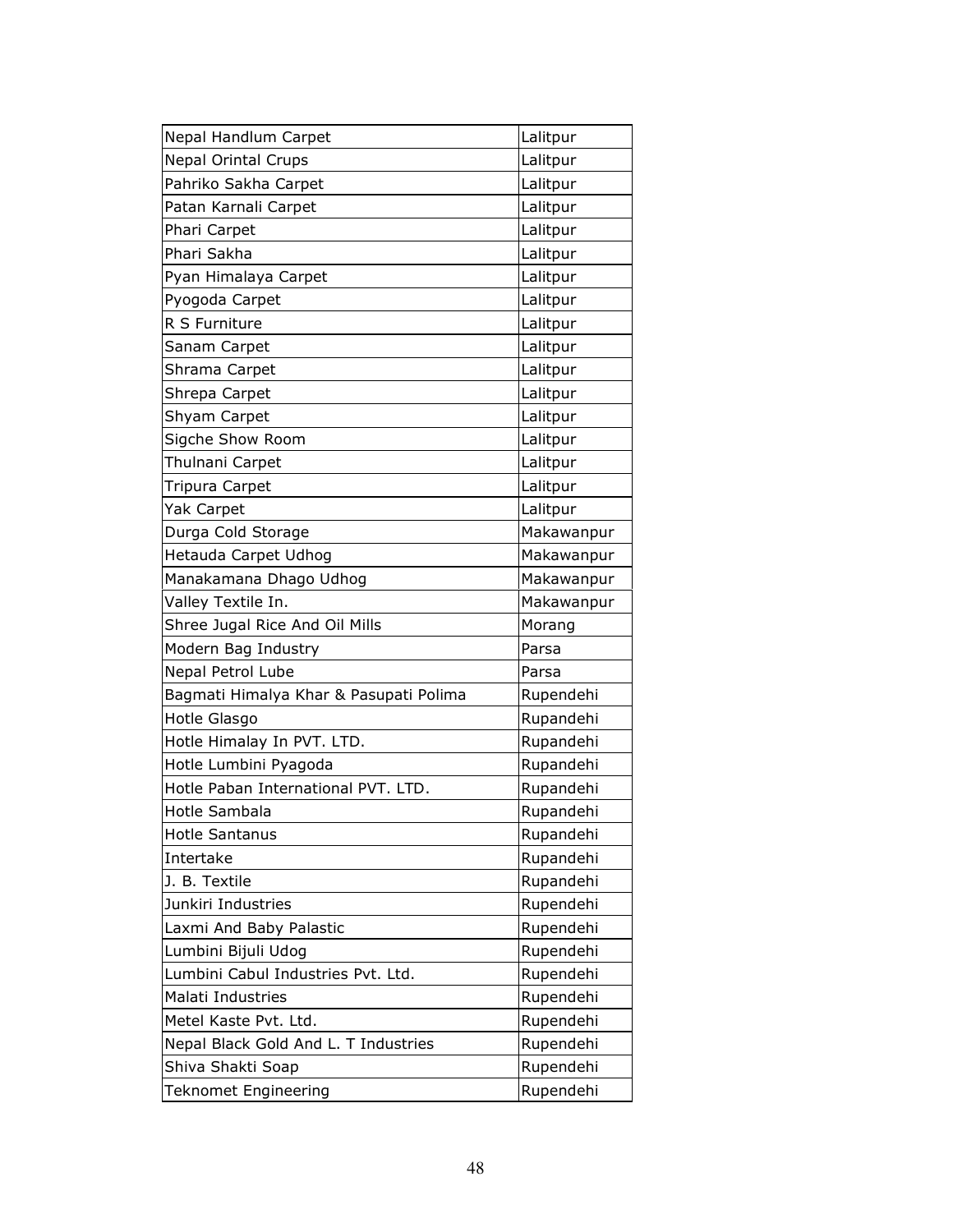| <b>Brijalal Rice Mills</b>  | Sarlahi |
|-----------------------------|---------|
| Annapurna Plywood Udhyog    | Siraha  |
| Bajarang Oli And Rice Mills | Siraha  |
| Pashupati Maniyar Udhyog    | Siraha  |
| Pashupati Rice Mills        | Siraha  |
| Pasupati Cinama Hall        | Siraha  |
| Sarada Distilary Pvt.       | Siraha  |
| <b>Shankar Rice Mills</b>   | Siraha  |
| <b>Shyamrice Mills</b>      | Siraha  |
| Hotel Jay Nepal             | Sunsari |
| Pashupati Chacirtra         | Sunsari |
|                             |         |